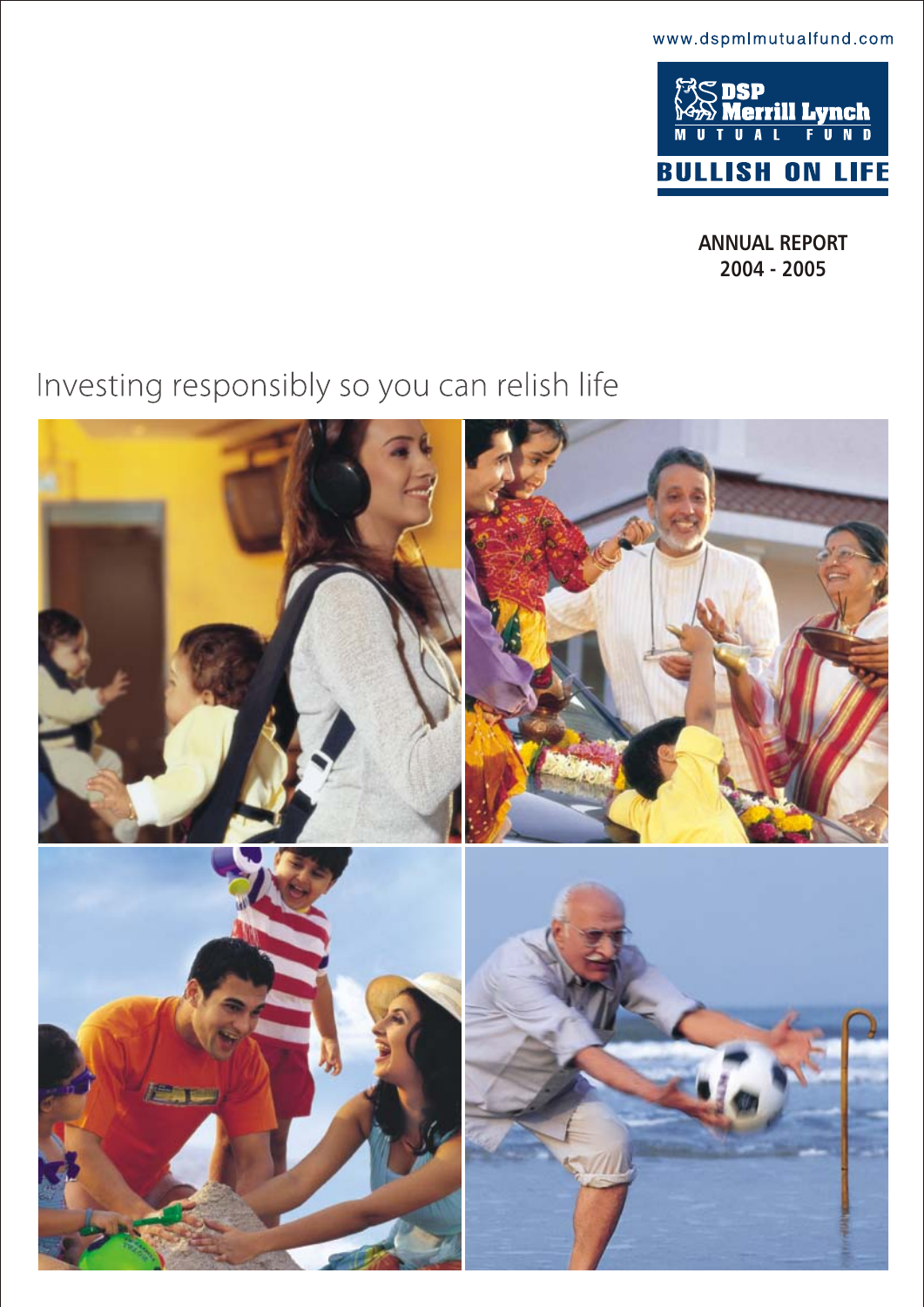## C O N T E N T S

| UNIT HOLDER INFORMATION REPORT | $\overline{2}$ |
|--------------------------------|----------------|
| <b>AUDITOR'S REPORT</b>        | $\overline{7}$ |
| ABRIDGED BALANCE SHEET         | 8              |
| ABRIDGED REVENUE ACCOUNT       | 10             |
| ABRIDGED CASH FLOW STATEMENT   | 12             |
| NOTES TO ACCOUNTS              | 13             |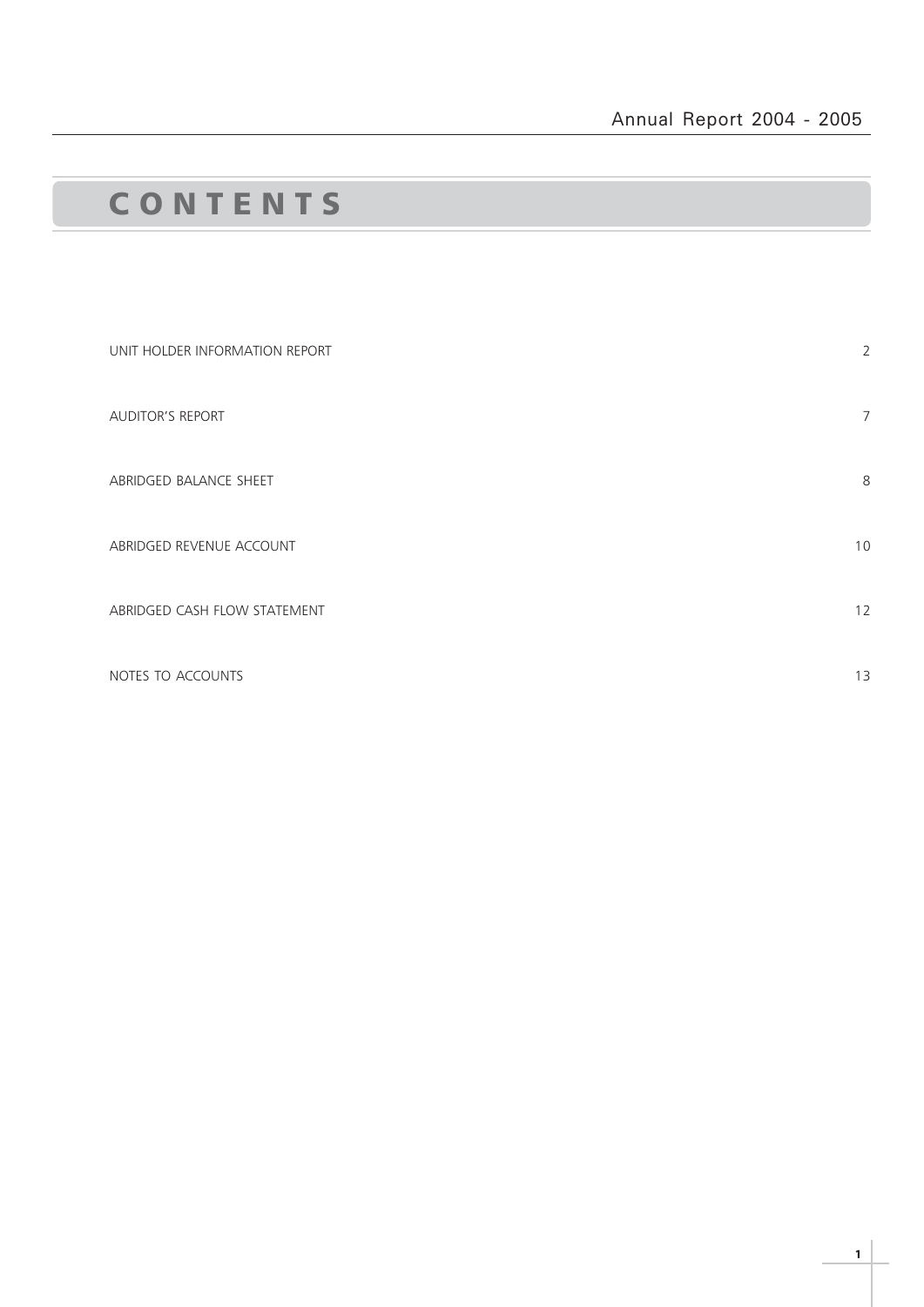## UNIT HOLDER INFORMATION REPORT From the Board of Directors, DSP Merrill Lynch Trustee Company Private Limited

#### **DSP MERRILL LYNCH MUTUAL FUND**

DSP Merrill Lynch Mutual Fund (DSPMLMF) was set up as a Trust by the Settlors, DSP Merrill Lynch Ltd. and Merrill Lynch Asset Management L.P now known as Merrill Lynch Investment Managers L.P (MLIM) on 16th December, 1996 with DSP Merrill Lynch Trustee Company Pvt. Ltd. (the Trustee Company) as a Trustee in accordance with the provisions of the Indian Trust Act, 1882 and is duly registered under the Indian Registration Act, 1908. The Trustee has entered into an Investment Management Agreement dated 16th December, 1996 with DSP Merrill Lynch Investment Managers Ltd. now known as DSP Merrill Lynch Fund Managers Ltd. (the AMC) to function as the Investment Manager for all the Schemes of DSPMLMF. DSPMLMF was registered with SEBI on 30th January 1997.

#### **DSP MERRILL LYNCH TRUSTEE COMPANY PRIVATE LIMITED**

The Trustee is the exclusive owner of the Trust Fund and holds the same in trust for the benefit of the unitholders. The Trustee has been discharging its duties and carrying out the responsibilities as provided in the Regulations and the Trust Deed. The Trustee seeks to ensure that the Fund and the Schemes floated thereunder are managed by the AMC in accordance with the Trust Deed, the Regulations, directions and guidelines issues by SEBI, the Stock Exchanges, Association of Mutual Funds in India and other regulatory agencies.

#### **Directors of DSP Merrill Lynch Trustee Company Private Limited**

- Mr. Shitin D. Desai Mr. Desai is the Executive Vice-Chairman of DSP Merrill Lynch Ltd.
- Mr. S. S. Thakur Mr. Thakur is currently the Chairman of the Central Depository Services (India) Ltd. and serves on the Board of Directors of various other companies.
- Ms. Tarjani Vakil Ms. Vakil was the Chairperson and Managing Director of Export Import Bank of India from 1993 to 1996 and serves on the Board of Directors of various other companies.
- Mr. Andrew Holland: Mr. Holland is the Executive Vice President Research and Chief Administrative Officer of DSP Merrill Lynch Ltd.
- Mr. Ashok Mody: Mr. Mody is a designated Senior Advocate of the High court at Mumbai since 1982. He was a Judge of the High court at Mumbai for the years 1980 and 1981 (Ceased to be a Director w.e.f. April 26, 2005).

#### **Directors of DSP Merrill Lynch Fund Managers Ltd.**

- Mr. Hemendra M. Kothari Mr. Kothari is the Chairman of DSP Merrill Lynch Ltd.
- Mr. Pradeep Dokania Mr. Dokania is the Executive Vice President and head of Global Private Client Group of DSP Merrill Lynch Limited.
- Mr. K. R. V. Subrahmanian Mr. Subrahmanian is a Management Consultant and is on the Board of various well-known corporates in India.
- Dr. Omkar Goswami Dr. Goswami is the Founder and Chairman of CERG Advisory Private Limited. CERG primarily provides corporate advisory services, consulting services and research for companies and industries in India and abroad.
- Mr. Ranjan Pant Mr. Pant is a global Management Consultant advising CEOs/Boards on Strategy and Change Management
- Mr. David Graham Mr. Graham is the Managing Director of Merrill Lynch Investment Managers based in London.
- Mr. Piyush Mankad Mr. Mankad is a retired civil servant with a distinguished career of over forty years in the prestigious Indian Administrative Service.

As on date, DSPMLMF has fourteen schemes namely DSP Merrill Lynch Bond Fund, DSP Merrill Lynch Equity Fund, DSP Merrill Lynch Liquidity Fund, DSP Merrill Lynch Balanced Fund, DSP Merrill Lynch Government Securities Fund, DSP Merrill Lynch Technology.com Fund, DSP Merrill Lynch Opportunities Fund, DSP Merrill Lynch Short Term Fund, DSP Merrill Lynch Top100 Equity Fund, DSP Merrill Lynch Savings Plus Fund – Moderate, DSP Merrill Lynch Floating Rate Fund, DSP Merrill Lynch Savings Plus Fund – Aggressive, DSP Merrill Lynch Savings Plus Fund – Conservative and DSP Merrill Lynch India T.I.G.E.R. Fund (The Infrastructure Growth and Economic Reforms Fund). All the fourteen Schemes are open ended and available for ongoing purchases.

#### Debt Market Preview

Bond prices were sharply on the decline from April until August 2004 reflecting heightened concerns about the surge in oil prices from the low 30's to well over \$50 per barrel.Thereafter, there was some respite till early September before bond prices began another round of decline until November 2004. A smart rally in early December and subsequent consolidation in prices until March marked the remainder of the financial year.

#### Equity Market Preview

Equities suffered a significant correction in May 2004 due to a combination of global factors such as rising interest rates, higher oil prices as also domestic factors. However the stock market resumed its uptrend smartly in the following months on the back of strong interest from foreign investors and good corporate fundamentals. Post Budget 2005, the Sensex hit an all time high of 6954.86 before witnessing some weakness on account of profit booking.

#### **EQUITY FUNDS**

#### **DSP MERRILL LYNCH EQUITY FUND**

The primary investment objective of the Scheme is to seek to generate long term capital appreciation, from a portfolio that is substantially constituted of equity securities and equity related securities of issuers domiciled in India. Equity related securities include, but are not limited to, fully convertible debentures, partly convertible debentures, convertible preference shares and warrants converting into equity securities. The Scheme may also invest a certain portion of its corpus in debt and money market securities, in order to meet liquidity requirements from time to time. There can be no assurance that the investment objective of the Scheme will be realized.

The fund outperformed its benchmark (the S&P CNX Nifty Index) over the last financial year. The outperformance was largely due to its stock selection and overweight position in information technology, banking, retailing and sugar sectors. The underweight position in sectors like Automobiles and Oil & Gas also helped the fund to outperform the benchmark.

As of April 15, 2005 the net assets of the Fund were Rs. 132.76 crores.

#### **DSP MERRILL LYNCH TECHNOLOGY.COM FUND**

DSP Merrill Lynch Technology.com Fund focuses on investing in technology and technology dependent companies, including businesses relating to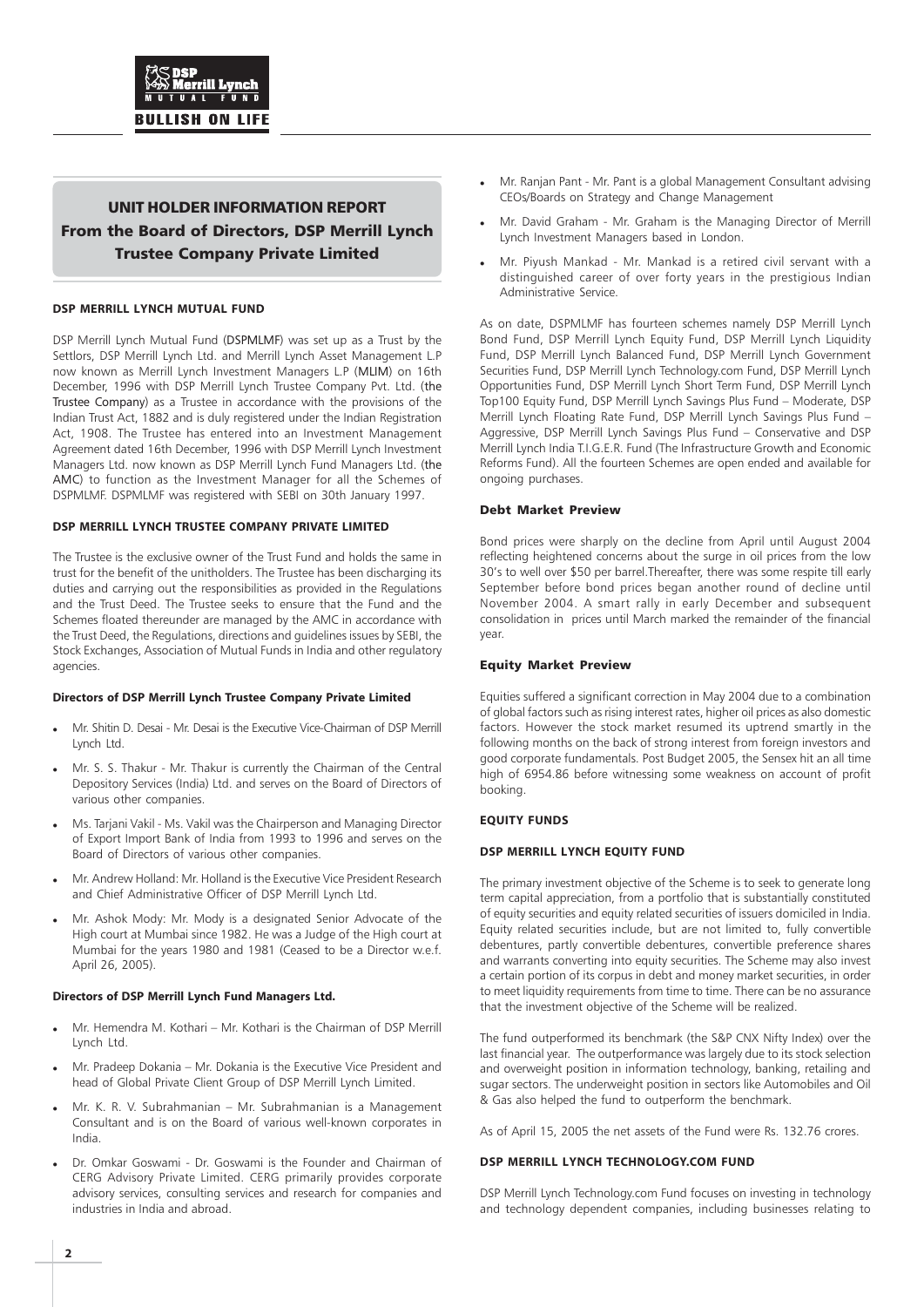hardware, peripherals and components, software (products and services), telecom, telecommunications and media and entertainment, internet and E-commerce, and other technology enabled companies (e.g. transaction processing and call centers). The primary investment objective of the Scheme is to seek to generate long term capital appreciation and the secondary objective is income generation and the distribution of dividend from a portfolio constituted of equity and equity related securities concentrating on the investment focus of each Scheme. However, there can be no assurance that the investment objectives of the Schemes will be realized.

The fund did reasonably well by focusing on IT and Telecom sectors, although it did underperform its benchmark (the BSE Teck Index) marginally. The underperformance may be attributed to the benchmark's larger weightage in the top tier IT companies as compared to mid-cap IT Companies. The DSP ML Technology.com Fund has a diversified portfolio across the IT Services, Hardware, Telecom & Media Sectors.

As of April 15, 2005 the net assets of the Fund were Rs. 24.22 crores.

#### **DSP MERRILL LYNCH OPPORTUNITIES FUND**

DSP Merrill Lynch Opportunities Fund focuses on responding to the dynamically changing Indian economy by moving its investments amongst different sectors such as the Lifestyle sector, Pharmaceuticals Sectors, Cyclical sector and Technology sector as prevailing trends change. This Scheme allows the Investment Manager to be highly concentrated in any of two or more Sectors. The Investment Manager may at any given time have a zero weightage in any or more of the sectors.

The investment objective of the Scheme is to seek to generate long term capital appreciation and the secondary objective is income generation and the distribution of dividend from a portfolio constituted of equity and equity related securities concentrating on the investment focus of the Scheme. However, there can be no assurance that the investment objectives of the Scheme will be realized.

The fund outperformed its benchmark (the S&P CNX Nifty Index) over the last financial year. The outperformance was largely due to its stock selection and overweight position in cement, engineering, information technology, banking and sugar sectors. The underweight position in sectors like Automobiles and Oil & Gas also helped the fund to outperform the benchmark.

As of April 15, 2005 the net assets of the Fund were Rs. 591.47 crores.

#### DSP MERRILL LYNCH TOP100 EQUITY FUND

The primary investment objective of the Scheme is to generate capital appreciation, from a portfolio that is substantially constituted of equity securities and equity related securities of the 100 largest corporates by market capitalisation, listed in India. However, there can be no assurance that the investment objectives of the Scheme will be realized.

The fund outperformed its benchmark (the BSE 100 Index) over the last financial year. The outperformance was largely due to its stock selection and overweight position in cement, engineering, information technology and banking sectors.

As of April 15, 2005 the net assets of the Fund were Rs. 80.62 crores.

#### DSP MERRILL LYNCH INDIA T.I.G.E.R. FUND (THE INFRASTRUCTURE GROWTH AND ECONOMIC REFORMS FUND)

The scheme was launched on April 27, 2004 and was open for subscription between April 27, 2004 and May 25, 2004. Thereafter, the scheme was reopened for subscription and redemption on June 14, 2004. Investment Objective of the Scheme is to seek to generate capital appreciation, from a portfolio that is substantially constituted of equity securities and equity

related securities of corporates, which could benefit from structural changes brought about by continuing liberalization in economic policies by the Government and / or from continuing investments in infrastructure, both by the public and private sector. However, there can be no assurance that the investment objectives of the Scheme will be realized.

The fund outperformed its benchmark (the BSE 100 Index) over the last financial year. The outperformance was largely due to its stock selection and overweight position in engineering, banking and cement sectors.

As of April 15, 2005 the net assets of the Fund were Rs. 284.26 crores.

#### HYBRID FUNDS

#### DSP MERRILL LYNCH BALANCED FUND

The primary investment objective of the Scheme is to seek to generate longterm capital appreciation and current income from a portfolio constituted of equity and equity related securities as well as fixed income securities (debt and money market securities). Equity related securities include, but are not limited to, fully convertible debentures, partly convertible debentures, convertible preference shares and warrants converting into equity securities. However, there can be no assurance that the investment objective of the Scheme will be realized.

The fund performed well relative to its benchmark (the CRISIL Balanced Fund Index) in the past year, not only because of its overweight positions in engineering, banking and technology sectors, but also because of the dynamic allocation between the debt and equity components of its portfolio.

As of April 15, 2005 the net assets of the Fund were Rs. 232.27 crores.

#### DSP MERRILL LYNCH SAVINGS PLUS FUND - MODERATE

The objective of the Scheme is to generate attractive returns with prudent risk from a portfolio which is substantially constituted of quality debt securities. The Scheme will also seek to generate capital appreciation by investing a smaller portfolio of its corpus in equity and equity related securities of the 100 largest corporates, by market capitalization listed in India. However, there can be no assurance that the investment objectives of the Scheme will be realized.

The Fund has been actively managing the equity component of the portfolio, in keeping with its prevailing outlook on the equity market. This enabled the Fund to perform well relative to its benchmark (CRISIL MIP Blended Index). The debt component of the portfolio was largely invested in floating rate debt securities and shorter-tenor fixed rate corporate securities as also government securities, in order to minimize the price risk that may arise from likely volatility in interest rates.

As of April 15, 2005 the net assets of the Fund was Rs. 309.91 crores.

#### DSP MERRILL LYNCH SAVINGS PLUS FUND - AGGRESSIVE

The scheme was launched on April 27, 2004 and was open for subscription between April 27, 2004 and May 25, 2004. Thereafter, the scheme was reopened for subscription and redemption on June 14, 2004. The objective of the Scheme is to generate attractive returns with prudent risk from a portfolio which is substantially constituted of quality debt securities. The Scheme will also seek to generate capital appreciation by investing a smaller portfolio of its corpus in equity and equity related securities of the 100 largest corporates, by market capitalization listed in India. However, there can be no assurance that the investment objectives of the Scheme will be realized.

The fund has been actively managing the equity component of the portfolio, in keeping with its prevailing outlook on the equity market. This enabled the Fund to perform well relative to its benchmark (CRISIL MIP Blended Index).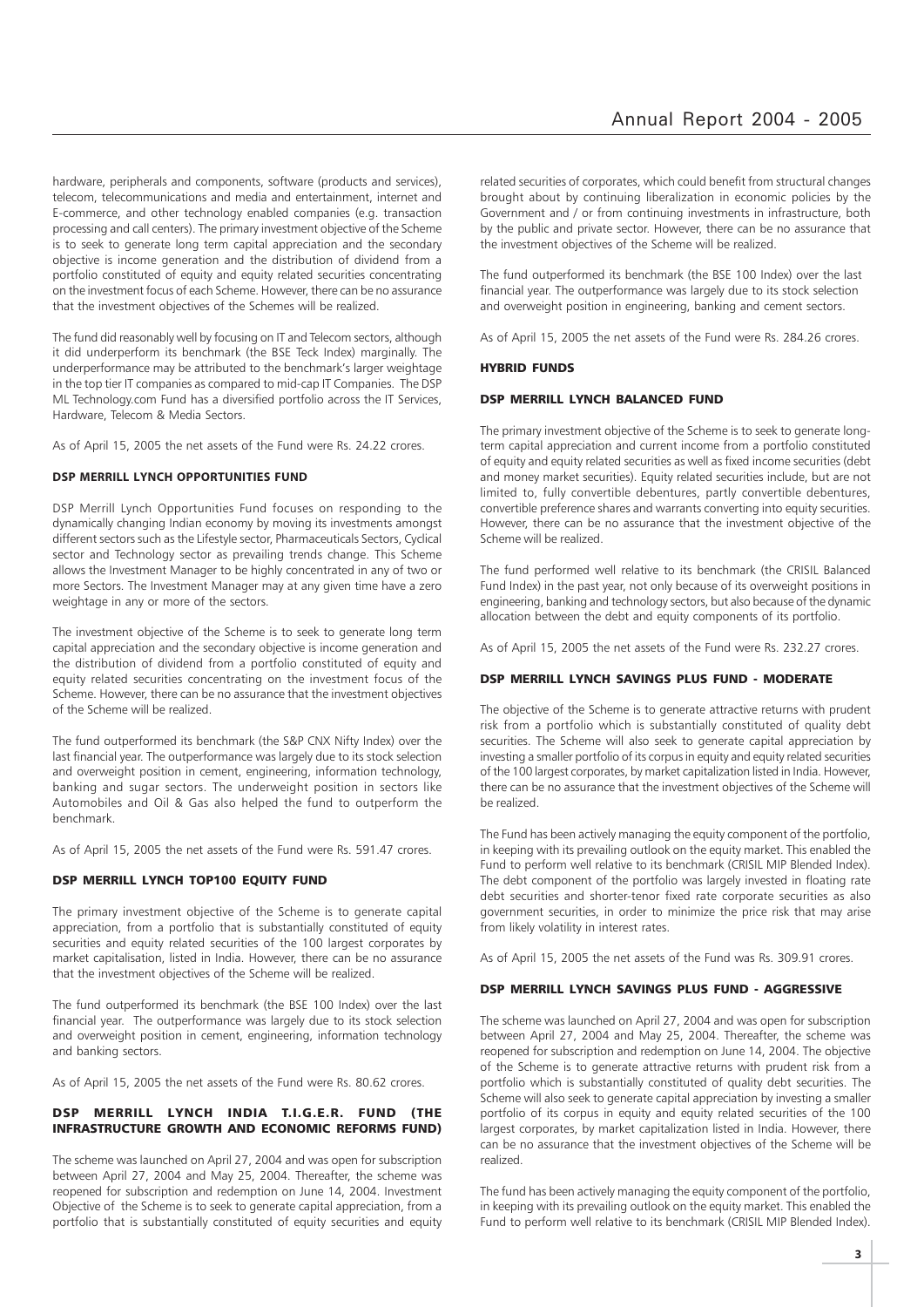

The debt component of the portfolio was largely invested in floating rate debt securities and shorter-tenor fixed rate corporate securities as also government securities, in order to minimise the price risk that may arise from likely volatility in interest rates.

As of April 15, 2005 the net assets of the Fund was Rs. 36.89 crore

#### DSP MERRILL LYNCH SAVINGS PLUS FUND - CONSERVATIVE

The scheme was launched on April 27, 2004 and was open for subscription between April 27, 2004 and May 25, 2004. Thereafter, the scheme was reopened for subscription and redemption on June 14, 2004. The objective of the Scheme is to generate attractive returns with prudent risk from a portfolio which is substantially constituted of quality debt securities. The Scheme will also seek to generate capital appreciation by investing a smaller portfolio of its corpus in equity and equity related securities of the 100 largest corporates, by market capitalization listed in India. However, there can be no assurance that the investment objectives of the Scheme will be realized.

The fund has been actively managing the equity component of the portfolio, in keeping with its prevailing outlook on the equity market. This enabled the Fund to perform well relative to its benchmark (CRISIL MIP Blended Index). The debt component of the portfolio as largely invested in floating rate debt securities and shorter-tenor fixed rate corporate securities as also government securities, in order to minimise the price risk that may arise from likely volatility in interest rates.

As of April 15, 2005 the net assets of the Fund was Rs. 22.36 crores.

#### FIXED INCOME FUNDS

#### DSP MERRILL LYNCH BOND FUND

The primary investment objective of the Scheme is to seek to generate an attractive return, consistent with prudent risk, from a portfolio which is substantially constituted of high quality debt securities of issuers domiciled in India and the secondary objective of the Scheme is to seek capital appreciation. The Scheme will also invest a certain portion of its corpus in money market securities, in order to meet liquidity requirements from time to time. There can be no assurance that the investment objective of the Scheme will be realized.

The fund witnessed significant outflows last year as interest rates hardened by more than 200 basis points in less than six months. The assets under management of the fund shrunk considerably during the last year. Despite this outflow, the fund was able to generate liquidity due to its exposure to liquid corporate assets and government securities. The fund has delivered 0.53% return against 0.18% return generated by its benchmark in the last one year.

As of April 15, 2005 the net assets of the Fund were Rs. 111.33 crores.

#### DSP MERRILL LYNCH LIQUIDITY FUND

The primary investment objective of the Scheme is to seek to generate a reasonable return commensurate with low risk and a high degree of liquidity, from a portfolio constituted of money market securities and high quality debt securities. However, there can be no assurance that the investment objective of the Scheme will be realized.

The fund continues to invest in quality money market assets and short-term liquid corporate assets. The fund has delivered 4.81% return in last year against 4.17% return by the benchmark index.

As of April 15, 2005 the net assets of the Fund were Rs. 1,366.4 crores.

#### DSP MERRILL LYNCH GOVERNMENT SECURITIES FUND

The primary investment objective of the Scheme is to seek to generate income through investments in Central Government Securities of various maturities. There are two Investment Plans offered under this Scheme viz. Plan A and Plan B. Plan A typically invests in long-term Government Securities with a residual maturity upto 30 years or more while Plan B typically invests in Government Securities with a residual maturity of upto 5 years. However, there can be no assurance that the investment objectives of the Scheme will be realized.

The government securities market remained highly volatile last year. The benchmark 10Y yield moved up by more than 200 basis points in the first half of the year due to high inflation. The average maturity profile of both investment plans (Plan A and Plan B) was actively managed, duly considering the prevailing interest rate environment and the price volatility exhibited by government securities.

As of April 15, 2005 the net assets of the Fund (including Plan A and Plan B) were Rs. 62.73 crores.

#### DSP MERRILL LYNCH SHORT TERM FUND

The primary investment objective of the Scheme is to generate income commensurate with prudent risk, from a portfolio constituting of money market securities, floating rate debt securities and debt securities. However, there can be no assurance that the investment objectives of the Scheme will be realized.

The fund witnessed significant outflows last year as interest rates hardened by more than 200 basis points in less than six months. The assets under management of the fund shrunk considerably during the last year. Despite this outflow, the fund was able to generate liquidity due to its exposure to liquid corporate assets and government bonds. The fund has delivered 4.19% return against 4.17% return generated by its benchmark in last one year.

As of April 15, 2005 the net assets of the Fund were Rs. 74.56 crores.

#### DSP MERRILL LYNCH FLOATING RATE FUND

The primary investment objective of the Scheme is to seek to generate income commensurate with prudent risk, from a portfolio substantially constituted of floating rate securities and fixed rate debt securities swapped for floating rate returns. The Scheme may also invest in fixed rate debt securtities. However, there can be no assurance that the investment objectives of the Scheme will be realized.

The fund witnessed a significant growth in assets under management last year as investors took shelter amidst a floating rate assets in volatile interest rate scenario. The fund has invested in a variety of floating rate debt securities that are referenced to different interest rate benchmarks such as MIBOR, INBMK, etc. The fund has performed well last year. It has generated 5.15% return over the last one year against 4.17% return generated by its index.

As of April 15, 2005 the net assets of the Fund were Rs. 2,473.43 crores.

#### FUTURE OUTLOOK

#### **Debt Market**

Interest rates have been hardening lately on the back of a surge in oil prices as also the prospects of a higher borrowing program by the government. With global interest rates continuing to edge upwards,domestic interest rates will remain under pressure during the first half of the year. Thereafter it is likely that interest rates remain rangebound and benign against a backdrop of moderating inflation and better liquidity conditions.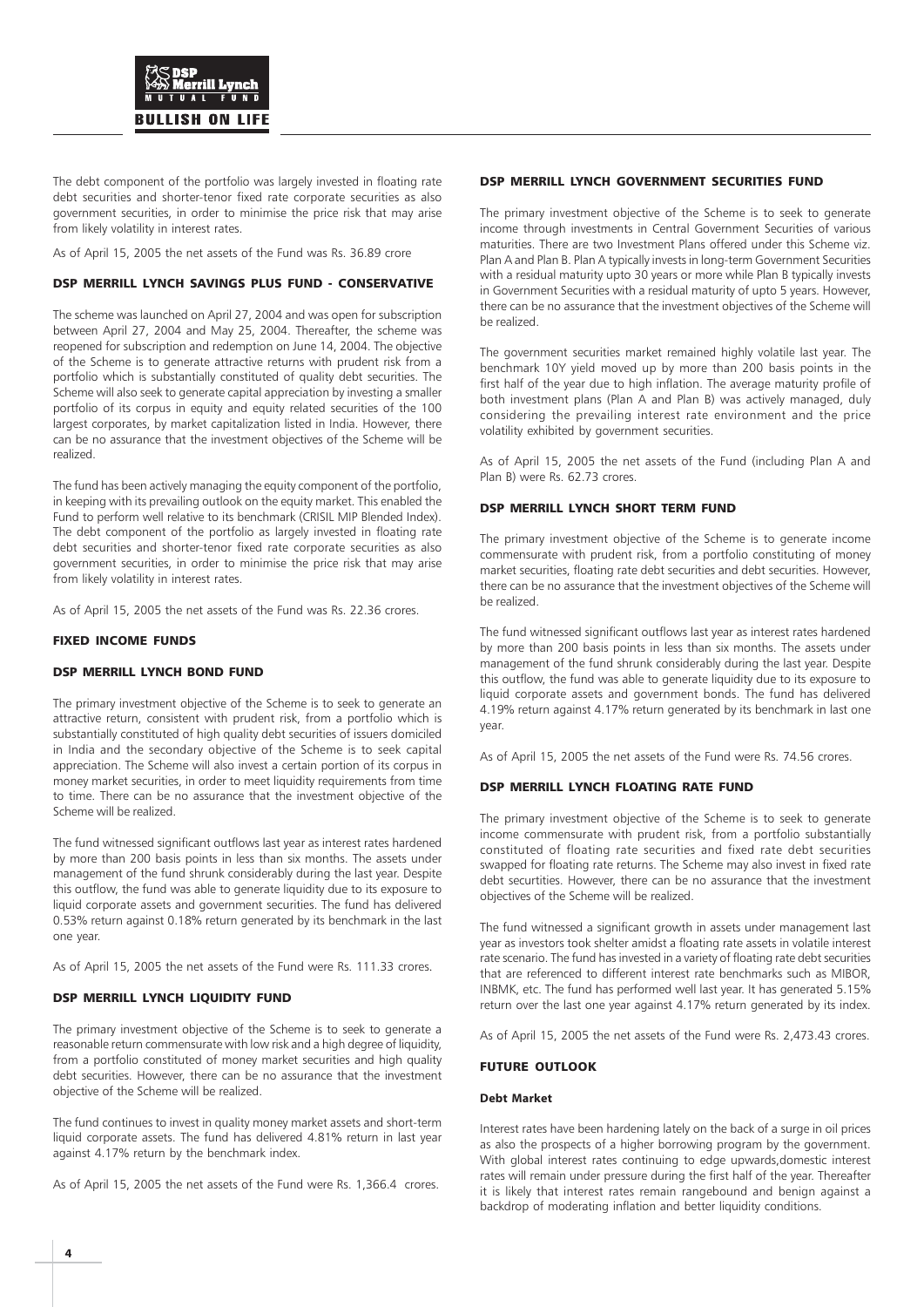#### **Equity Market**

Recent market volatility can be attributed to higher oil prices and a hardening of interest rates globally. However the domestic environment for equities remain positive, corporate earnings are expected to grow at around 15% during FY2006 while the sensex P/E ratio is still at around 12 times forward earnings. A significant increase in infrastructure spending by the government as also capex spending by the corporate sector together with continued growth in domestic consumption should contribute to GDP growth of around 7% during FY2006.

#### Investor Services

During the year, the AMC continued to provide innovative services and facilities for investors. The AMC Offices in New Delhi and Coimbatore were shifted to new premises. The AMC recently opened branch office in Chandigarh. Registrars & Transfer Agents (CAMS) have also increased their reach to cater to investors of various cities and now have Investor Service Centres (ISCs) in 24 cities and Transaction Points (TPs) in 35 locations. CAMS have also shifted some of their ISCs to larger premises.

The AMC introduced a new facility, the SIP auto debit facility, which the investors can use to make regular investments directly through their bank account. This facility makes it much more convenient for investors to save systematically, and also does away with submitting several post dated cheques. This facility is currently available in 20 major cities around the country. The AMC has also started SIP auto debit facility with three banks simultaneously viz. ICICI Bank, IDBI Bank and UTI Bank. With this facility an investor having a bank account with any of these banks, irrespective of the location, can register for SIP auto debit. The investor's bank account will be debited at periodic intervals and funds moved to DSP Merrill Lynch Mutual Fund Collection account. The AMC recently launched an on-demand SMS-based service, called "Go Mobile!", through which investors can request information and receive updates on their mobile phone.

We encourage the investors to provide with their valuable feedback via email on dspmlmf@ml.com or by calling the AMC on our toll free number 1600 33 4499.

#### Distribution of Income

The fund has declared dividends in some of the Schemes during the Financial Year 2004-2005. Details are annexed and forms part of this Annual Report.

#### Unclaimed Dividends and Redemption Amounts

#### Unclaimed Dividends

Based on the feed back received from the bankers to the dividend account, the amount of dividends declared and remaining unclaimed (for more than six months) as on the balance sheet date are as under:

| <b>Scheme</b>                                          |           | Amount (Rs.) No. of Unclaimed<br><b>Drafts/Warrants</b> |
|--------------------------------------------------------|-----------|---------------------------------------------------------|
| DSP Merrill Lynch Bond Fund                            | 2,415,503 | 720                                                     |
| DSP Merrill Lynch Equity Fund                          | 317,896   | 95                                                      |
| DSP Merrill Lynch Balanced Fund                        | 169,231   | 41                                                      |
| DSP Merrill Lynch Government<br>Securities Fund Plan A | 1.379     | $\mathcal{P}$                                           |
| DSP Merrill Lynch Opportunities<br>Fund                | 2,016,197 | 242                                                     |
| DSP Merrill Lynch Short<br>Term Fund                   | 1,231     |                                                         |
| DSP Merrill Lynch Top 100<br>Equity Fund               | 72,328    | 17                                                      |

| <b>Grand Total</b>                                       | 5.091.076 | 1,292 |
|----------------------------------------------------------|-----------|-------|
| DSP Merrill Lynch Savings Plus<br>Fund - Conservative    | 4,287     | q     |
| DSP Merrill Lynch Savings Plus<br>Fund - Aggressive      | 1.517     | 19    |
| DSP Merrill Lynch Floating<br>Rate Fund                  | 2,115     |       |
| <b>DSP Merrill Lynch Savings Plus</b><br>Fund - Moderate | 89,392    | 145   |

#### Unclaimed Redemptions

The amount of redemptions remaining unclaimed are as under:

| <b>Scheme</b>                                     |         | Amount (Rs.) No. of Unclaimed<br><b>Drafts/Warrants</b> |
|---------------------------------------------------|---------|---------------------------------------------------------|
| DSP Merrill Lynch Bond Fund                       | 214,569 | 10                                                      |
| DSP Merrill Lynch Equity Fund                     | 12,560  | 3                                                       |
| DSP Merrill Lynch Balanced Fund                   | 69,314  | 4                                                       |
| DSP Merrill Lynch Opportunities<br>Fund           | 202,407 | 12                                                      |
| DSP Merrill Lynch Technology.com<br>Fund          | 82,543  | 15                                                      |
| DSP Merrill Lynch Top 100 Equity<br>Fund          | 6,926   | $\mathcal{P}$                                           |
| DSP Merrill Lynch Savings Plus<br>Fund - Moderate | 3,110   | 3                                                       |
| DSP Merrill Lynch India T.I.G.E.R.<br>Fund        | 10,725  |                                                         |
| <b>Grand Total</b>                                | 602,154 | 50                                                      |

#### Large Holding in the schemes (i.e. in excess of 25% of the net assets)

As on 31st March, 2005, no schemes of DSP Merrill Lynch Mutual Fund had a single investor with large holdings.

#### Statutory Details

The sponsor, trustee and investment manager to the fund are DSP Merrill Lynch Ltd. DSP Merrill Lynch Trustee Company Pvt. Ltd. and DSP Merrill Lynch Fund Managers Ltd. respectively. The sponsor is not responsible or liable for any loss resulting from the operation of the scheme beyond the initial contribution of Rs. 1 lakh towards setting up the fund and such other accretions / additions to same.

The price and redemption value of the units, and income from them, can go up as well as down with fluctuations in the market value of its underlying investments.

On written request, present and prospective unit holder/investor can obtain copy of the trust deed, the annual report of the Fund /AMC at a price and the text of the relevant scheme.

#### For DSP Merrill Lynch Trustee Co. Pvt. Ltd.

Shitin D. Desai Chairman

Place: Mumbai Date: April 26, 2005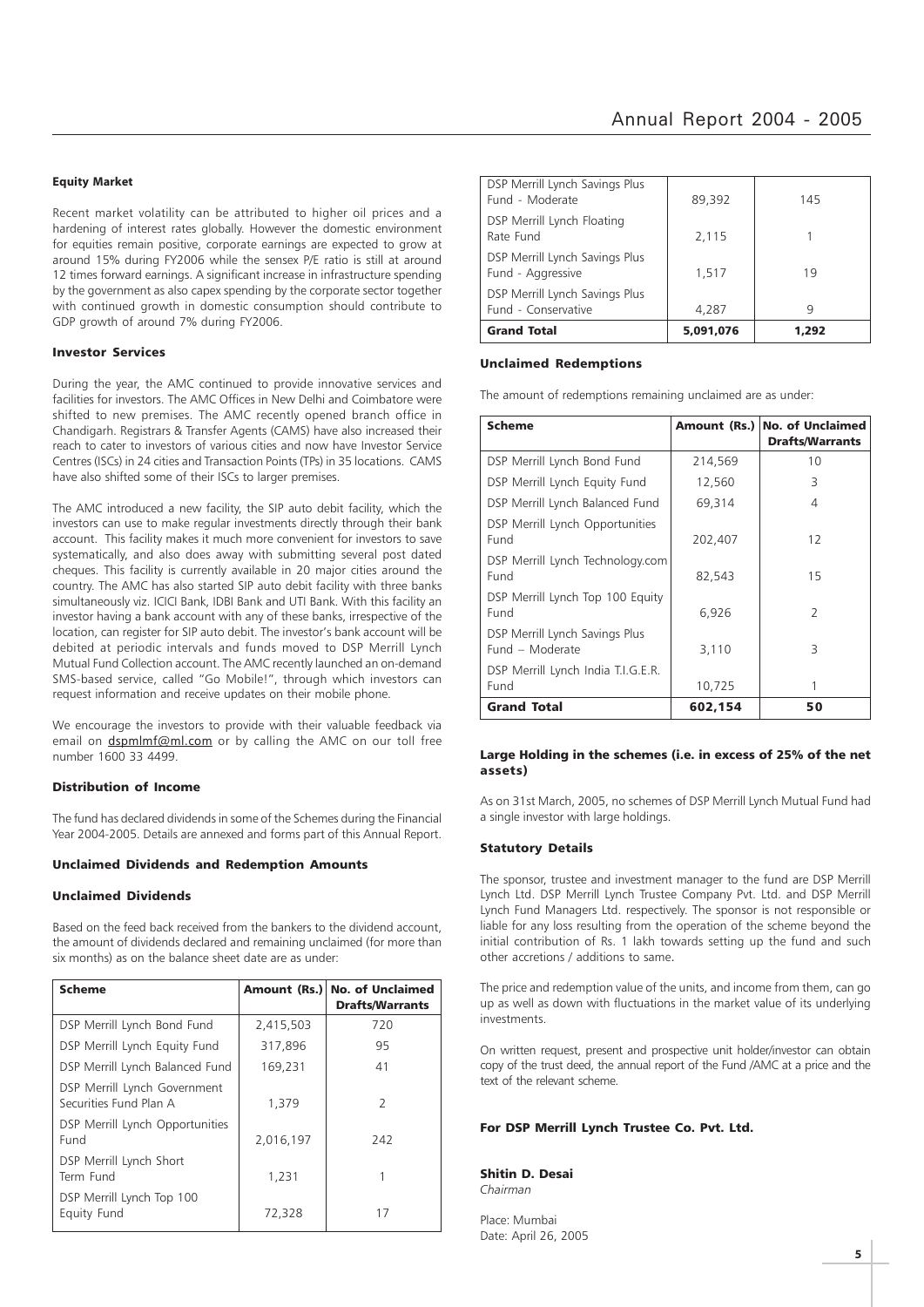### DIVIDEND DECLARED IN 2004-2005:

| <b>Record date</b>        |                                                                        | Dividend Rs. / unit  |  |  |  |  |
|---------------------------|------------------------------------------------------------------------|----------------------|--|--|--|--|
| <b>EQUITY FUNDS</b>       |                                                                        |                      |  |  |  |  |
|                           | <b>DSPML TOP100 EQUITY FUND *</b>                                      |                      |  |  |  |  |
| 30-Nov-04<br><b>Total</b> |                                                                        | 2.25<br>2.25         |  |  |  |  |
|                           |                                                                        |                      |  |  |  |  |
| 23-Mar-05                 | <b>DSPML OPPORTUNITIES FUND*</b>                                       | 2.50                 |  |  |  |  |
| Total                     |                                                                        | 2.50                 |  |  |  |  |
| <b>HYBRID FUNDS</b>       |                                                                        |                      |  |  |  |  |
|                           | <b>DSPML BALANCED FUND*</b>                                            |                      |  |  |  |  |
| 15-Dec-04<br><b>Total</b> |                                                                        | 2.50<br>2.50         |  |  |  |  |
|                           | DSPML SAVINGS PLUS FUND - MODERATE: Quarterly **                       |                      |  |  |  |  |
|                           | Individual & HUF                                                       | Others               |  |  |  |  |
| 28-Sep-04<br>28-Dec-04    | 0.114974<br>0.168039                                                   | 0.107518<br>0.157142 |  |  |  |  |
| 28-Mar-05                 | 0.132663                                                               | 0.124059             |  |  |  |  |
| Total                     | 0.415676                                                               | 0.388719             |  |  |  |  |
|                           | DSPML SAVINGS PLUS FUND - MODERATE: Monthly **                         |                      |  |  |  |  |
|                           | Individual & HUF                                                       | Others               |  |  |  |  |
| 28-Apr-04<br>28-Sep-04    | 0.07750<br>0.046432                                                    | 0.07750<br>0.043421  |  |  |  |  |
| 28-Oct-04                 | 0.053065                                                               | 0.049624             |  |  |  |  |
| 25-Nov-04                 | 0.053065                                                               | 0.049624             |  |  |  |  |
| 28-Dec-04                 | 0.061909                                                               | 0.057894             |  |  |  |  |
| 28-Jan-05                 | 0.061909                                                               | 0.057894             |  |  |  |  |
| 28-Feb-05                 | 0.035377                                                               | 0.033082             |  |  |  |  |
| 28-Mar-05                 | 0.035377                                                               | 0.033082             |  |  |  |  |
| <b>Total</b>              | 0.424634                                                               | 0.402121             |  |  |  |  |
|                           | DSPML SAVINGS PLUS FUND - CONSERVATIVE: Monthly **<br>Individual & HUF | Others               |  |  |  |  |
| 28-Jul-04                 | 0.044221                                                               | 0.041353             |  |  |  |  |
| 27-Aug-04                 | 0.033166                                                               | 0.031015             |  |  |  |  |
| 28-Sep-04                 | 0.035377                                                               | 0.033082             |  |  |  |  |
| 28-Oct-04                 | 0.053065                                                               | 0.049624             |  |  |  |  |
| 25-Nov-04                 | 0.035377                                                               | 0.033082             |  |  |  |  |
| 28-Dec-04<br>28-Jan-05    | 0.044221<br>0.044221                                                   | 0.041353<br>0.041353 |  |  |  |  |
| 28-Feb-05                 | 0.026533                                                               | 0.024812             |  |  |  |  |
| 28-Mar-05                 | 0.026533                                                               | 0.024812             |  |  |  |  |
| Total                     | 0.342714                                                               | 0.320486             |  |  |  |  |
|                           | DSPML SAVINGS PLUS FUND - CONSERVATIVE: Quarterly **                   |                      |  |  |  |  |
| 28-Sep-04                 | Individual & HUF<br>0.112763                                           | Others<br>0.105450   |  |  |  |  |
| 28-Dec-04                 | 0.132663                                                               | 0.124059             |  |  |  |  |
| 28-Mar-05                 | 0.097286                                                               | 0.090977             |  |  |  |  |
| <b>Total</b>              | 0.342712                                                               | 0.320486             |  |  |  |  |
|                           | DSPML SAVINGS PLUS FUND - AGGRESSIVE: Monthly **                       |                      |  |  |  |  |
|                           | Individual & HUF                                                       | Others               |  |  |  |  |
| 28-Jul-04                 | 0.050854                                                               | 0.047556             |  |  |  |  |
| 27-Aug-04<br>28-Sep-04    | 0.053065<br>0.072964                                                   | 0.049624<br>0.068233 |  |  |  |  |
| 28-Oct-04                 | 0.088442                                                               | 0.082706             |  |  |  |  |
| 25-Nov-04                 | 0.070753                                                               | 0.066165             |  |  |  |  |
| 28-Dec-04                 | 0.088442                                                               | 0.082706             |  |  |  |  |
| 28-Jan-05                 | 0.088442                                                               | 0.082706             |  |  |  |  |
| 28-Feb-05                 | 0.044221                                                               | 0.041353             |  |  |  |  |
| 28-Mar-05<br><b>Total</b> | 0.044221<br>0.601404                                                   | 0.041353<br>0.562402 |  |  |  |  |
|                           | DSPML SAVINGS PLUS FUND - AGGRESSIVE: Quarterly **                     |                      |  |  |  |  |
|                           | Individual & HUF                                                       | Others               |  |  |  |  |
| 28-Sep-04                 | 0.176884                                                               | 0.165412             |  |  |  |  |
| 28-Dec-04                 | 0.247637                                                               | 0.231577             |  |  |  |  |
| 28-Mar-05                 | 0.176884                                                               | 0.165412             |  |  |  |  |
| <b>Total</b>              | 0.601405                                                               | 0.562401             |  |  |  |  |

| <b>FIXED INCOME FUNDS</b>                           |                                                      |          |
|-----------------------------------------------------|------------------------------------------------------|----------|
|                                                     | <b>DSPML LIQUIDITY FUND: Weekly **</b>               |          |
|                                                     | Individual & HUF                                     | Others   |
| During F.Y. 2004-2005                               | 0.515709                                             | 0.490314 |
|                                                     | <b>DSPML LIQUIDITY FUND: Daily **</b>                |          |
|                                                     | Individual & HUF                                     | Others   |
| During F.Y. 2004-2005                               | 0.414163                                             | 0.394255 |
| DSPML GOVERNMENT SECURITIES FUND PLAN A: Monthly ** |                                                      |          |
|                                                     | Individual & HUF                                     | Others   |
| 28-Apr-04                                           | 0.06                                                 | 0.06     |
| <b>Total</b>                                        | 0.06                                                 | 0.06     |
|                                                     | DSPML GOVERNMENT SECURITIES FUND PLAN B: Dividend ** |          |
|                                                     | Individual & HUF                                     | Others   |
| 28-Sep-04                                           | 0.044221                                             | 0.041353 |
| 28-Mar-05                                           | 0.203416                                             | 0.190224 |
| <b>Total</b>                                        | 0.247637                                             | 0.231577 |
|                                                     | <b>DSPML SHORT TERM FUND: Weekly **</b>              |          |
|                                                     | Individual & HUF                                     | Others   |
| During F.Y. 2004-2005                               | 0.345865                                             | 0.328001 |
|                                                     | DSPML SHORT TERM FUND: Monthly **                    |          |
|                                                     | Individual & HUF                                     | Others   |
| 28-Apr-04                                           | 0.02750                                              | 0.02750  |
| 27-Aug-04                                           | 0.035377                                             | 0.033082 |
| 28-Sep-04                                           | 0.02211                                              | 0.020677 |
| 28-Jan-05                                           | 0.044221                                             | 0.041353 |
| 28-Feb-05                                           | 0.044221                                             | 0.041353 |
| 28-Mar-05                                           | 0.044221                                             | 0.041353 |
| <b>Total</b>                                        | 0.21765                                              | 0.205318 |
|                                                     | <b>DSPML SHORT TERM FUND: Dividend option **</b>     |          |
|                                                     | Individual & HUF                                     | Others   |
| 28-Sep-04                                           | 0.081809                                             | 0.076503 |
| 28-Mar-05                                           | 0.176884                                             | 0.165412 |
| <b>Total</b>                                        | 0.258693                                             | 0.241915 |
|                                                     | <b>DSPML FLOATING RATE FUND: Weekly **</b>           |          |
|                                                     | Individual & HUF                                     | Others   |
| During F.Y. 2004-2005                               | 0.43061                                              | 0.409095 |
|                                                     | <b>DSPML FLOATING RATE FUND: Daily **</b>            |          |
|                                                     | Individual & HUF                                     | Others   |
| During F.Y. 2004-2005                               | 0.340627                                             | 0.319694 |
|                                                     | <b>DSPML FLOATING RATE FUND: Dividend **</b>         |          |
|                                                     | Individual & HUF                                     | Others   |
| 28-Jun-04                                           | 0.09500                                              | 0.09500  |
| 28-Sep-04                                           | 0.088442                                             | 0.082706 |
| 28-Dec-04                                           | 0.119396                                             | 0.111653 |
| 28-Mar-05                                           | 0.114974                                             | 0.107518 |
| <b>Total</b>                                        | 0.417812                                             | 0.396877 |

#### Note:

#### 1. EQUITY SCHEMES \*

Post declaration of the dividend, the NAV of the Scheme will fall to the extent of the dividend payout.

#### 2. DEBT SCHEMES \*\*

Post declaration of the dividend, the NAV of the Scheme will fall to the extent of the dividend payout and distribution tax and surcharge.

3. All dividends are calculated on a face value of Rs. 10 per unit. Past performance may or may not sustain in future. In case of Weekly Dividend and Daily Dividend Options, consolidated amount of

dividend declared during the Financial Year 2004-2005 is reported.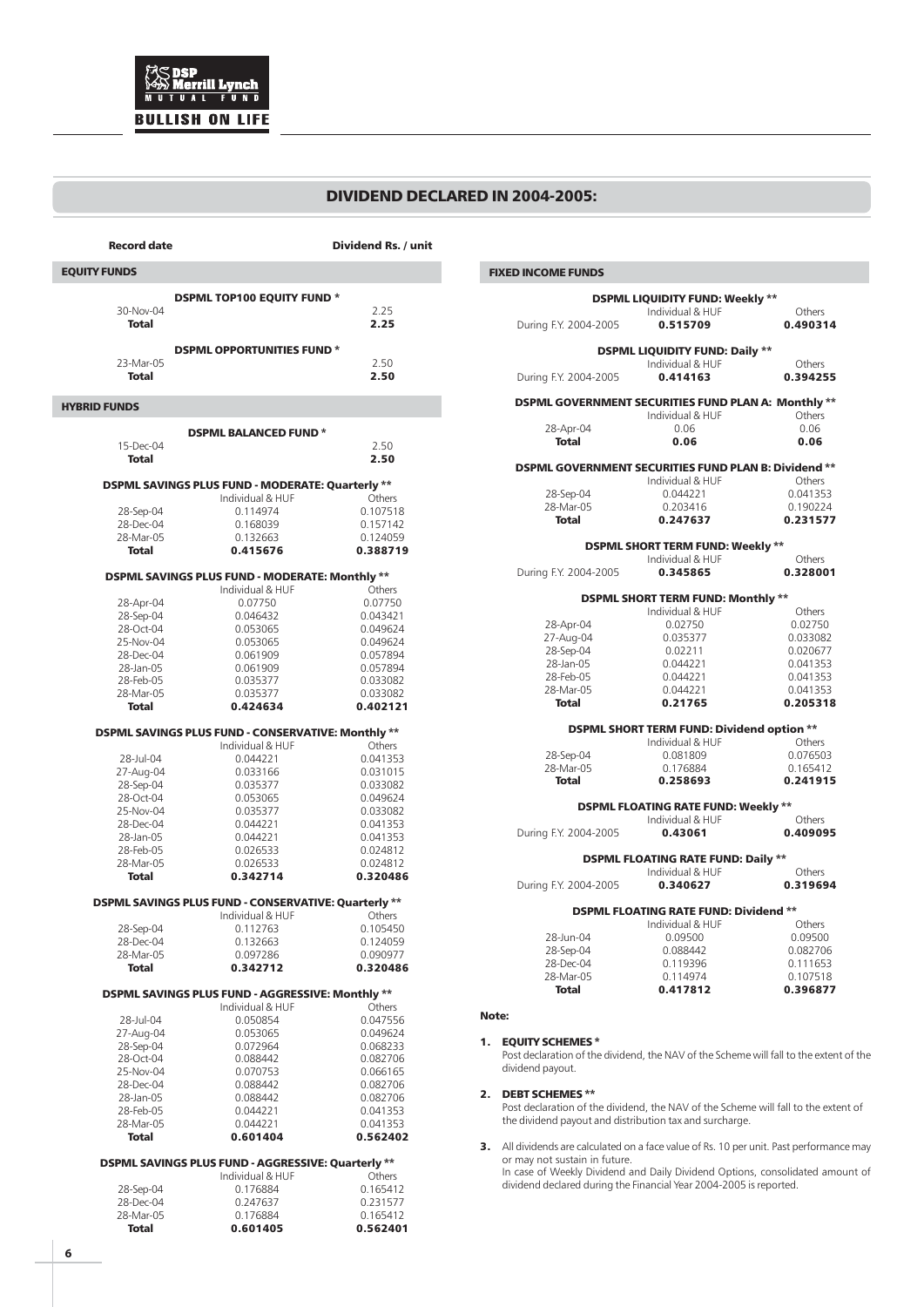## DSP MERRILL LYNCH MUTUAL FUND AUDITORS' REPORT

To the Trustee of

#### DSP MERRILL LYNCH MUTUAL FUND

- 1. We have audited the attached abridged balance sheets of DSP MERRILL LYNCH MUTUAL FUND – BOND FUND, DSP MERRILL LYNCH MUTUAL FUND – EQUITY FUND, DSP MERRILL LYNCH MUTUAL FUND – LIQUIDITY FUND, DSP MERRILL LYNCH MUTUAL FUND – BALANCED FUND, DSP MERRILL LYNCH MUTUAL FUND – GOVERNMENT SECURITIES FUND – PLAN A (LONGER DURATION PLAN), DSP MERRILL LYNCH MUTUAL FUND – GOVERNMENT SECURITIES FUND – PLAN B (SHORTER DURATION PLAN), DSP MERRILL LYNCH MUTUAL FUND – TECHNOLOGY.COM FUND, DSP MERRILL LYNCH MUTUAL FUND – OPPORTUNITIES FUND, DSP MERRILL LYNCH MUTUAL FUND – SHORT TERM FUND, DSP MERRILL LYNCH MUTUAL FUND – TOP 100 EQUITY FUND, DSP MERRILL LYNCH MUTUAL FUND – SAVINGS PLUS FUND – MODERATE (FORMERLY DSP MERRILL LYNCH SAVINGS PLUS FUND), DSP MERRILL LYNCH MUTUAL FUND – FLOATING RATE FUND, DSP MERRILL LYNCH MUTUAL FUND – INDIA T.I.G.E.R. FUND (THE INFRASTRUCTURE GROWTH AND ECONOMIC REFORMS FUND), DSP MERRILL LYNCH MUTUAL FUND – SAVINGS PLUS FUND – AGGRESSIVE and DSP MERRILL LYNCH MUTUAL FUND – SAVINGS PLUS FUND – CONSERVATIVE: ('the Schemes') as at March 31, 2005, the abridged revenue accounts and the cash flow statements (prepared based on audited financial statements of the above Schemes) where applicable, for the year/period ended on that date annexed thereto. These financial statements are the responsibility of the management of DSP Merrill Lynch Fund Managers Ltd., the Schemes's asset managers. Our responsibility is to express an opinion on these financial statements based on our audit.
- 2. We conducted our audit in accordance with auditing standards generally accepted in India. Those standards require that we plan and perform the audit to obtain reasonable assurance about whether the financial statements are free of material misstatement. An audit includes examining, on a test basis, evidence supporting the amounts and disclosures in the financial statements. An audit also includes assessing the accounting principles used and significant estimates made by management, as well as evaluating the overall financial statement presentation. We believe that our audit provides a reasonable basis for our opinion.
- 3. We report that:
	- i. We have obtained all the information and explanations, which, to the best of our knowledge and belief, were necessary for the purposes of our audit.
- ii. The balance sheets, revenue accounts and cash flow statements where applicable, dealt with by this report are in agreement with the books of account.
- iii. In our opinion, the balance sheets and revenue accounts dealt with by this report have been prepared in conformity with the accounting policies and standards specified in the Eighth, Ninth and Tenth Schedules to the Securities and Exchange Board of India (Mutual Funds) Regulations, 1996 ('the Regulations').
- iv. In our opinion, and on the basis of information and explanations given to us, the methods used to value non traded securities, where applicable as at March 31, 2005 in accordance with the Regulations and other guidelines issued by the Securities and Exchange Board of India as applicable and approved by the Board of Directors of DSP Merrill Lynch Trustee Co. Pvt. Ltd., are fair and reasonable.
- v. In our opinion, and to the best of our information and according to the explanations given to us, the said financial statements give the information required by the Regulations as applicable, and give a true and fair view in conformity with the accounting principles generally accepted in India:
	- a) in the case of the balance sheets, of the state of affairs of the Schemes as at March 31, 2005;
	- b) in the case of the revenue accounts, of the surplus/deficit for the year/period ended on that date; and
	- c) in the case of cash flow statements, of the cash flows for the year ended on that date.

#### For S. R. BATLIBOI & CO. Chartered Accountants

per Hemal Shah Partner Membership No.: 42650

Mumbai, April 27, 2005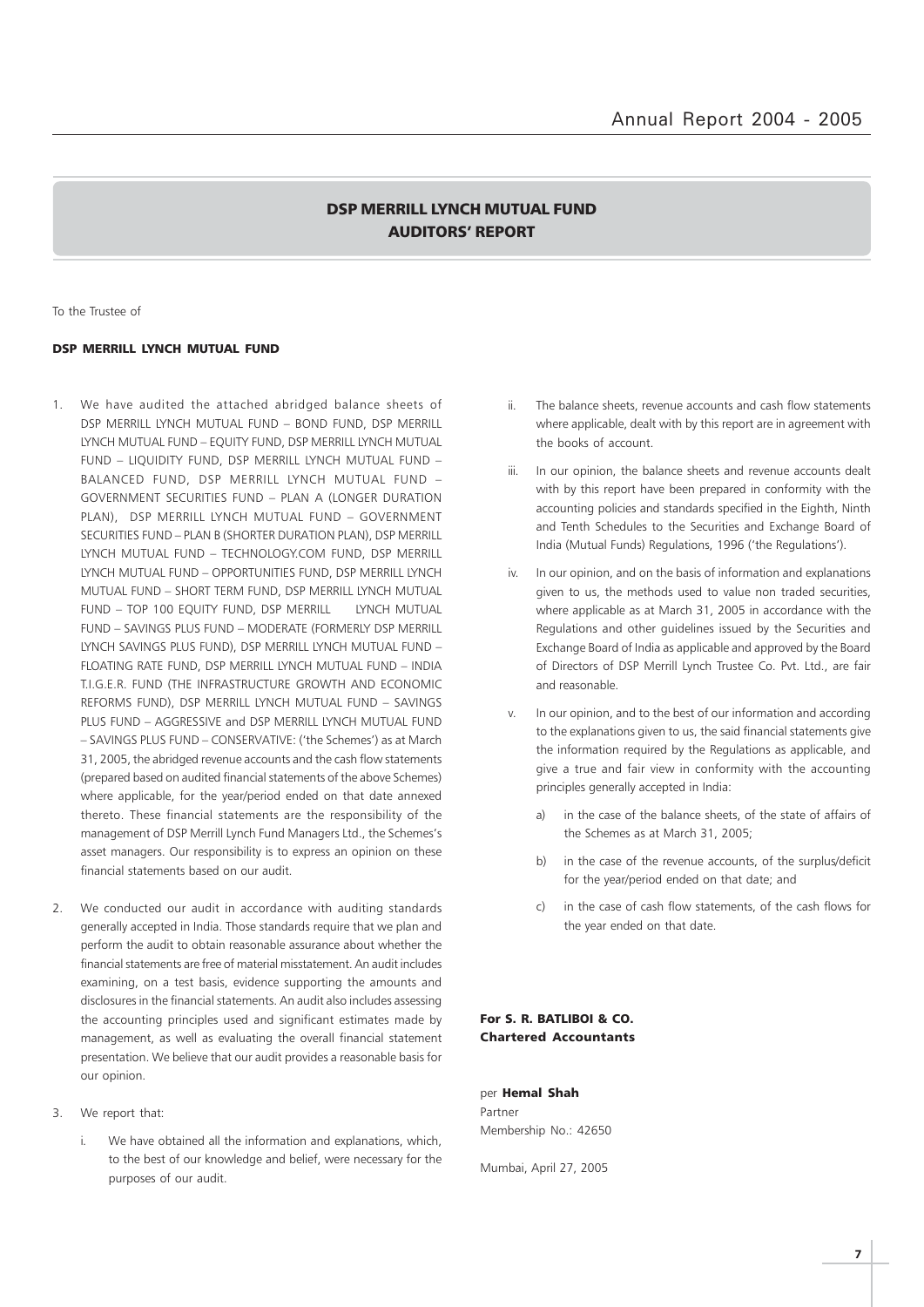## Abridged Audited Balance Sheet of Schemes of DSP Merrill Lynch Mutual Fund as at March 31, 2005

|                                                                                                                                                       |                                    | <b>SCHEMES</b>            |                                  |                     |                                |                       |                                  |                     |                        |                      |                     |                     |  |
|-------------------------------------------------------------------------------------------------------------------------------------------------------|------------------------------------|---------------------------|----------------------------------|---------------------|--------------------------------|-----------------------|----------------------------------|---------------------|------------------------|----------------------|---------------------|---------------------|--|
|                                                                                                                                                       |                                    | <b>BF</b>                 | EF                               |                     | LF                             |                       | <b>BaF</b>                       |                     |                        | <b>GSFA</b>          | <b>GSFB</b>         |                     |  |
|                                                                                                                                                       | As at<br>31.03.2005                | As at<br>31.03.2004       | As at<br>31.03.2005              | As at<br>31.03.2004 | As at<br>31.03.2005            | As at<br>31.03.2004   | As at<br>31.03.2005              | As at<br>31.03.2004 | As at<br>31.03.2005    | As at<br>31.03.2004  | As at<br>31.03.2005 | As at<br>31.03.2004 |  |
| <b>LIABILITIES</b>                                                                                                                                    |                                    |                           |                                  |                     |                                |                       |                                  |                     |                        |                      |                     |                     |  |
| <b>Unit Capital</b>                                                                                                                                   | 8,635.21                           | 49,456.26                 | 4,568.17                         | 3,706.81            | 90,525.91                      | 137,127.89            | 14,193.33                        | 7,417.60            | 3,048.56               | 7,285.34             | 1,222.06            | 1,244.96            |  |
| <b>Reserves &amp;</b><br><b>Surplus</b><br>Unit Premium<br>Reserve<br><b>Other Reserves</b><br>Unrealised<br>Appreciation<br>in Value of              | (45, 632.53)<br>51,270.61<br>12.19 | (17, 633.86)<br>51,282.04 | 4,005.48<br>2,033.00<br>2,596.58 | 2,442.60<br>137.50  | 21,879.82<br>8,867.99<br>56.96 | 30,385.33<br>6,069.87 | 4,681.34<br>1,527.00<br>2,945.11 | 453.66<br>1,733.83  | (2,494.31)<br>4,261.25 | 1,068.82<br>4,222.47 | (487.92)<br>836.54  | (237.46)<br>799.35  |  |
| Investment                                                                                                                                            |                                    | 1,322.74                  |                                  | 1,422.51            |                                |                       |                                  | 1,706.41            |                        | 111.32               |                     |                     |  |
| Current<br><b>Liabilities</b><br>and Provisions<br>Provision for<br>doubtful Income/<br>Deposits, Other<br><b>Current Liabilities</b><br>& Provisions | 86.55                              | 976.45                    | 277.20                           | 289.91              | 72.08                          | 3,910.74              | 128.15                           | 61.54               | 6.30                   | 119.42               | 6.48                | 2.95                |  |
| <b>Total</b>                                                                                                                                          | 14,372.03                          | 85,403.63                 | 13,480.43                        |                     | 7,999.33 121,402.76 177,493.83 |                       | 23,474.93                        | 11,373,04           | 4.821.80               | 12,807.37            | 1,577.16            | 1.809.80            |  |
| <b>ASSETS</b>                                                                                                                                         |                                    |                           |                                  |                     |                                |                       |                                  |                     |                        |                      |                     |                     |  |
| <b>Investments</b><br>Equity Shares &<br>Preference Shares<br>Privately Placed<br>Debentures/<br>Bonds/PTC<br>Debentures,                             | 1,863.50                           | 14,709.97                 | 12,297.38                        | 7,098.52            | 6,546.25                       | 21,566.85             | 14,131.13                        | 7,343.11            |                        |                      |                     |                     |  |
| Bonds & PTC Listed/<br>Awaiting Listing                                                                                                               | 5,474.96                           | 37,214.55                 |                                  | 2.90                | 26,556.29                      | 12,006.12             | 7,850.15                         | 813.81              |                        |                      |                     |                     |  |
| Government<br>Securities                                                                                                                              | 2,735.20                           | 26,481.40                 | $\overline{\phantom{0}}$         |                     |                                | 11,679.52             | 990.00                           | 2,204.17            | 2,673.65               | 12,125.62            | 506.34              | 1,237.85            |  |
| <b>Treasury Bills</b><br><b>Commercial Papers</b><br>Certificate of                                                                                   |                                    |                           | $\overline{\phantom{0}}$         |                     | 18,380.61                      | 58,712.51             |                                  |                     | 99.46                  |                      | 895.13              |                     |  |
| Deposits                                                                                                                                              |                                    |                           | L.                               |                     | 43,546.12                      | 38,199.80             |                                  |                     |                        |                      |                     |                     |  |
| <b>Deposits</b><br>With Scheduled<br>Banks<br>Call Deposit with                                                                                       |                                    |                           |                                  |                     | 22,500.00                      | 20,500.00             |                                  |                     |                        |                      |                     |                     |  |
| Bank                                                                                                                                                  |                                    |                           |                                  |                     | 15.00                          | 3,975.00              | 35.00                            |                     |                        |                      |                     |                     |  |
| Call Deposit with<br>Others<br>Margin Money                                                                                                           | 20.00<br>148.00                    | 148.00                    | 20.00                            |                     | 14.50                          | 14.00                 | 12.91                            | 3.00                | 15.00<br>31.00         | 31.00                | 10.00<br>7.00       | 7.00                |  |
| <b>Other Current</b><br><b>Assets</b><br><b>Balances with</b><br>Banks                                                                                | 2,544.32                           | 552.73                    | 149.94                           | 420.73              | 54.32                          | 8,326.99              | 89.93                            | 285.40              | 15.11                  | 82.99                | 12.11               | 61.68               |  |
| Other Current<br>Assets                                                                                                                               | 1,586.05                           | 6,296.98                  | 1,013.11                         | 477.18              | 3,789.67                       | 2,513.04              | 365.81                           | 723.55              | 1,987.58               | 567.76               | 146.58              | 503.27              |  |
| <b>Total</b>                                                                                                                                          | 14,372.03                          | 85,403.63                 | 13,480.43                        |                     | 7,999.33 121,402.76 177,493.83 |                       | 23,474.93                        | 11,373.04           | 4,821.80               | 12,807.37            | 1,577.16            | 1,809.80            |  |

Notes to Accounts - Schedule 1

The schedules referred to the above and the notes to accounts form an integral part of the accounts.

As per our attached report of even date

Chartered Accountants

Partner Chairman Director (Partner Chairman Director Chairman Director Chairman Director Chairman Director (Pa Membership no. 42650

Mumbai, April 27, 2005 Mumbai, April 26, 2005

For S. R. Batliboi & Co. For DSP Merrill Lynch Trustee Co. Pvt. Ltd.

per Hemal Shah Shitin D Desai S. S. Thakur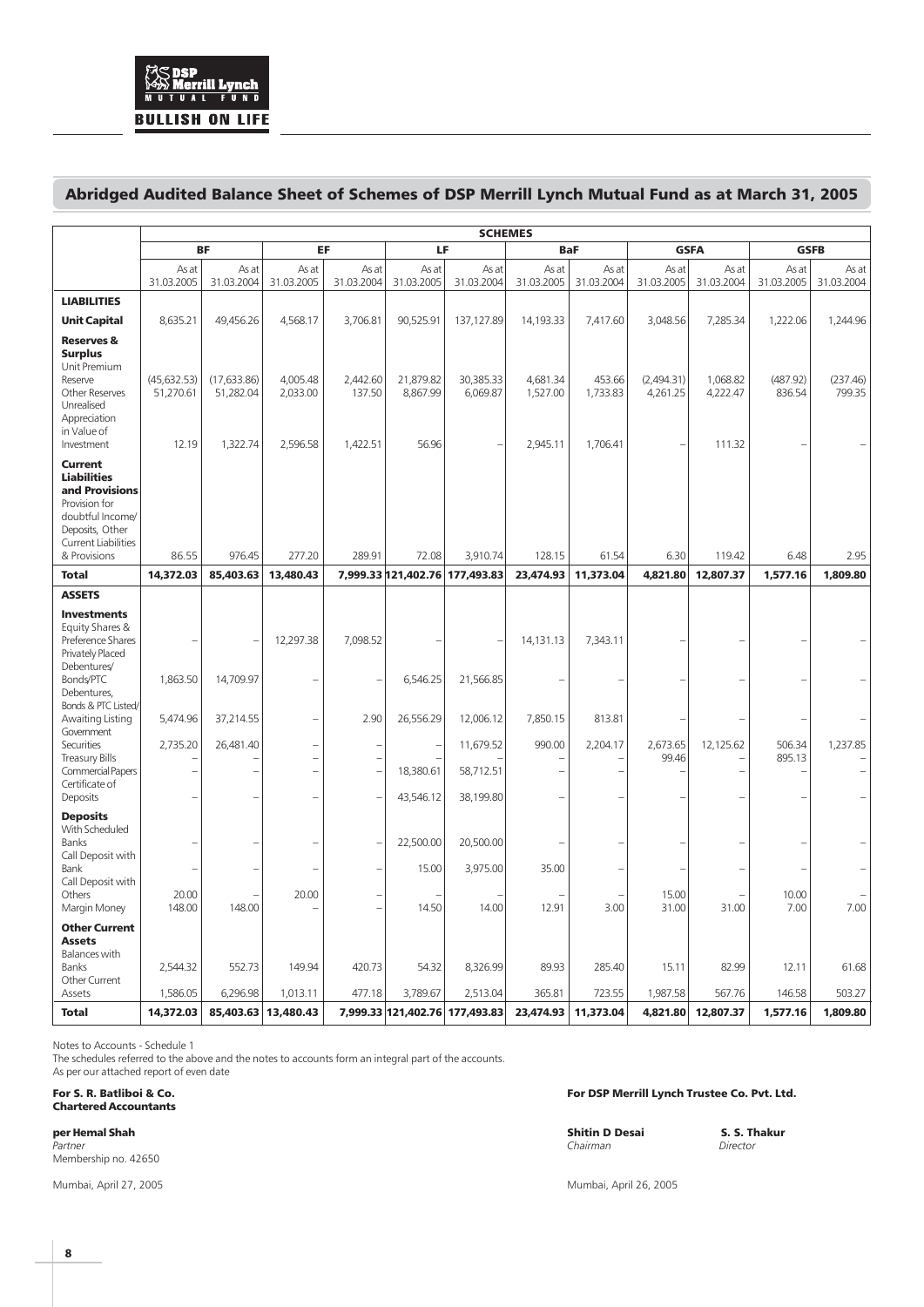Rupees in lacs

|                      | <b>SCHEMES</b>        |                      |                                                  |                        |                     |                          |                      |                      |                      |                                                                       |                   |                                           |                   |                     |
|----------------------|-----------------------|----------------------|--------------------------------------------------|------------------------|---------------------|--------------------------|----------------------|----------------------|----------------------|-----------------------------------------------------------------------|-------------------|-------------------------------------------|-------------------|---------------------|
|                      | <b>TF</b>             | <b>OF</b>            |                                                  |                        | <b>STF</b>          | <b>TEF</b>               |                      |                      | <b>SPF-M</b>         | <b>FRF</b>                                                            |                   | <b>ITF</b>                                | <b>SPF-A</b>      | SPF-C               |
| As at<br>31.03.2005  | As at<br>31.03.2004   | As at<br>31.03.2005  | As at<br>31.03.2004                              | As at<br>31.03.2005    | As at<br>31.03.2004 | As at<br>31.03.2005      | As at<br>31.03.2004  | As at<br>31.03.2005  | As at<br>31.03.2004  | As at<br>31.03.2005                                                   | As at             | As at<br>31.03.2004 31.03.2005 31.03.2005 | As at             | As at<br>31.03.2005 |
| 2,371.35             | 2,952.52              | 31,388.16            | 36,467.60                                        | 10,146.78              | 49,047.57           | 5,308.24                 | 8,625.26             | 27,237.69            | 57,138.03            | 216,699.77                                                            | 31,194.76         | 20,118.73                                 | 3,331.70          | 2,169.84            |
| 836.41<br>(1,613.27) | 799.10<br>(2, 163.59) | 1,894.28<br>9,824.54 | 5,307.16<br>8,493.61                             | (1,305.93)<br>2,001.75 | 506.54<br>1,869.13  | (420.04)<br>1,853.66     | 1,373.71<br>1,492.30 | (243.84)<br>4,703.05 | 2,148.10<br>3,428.06 | 2,757.55<br>4,361.51                                                  | (15.97)<br>659.44 | 1,285.06<br>2,717.45                      | (14.74)<br>119.69 | (17.55)<br>70.82    |
| 986.46               | 592.83                | 16,547.12            | 8,990.16                                         | 26.65                  | 37.71               | 1,605.80                 | 1,531.33             | 687.88               | 186.60               | 522.02                                                                |                   | 3,615.33                                  | 65.03             | 18.48               |
| 10.04                | 9.77                  | 954.82               | 616.82                                           | 54.05                  | 94.72               | 263.27                   | 150.17               | 319.55               | 443.00               | 549.47                                                                | 607.42            | 1,281.86                                  | 177.68            | 22.22               |
| 2,590.99             |                       |                      | 2,190.63 60,608.92 59,875.35 10,923.30 51,555.67 |                        |                     |                          |                      |                      |                      | 8,610.93 13,172.77 32,704.33 63,343.79 224,890.32 32,445.65 29,018.43 |                   |                                           | 3,679.36          | 2,263.81            |
| 2,518.78             | 2.174.93              | 57,508.99            | 57,452.14                                        |                        |                     | 8,272.94                 | 12,754.37            | 4,594.38             | 9,652.08             |                                                                       |                   | 25,285.33                                 | 701.03            | 154.53              |
|                      |                       | $\overline{a}$       |                                                  | 5,852.29               | 21,676.64           |                          |                      | 8,391.54             | 8,497.56             | 46,237.78                                                             | 15,507.50         |                                           | 893.79            | 500.00              |
|                      |                       |                      |                                                  | 1,258.79               | 19,410.00           |                          |                      | 16,200.84            | 10,752.84            | 141,406.75                                                            | 11,997.50         |                                           | 1,004.15          | 893.79              |
|                      |                       |                      |                                                  | 1,009.35               | 6,076.03            |                          |                      | 1,883.65             | 22,194.33            | 4,950.02                                                              | 2,033.75          |                                           | 495.00            | 495.00              |
|                      |                       |                      |                                                  |                        |                     |                          |                      |                      | 955.37               | 7,762.16                                                              |                   |                                           |                   |                     |
|                      |                       | L.                   |                                                  |                        |                     |                          |                      |                      | 3,850.68             | 13,125.61                                                             | 1,478.60          |                                           |                   |                     |
|                      |                       |                      |                                                  |                        |                     | 20.00                    |                      | 35.00                | 1,000.00             | 5,000.00                                                              |                   |                                           |                   |                     |
|                      |                       |                      |                                                  |                        |                     |                          |                      |                      | 230.00               | 55.00                                                                 | 295.00            |                                           |                   |                     |
| 10.00                |                       | 60.00<br>2.00        | 2.00                                             | 15.00<br>14.00         | 14.00               | $\overline{\phantom{0}}$ |                      | 4.00                 | 4.00                 | 2.50                                                                  | 2.00              | 170.00                                    | 10.00             | 10.00               |
| 15.90                | 15.38                 | 323.55               | 521.16                                           | 2,591.88               | 106.86              | 32.93                    | 51.67                | 84.38                | 929.32               | 80.68                                                                 | 850.48            | 583.73                                    | 11.65             | 41.96               |
| 46.31                | 0.32                  | 2,714.38             | 1,900.05                                         | 181.99                 | 4,272.14            | 285.06                   | 366.73               | 1,510.54             | 5,277.61             | 6,269.82                                                              | 280.82            | 2,975.37                                  | 563.74            | 168.53              |
| 2,590.99             |                       |                      | 2,190.63 60,608.92 59,875.35 10,923.30 51,555.67 |                        |                     |                          |                      |                      |                      | 8,610.93 13,172.77 32,704.33 63,343.79 224,890.32                     |                   | 32,445.65 29,018.43                       | 3,679.36          | 2,263.81            |

BF – DSP Mernil Lynch Bond Fund, EF – DSP Mernil Lynch Equity Fund, LF – DSP Mernil Lynch Liquidity Fund, BaF – DSP Mernil Lynch Balanced Fund, GSFA – DSP Mernil Lynch Government Securities Fund – Plan A (Longer Duration P – DSP Merrill Lynch Government Securities Fund – Plan B (Shorter Duration Plan), TF – DSP Merrill Lynch Technology.com fund, OF – DSP Merrill Lynch Opportunities Fund, STF – DSP Merrill Lynch Short Term Fund, TEF – DSP Mer 100 Equity Fund, SPF-M-DSP Merrill Lynch Savings Plus Fund-Moderate, FRF-Floating Rate Fund, SPF-A-DSP Merrill Lynch Savings Plus Fund-Aggressive, SPF-C-DSP Merrill Lynch Savings Plus Fund Aggressive, SPF-C-DSP Merrill Lyn Lynch India T.I.G.E.R. Fund (The Infrastructure Growth and Economic Reforms Fund).

For DSP Merrill Lynch Fund Managers Ltd.

| <b>KRV Subrahmanian</b><br>Director | <b>Ranjan Pant</b><br>Director | <b>Naganath Sundaresan</b><br>President & Chief Investment Officer |
|-------------------------------------|--------------------------------|--------------------------------------------------------------------|
|                                     |                                |                                                                    |
| Mumbai, April 27, 2005              | Mumbai, April 26, 2005         | Mumbai, April 26, 2005                                             |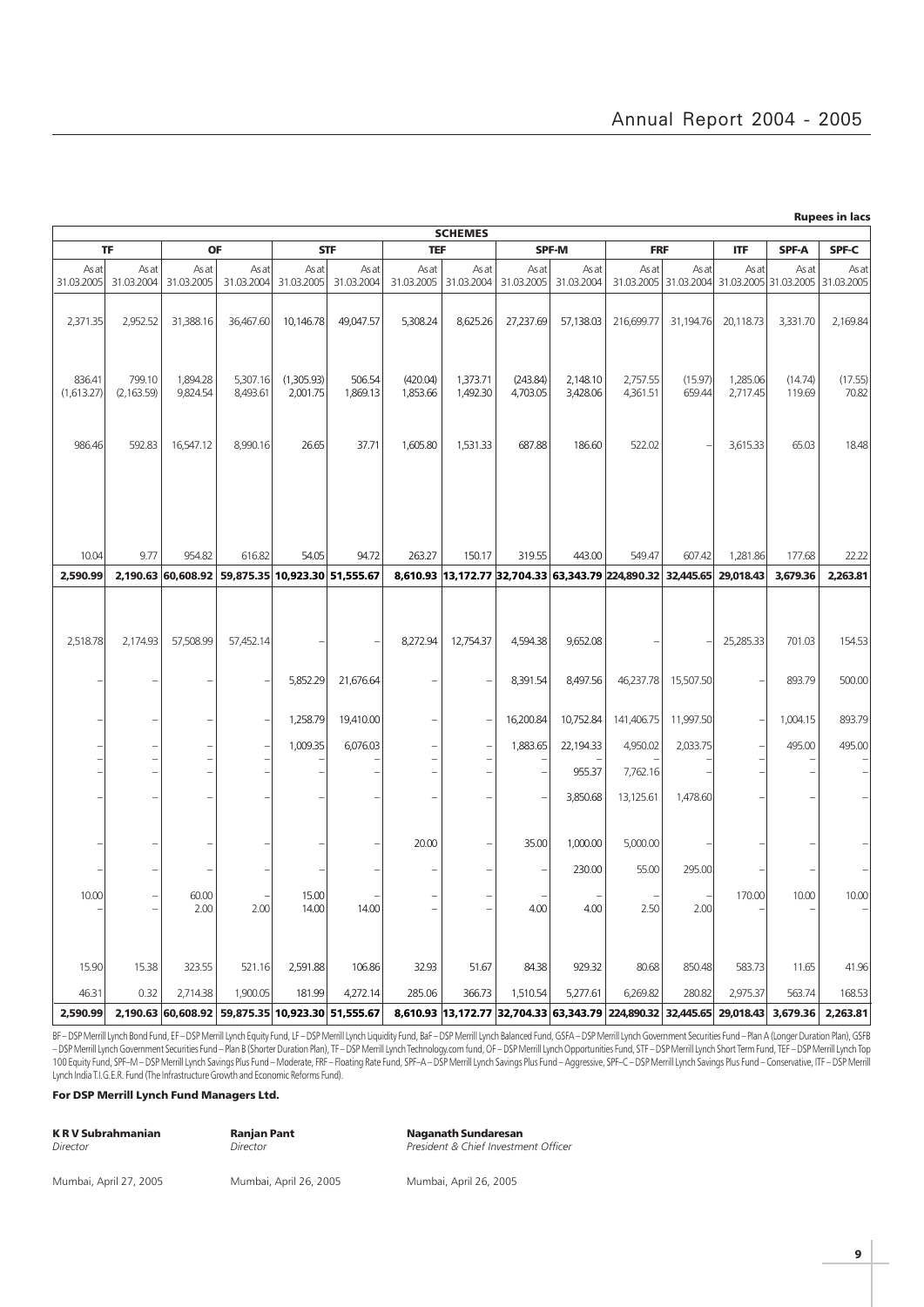## Abridged Audited Revenue Account for the year/period ended March 31, 2005

|                                                                                                     |                          | <b>SCHEMES</b>           |                          |                          |                          |                          |                          |                          |                          |                          |                          |                          |  |
|-----------------------------------------------------------------------------------------------------|--------------------------|--------------------------|--------------------------|--------------------------|--------------------------|--------------------------|--------------------------|--------------------------|--------------------------|--------------------------|--------------------------|--------------------------|--|
|                                                                                                     | <b>BF</b><br>EF          |                          |                          |                          | LF.                      | <b>BaF</b>               |                          | <b>GSFA</b>              |                          | <b>GSFB</b>              |                          |                          |  |
|                                                                                                     | Year ended<br>31.03.2005 | Year ended<br>31.03.2004 | Year ended<br>31.03.2005 | Year ended<br>31.03.2004 | Year ended<br>31.03.2005 | Year ended<br>31.03.2004 | Year ended<br>31.03.2005 | Year ended<br>31.03.2004 | Year ended<br>31.03.2005 | Year ended<br>31.03.2004 | Year ended<br>31.03.2005 | Year ended<br>31.03.2004 |  |
| <b>INCOME &amp;</b><br><b>GAINS</b>                                                                 |                          |                          |                          |                          |                          |                          |                          |                          |                          |                          |                          |                          |  |
| Dividend<br>Interest<br>Profit on sale/<br>redemption of<br>investments (other                      | 2,465.88                 | 9,625.43                 | 174.89<br>14.46          | 75.10<br>5.77            | 8,960.21                 | 5,339.45                 | 205.79<br>367.04         | 124.41<br>163.97         | 407.32                   | 1,046.94                 | 79.51                    | 218.17                   |  |
| than inter scheme<br>transfer/sale)<br>Profit on inter-<br>scheme sale of                           |                          | 4,983.11                 | 1,318.71                 | 1,071.74                 | 28.41                    |                          | 1,790.85                 | 2,011.92                 |                          | 872.84                   |                          |                          |  |
| Investments<br>Other Income<br>Write back of<br>provision for un-                                   | 3.69                     | 401.79                   |                          |                          |                          |                          |                          |                          |                          |                          |                          |                          |  |
| realised loss in the<br>value of Investments                                                        |                          |                          | 17.52                    | 0.13                     | 35.19                    | 6.33                     | 10.23                    | 36.58                    |                          |                          | 4.99                     | 55.87                    |  |
| <b>Total</b>                                                                                        | 2,469.57                 | 15,010.33                | 1,525.58                 | 1,152.74                 | 9.023.81                 | 5,345.78                 | 2,373.91                 | 2,336.88                 | 407.32                   | 1,919.78                 | 84.50                    | 274.04                   |  |
| <b>EXPENSES &amp;</b><br><b>LOSSES</b>                                                              |                          |                          |                          |                          |                          |                          |                          |                          |                          |                          |                          |                          |  |
| Management fees<br>Transfer agents fees                                                             | 310.58                   | 1,298.01                 | 101.36                   | 42.42                    | 457.62                   | 410.35                   | 233.52                   | 111.06                   | 44.87                    | 119.06                   | 3.04                     | 8.27                     |  |
| & expenses<br>Custodian Fees &                                                                      | 56.90                    | 189.09                   | 21.58                    | 9.02                     | 82.06                    | 56.20                    | 31.36                    | 14.05                    | 7.80                     | 18.94                    | 1.67                     | 2.79                     |  |
| Transaction charges                                                                                 | 5.98<br>1.03             | 22.19<br>4.99            | 6.81<br>0.15             | 4.47<br>0.08             | 34.06<br>3.52            | 25.11<br>1.32            | 9.55<br>0.25             | 8.02<br>0.19             | 0.01<br>0.18             | 0.01<br>0.52             | 0.01<br>0.03             | 0.01<br>0.09             |  |
| Trusteeship fees<br>Marketing expenses                                                              | 202.33                   | 649.72                   | 61.31                    | 25.47                    | 305.32                   |                          | 50.05                    | 18.76                    | 32.76                    | 59.53                    | 2.91                     | 8.27                     |  |
| Payment to Auditor<br>Other operating                                                               | 5.60                     | 10.51                    | 0.63                     | 0.29                     | 4.86                     | 2.82                     | 0.82                     | 0.57                     | 0.64                     | 1.14                     | 0.36                     | 0.29                     |  |
| expenses<br>Loss on inter-                                                                          | 9.87                     | 14.85                    | 1.98                     | 0.37                     | 12.94                    | 4.56                     | 2.74                     | 1.02                     | 3.59                     | 4.34                     | 0.54                     | 0.41                     |  |
| scheme sale/transfer<br>of Investments<br>Loss on sale of                                           |                          |                          |                          |                          |                          | 31.41                    |                          |                          |                          |                          |                          |                          |  |
| Investment<br>Change in net un-                                                                     | 1,259.17                 |                          |                          |                          | 38.53                    | 233.11                   |                          |                          | 357.56                   |                          | 37.77                    | 96.52                    |  |
| realised loss in the<br>value of investments                                                        | 64.89                    |                          | 0.12                     | 12.40                    |                          | 17.81                    | 5.24                     | 7.79                     | 5.26                     |                          |                          |                          |  |
| <b>Total</b>                                                                                        | 1916.35                  | 2189.36                  | 193.94                   | 94.52                    | 938.91                   | 782.69                   | 333.53                   | 161.46                   | 452.67                   | 203.54                   | 46.33                    | 116.65                   |  |
| Excess of income<br>and gains over<br>expenses and losses<br>(Excess of expenses<br>and losses over |                          |                          |                          |                          |                          |                          |                          |                          |                          |                          |                          |                          |  |
| income & gains)<br>Add/(Less): Income                                                               | 553.22                   | 12,820.97                | 1,331.64                 | 1,058.22                 | 8,084.90                 | 4.563.09                 | 2,040.38                 | 2,175.42                 | (45.35)                  | 1,716.24                 | 38.17                    | 157.39                   |  |
| Equalisation account<br>Income available                                                            | (564.69)                 | (3,471.11)               | 562.93                   | 879.29                   | (494.67)                 | 1,516.83                 | 431.30                   | 516.43                   | 84.11                    | (414.71)                 | 14.24                    | (22.09)                  |  |
| for Appropriation                                                                                   | (11.47)                  | 9,349.86                 | 1,894.57                 | 1,937.51                 | 7,590.23                 | 6,079.92                 | 2,471.68                 | 2,691.85                 | 38.76                    | 1,301.53                 | 52.41                    | 135.30                   |  |
| Appropriation<br>Income Distributed<br>during the year<br>Tax on income                             | ÷                        | 3,260.01                 |                          | 2,493.70                 | 4,296.73                 | 1,926.22                 | 2,678.49                 | 494.01                   |                          | 627.76                   | 13.49                    | 6.35                     |  |
| distributed during<br>the year                                                                      | ٠                        | 417.69                   |                          |                          | 495.36                   | 246.80                   |                          |                          |                          | 80.43                    | 1.76                     | 0.81                     |  |
| <b>Retained Surplus</b><br>carried forward<br>to Balance sheet                                      | (11.47)                  | 5,672.16                 | 1,894.57                 | (556.19)                 | 2,798.14                 | 3,906.90                 | (206.81)                 | 2,197.84                 | 38.76                    | 593.34                   | 37.16                    | 128.14                   |  |

Notes to Accounts - Schedule 1

The schedules referred to the above and the notes to accounts form an integral part of the accounts. As per our attached report of even date

#### Chartered Accountants

Membership no. 42650

Mumbai, April 27, 2005 Mumbai, April 26, 2005

For S. R. Batliboi & Co. For DSP Merrill Lynch Trustee Co. Pvt. Ltd.

per Hemal Shah Shitin D Desai S. S. Thakur Partner Chairman Director (1999) (Chairman Director Chairman Director Chairman Director Chairman Director (199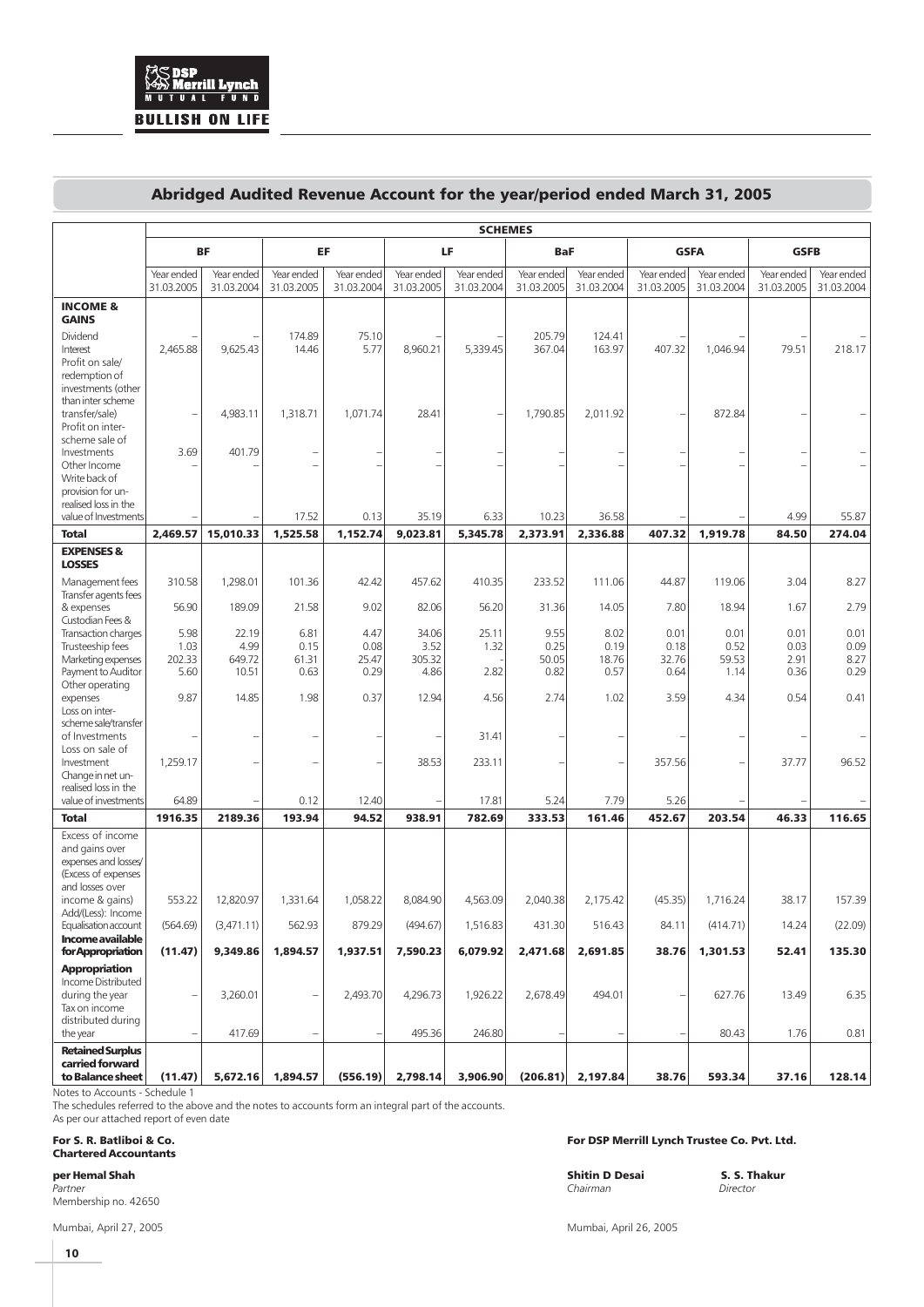|                          | <b>Rupees in lacs</b><br><b>SCHEMES</b>                                                                   |                                               |                                    |                          |                          |                          |                          |                          |                          |                |                                                                                                                                  |                 |               |               |
|--------------------------|-----------------------------------------------------------------------------------------------------------|-----------------------------------------------|------------------------------------|--------------------------|--------------------------|--------------------------|--------------------------|--------------------------|--------------------------|----------------|----------------------------------------------------------------------------------------------------------------------------------|-----------------|---------------|---------------|
|                          | TF<br><b>OF</b><br><b>STF</b><br>SPF-A<br>SPF-C<br><b>TEF</b><br><b>SPF-M</b><br><b>FRF</b><br><b>ITF</b> |                                               |                                    |                          |                          |                          |                          |                          |                          |                |                                                                                                                                  |                 |               |               |
|                          |                                                                                                           |                                               |                                    |                          |                          |                          |                          |                          |                          |                |                                                                                                                                  |                 |               |               |
| Year ended<br>31.03.2005 | Year ended<br>31.03.2004                                                                                  | Year ended<br>31.03.2005                      | Year ended<br>31.03.2004           | Year ended<br>31.03.2005 | Year ended<br>31.03.2004 | Year ended<br>31.03.2005 | Year ended<br>31.03.2004 | Year ended<br>31.03.2005 | Year ended<br>31.03.2004 |                | Year ended   Period ended   Period ended   Period ended   Period ended<br>31.03.2005 31.03.2004 31.03.2005 31.03.2005 31.03.2005 |                 |               |               |
| 38.79                    | 27.75                                                                                                     | 1,386.94                                      | 649.38                             |                          |                          | 227.06                   | 208.55                   | 125.06                   | 30.69                    |                |                                                                                                                                  | 214.87          | 8.79          | 2.99          |
| 1.95                     | 1.97                                                                                                      | 86.36                                         | 53.42                              | 1,554.98                 | 4,779.99                 | 14.29                    | 15.13                    | 2,588.72                 | 1,154.33                 | 9,745.24       | 512.13                                                                                                                           | 103.86          | 121.44        | 130.27        |
| 691.55                   | 388.95                                                                                                    | 8,219.46                                      | 13,426.73                          | ÷                        | 577.46                   | 1,861.34                 | 4,524.19                 | 751.63                   | 1,244.45                 |                |                                                                                                                                  | 2,035.61        | 209.43        | 98.47         |
|                          |                                                                                                           | $\overline{\phantom{0}}$<br>$\qquad \qquad -$ | 2.84                               |                          |                          |                          | 0.20                     | 22.24                    |                          | 74.97          |                                                                                                                                  |                 |               | 3.30          |
|                          | 130.93                                                                                                    |                                               |                                    | 24.92                    | 6.79                     |                          | 56.49                    | 7.01                     | 9.35                     | 0.87           |                                                                                                                                  |                 |               |               |
| 732.29                   | 549.60                                                                                                    |                                               | 9,692.76 14,132.37                 | 1,579.90                 | 5,364.24                 | 2,102.69                 | 4.804.56                 | 3,494.66                 | 2,438.82                 | 9,821.08       | 512.13                                                                                                                           | 2,354.34        | 339.66        | 235.03        |
|                          |                                                                                                           |                                               |                                    |                          |                          |                          |                          |                          |                          |                |                                                                                                                                  |                 |               |               |
| 27.01                    | 24.46                                                                                                     | 643.30                                        | 339.71                             | 151.94                   | 470.48                   | 131.64                   | 101.93                   | 499.43                   | 219.50                   | 648.39         | 51.69                                                                                                                            | 165.93          | 32.44         | 34.57         |
| 12.40                    | 4.36                                                                                                      | 105.53                                        | 56.22                              | 23.96                    | 61.08                    | 27.94                    | 19.07                    | 90.69                    | 33.22                    | 100.65         | 7.51                                                                                                                             | 46.89           | 8.52          | 6.33          |
| 2.23<br>0.05             | 3.23<br>0.06                                                                                              | 51.69<br>1.15                                 | 48.06<br>0.62                      | 7.15<br>0.73             | 21.97<br>1.77            | 9.07<br>0.22             | 14.58<br>0.13            | 14.57<br>1.04            | 6.39<br>0.22             | 31.93<br>1.95  | 2.38<br>0.03                                                                                                                     | 10.82<br>0.15   | 0.89<br>0.04  | 0.61<br>0.03  |
| 19.70<br>0.27            | 14.88<br>0.28                                                                                             | 463.73<br>2.81                                | 237.80<br>1.65                     | 42.52<br>2.82            | 2.74                     | 80.19<br>0.90            | 63.95<br>0.54            | 403.94<br>2.70           | 147.71<br>0.54           | 407.02<br>3.04 | 0.27                                                                                                                             | 109.55<br>1.50  | 18.75<br>0.75 | 21.75<br>0.75 |
| 3.87                     | 0.24                                                                                                      | 13.70                                         | 1.13                               | 3.56                     | 5.22                     | 2.92                     | 0.29                     | 7.55                     | 1.99                     | 13.48          | 0.64                                                                                                                             | 1.14            | 0.51          | 0.47          |
|                          |                                                                                                           | $\overline{\phantom{a}}$                      | $\overline{\phantom{a}}$           | 129.57                   | 138.74                   |                          |                          |                          |                          |                | 10.76                                                                                                                            |                 |               |               |
|                          |                                                                                                           |                                               |                                    | 60.13                    |                          |                          |                          |                          |                          | 0.56           | 26.64                                                                                                                            |                 |               |               |
|                          |                                                                                                           |                                               |                                    |                          | 30.81                    |                          |                          |                          | 22.51                    | 22.23          | 3.62                                                                                                                             |                 | 2.57          | 2.57          |
| 65.53                    | 47.51                                                                                                     | 1,281.91                                      | 685.19                             | 422.38                   | 732.81                   | 252.88                   | 200.49                   | 1,019.92                 | 432.08                   | 1,229.25       | 103.54                                                                                                                           | 335.98          | 64.47         | 67.08         |
|                          |                                                                                                           |                                               |                                    |                          |                          |                          |                          |                          |                          |                |                                                                                                                                  |                 |               |               |
| 666.76                   |                                                                                                           |                                               | 502.09 8,410.85 13,447.18 1,157.52 |                          | 4,631.43                 | 1,849.81                 | 4,604.07                 | 2,474.74                 | 2,006.74                 | 8,591.83       | 408.59                                                                                                                           | 2,018.36        | 275.19        | 167.95        |
| (116.45)                 | (27.61)                                                                                                   | (751.84)                                      | 5,898.79                           | (521.28)                 | (1,606.07)               | 86.17                    | 1,531.56                 | (406.41)                 | 2,817.03                 | 628.33         | 495.81                                                                                                                           | 699.11          | (25.15)       | (39.91)       |
| 550.31                   |                                                                                                           |                                               | 474.48 7,659.01 19,345.97          | 636.24                   | 3,025.36                 | 1,935.98                 | 6,135.63                 | 2,068.33                 | 4,823.77                 | 9,220.16       | 904.40                                                                                                                           | 2,717.47        | 250.04        | 128.04        |
|                          |                                                                                                           | 6,328.07                                      | 9,691.38                           | 445.41                   | 1,700.78                 | 1,574.62                 | 4,542.00                 | 701.66                   | 1,231.50                 | 4,880.30       | 217.14                                                                                                                           |                 | 115.28        | 50.61         |
|                          |                                                                                                           |                                               |                                    | 58.21                    | 217.91                   |                          |                          | 91.70                    | 157.79                   | 637.79         | 27.82                                                                                                                            |                 | 15.07         | 6.61          |
| 550.31                   |                                                                                                           |                                               | 474.48 1,330.94 9,654.59           | 132.62                   | 1,106.67                 |                          | 361.36 1,593.63 1,274.97 |                          | 3,434.48                 | 3,702.07       |                                                                                                                                  | 659.44 2,717.47 | 119.69        | 70.82         |

BF – DSP Merrill Lynch Bond Fund, EF – DSP Merrill Lynch Equity Fund, LF – DSP Merrill Lynch Liquidity Fund, BaF – DSP Merrill Lynch Balanced Fund, GSFA – DSP Merrill Lynch Government Securities Fund – Plan A (Longer Durat

#### For DSP Merrill Lynch Fund Managers Ltd.

| K R V Subrahmanian | <b>Ranjan Pant</b> | <b>Naganath Sundaresan</b> |
|--------------------|--------------------|----------------------------|
| Director           | Director           | President & Chief Investme |

President & Chief Investment Officer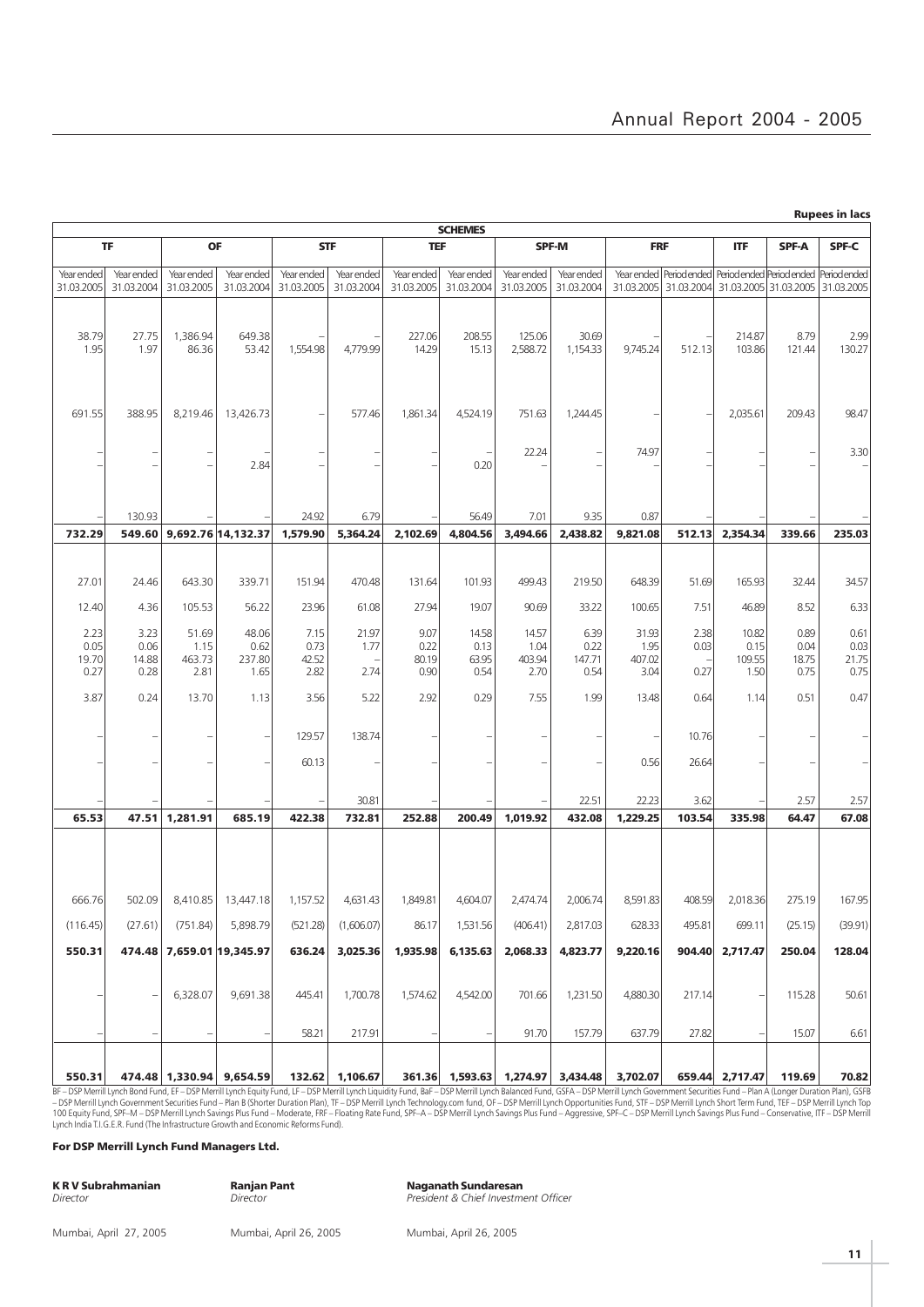

## Abridged Audited Cash Flow Statement of Schemes of DSP Merrill Lynch Mutual Fund for the year ended March 31, 2005

|                                                                                                                                         | <b>Rupees in lacs</b> |                                      |                         |                             |                        |                  |                          |                   |                                    |                                                |                            |
|-----------------------------------------------------------------------------------------------------------------------------------------|-----------------------|--------------------------------------|-------------------------|-----------------------------|------------------------|------------------|--------------------------|-------------------|------------------------------------|------------------------------------------------|----------------------------|
|                                                                                                                                         |                       |                                      |                         |                             |                        | <b>SCHEMES</b>   |                          |                   |                                    |                                                |                            |
|                                                                                                                                         |                       | Year ended                           | <b>BF</b><br>Year ended | Year ended                  | LF<br>Year ended       | OF<br>Year ended | Year ended               | Year ended        | <b>STF</b><br>Year ended           | Year ended                                     | <b>FRF</b><br>Period ended |
|                                                                                                                                         |                       | 31.03.2005                           | 31.03.2004              | 31.03.2005                  | 31.03.2004             | 31.03.2005       | 31.03.2004               | 31.03.2005        | 31.03.2004                         | 31.03.2005                                     | 31.03.2004                 |
| A. Cashflow from<br><b>Operating Activity</b><br>Excess of income and gains                                                             |                       |                                      |                         |                             |                        |                  |                          |                   |                                    |                                                |                            |
| over expenses and losses<br>Add / (Less): Unrealised loss                                                                               |                       | 553.23                               | 12,820.98               | 8,084.88                    | 4,563.10               | 8,410.84         | 13,447.18                | 1,157.53          | 4,631.43                           | 8,591.83                                       | 408.58                     |
| provided / Written back<br>Excess dividend written back                                                                                 |                       | 64.89<br>0.03                        |                         | (35.19)                     | 11.47                  |                  |                          | (24.92)           | 24.02                              | 21.36                                          | 3.62                       |
| <b>Operating Profit Before</b><br><b>Working Capital Changes</b>                                                                        |                       | 618.15                               | 12,820.98               | 8,049.69                    | 4,574.57               | 8,410.84         | 13,447.18                | 1,132.61          | 4,655.45                           | 8,613.19                                       | 412.20                     |
| Adjustments for:-<br>(Increase)/Decrease in Other<br><b>Current Assets</b><br>(Increase)/Decrease in Money<br>Market Lending (Deposits) |                       | 4,634.65<br>$\overline{\phantom{a}}$ | (889.85)<br>1,187.00    | (1,282.84)<br>(0.50)        | (1,846.64)<br>286.00   | (898.83)         | (1,658.99)<br>13.00      | 2,572.23          | (2,016.85)<br>19.00                | (5,913.63)<br>(0.50)                           | (280.82)<br>(2.00)         |
| (Increase)/Decrease<br>in Investments                                                                                                   |                       | 66,956.83                            | 53,606.58               |                             | 47,227.67 (119,855.03) |                  | 7,500.12 (41,091.11)     |                   |                                    | 39,056.10 (24,313.56) (181,964.31) (31,020.97) |                            |
| Increase/(Decrease) in Current<br>Liabilities and Provisions                                                                            |                       | (72.95)                              | (671.96)                | (3,004.93)                  | 3,033.95               | 385.19           | 467.91                   | (30.06)           | 17.50                              | 168.67                                         | 52.24                      |
| <b>Net Cash Generated From</b><br><b>Operations</b>                                                                                     | (A)                   | 72,136.68                            | 66,052.75               |                             | 50,989.09 (113,807.15) | 15,397.32        | (28,822.01)              | 42,730.88         | (21, 638.46)                       | (179.096.58)                                   | (30, 839.35)               |
| <b>B. Cashflow from</b>                                                                                                                 |                       |                                      |                         |                             |                        |                  |                          |                   |                                    |                                                |                            |
| <b>Financing Activities</b><br>Increase/(Decrease) in<br>Unit Corpus                                                                    |                       | (40, 821.05)                         |                         | $(26,316.79)$ $(46,601.97)$ | 118,412.05             | (5,079.44)       | 25,764.86                | (38,900.80)       | 25,797.66                          | 185,505.01                                     | 31,194.77                  |
| Increase/(Decrease) in<br>Unit Premium                                                                                                  |                       | (28, 563.35)                         | (37,051.63)             | (9,000.18)                  | 25,798.41              | (4, 164.72)      | 12,164.58                | (2,333.75)        | (1,290.38)                         | 3,401.85                                       | 479.84                     |
| Outstanding Receivable/<br>Payables for Unit Corpus<br>Dividend Paid during the year                                                    |                       | (551.15)                             | (1,045.48)              | (826.09)                    | 1,209.89               | 37.31            | (6.42)                   | 1,513.36          | (1,453.53)                         | (473.81)                                       | 555.18                     |
| (including dividend tax paid)                                                                                                           |                       | (189.54)                             | (3,488.26)              | (4,793.52)                  | (2, 169.41)            | (6,328.08)       | (9,691.38)               | (509.67)          | (1,896.21)                         | (5,346.27)                                     | (244.96)                   |
| <b>Net Cash Used in</b><br><b>Financing Activities</b>                                                                                  | (B)                   | (70, 125.09)                         | (67, 902.16)            | (61, 221.76)                | 143,250.94             | (15,534.93)      | 28,231.64                | (40, 230.86)      | 21,157.54                          | 183,086.78                                     | 31,984.83                  |
| <b>Net Increase/(Decrease)</b><br>in Cash & Cash Equivalents                                                                            | $(A+B)$               | 2.011.59                             | (1.849.41)              | (10, 232.67)                | 29,443.79              | (137.61)         | (590.37)                 | 2,500.02          | (480.92)                           | 3,990.20                                       | 1,145.48                   |
| Cash and Cash Equivalents as at<br>the beginning of the year                                                                            |                       | 552.73                               | 2,402.14                | 32,801.99                   | 3,358.20               | 521.16           | 1,111.53                 | 106.86            | 587.78                             | 1,145.48                                       |                            |
| Cash and Cash Equivalents as at<br>the close of the year/period                                                                         |                       | 2,564.32                             | 552.73                  | 22,569.32                   | 32,801.99              | 383.55           | 521.16                   | 2,606.88          | 106.86                             | 5,135.68                                       | 1,145.48                   |
| <b>Net Increase/(Decrease) in</b><br><b>Cash &amp; Cash Equivalents</b>                                                                 |                       | 2,011.59                             |                         | $(1,849.41)$ (10,232.67)    | 29,443.79              | (137.61)         | (590.37)                 | 2,500.02          | (480.92)                           | 3,990.20                                       | 1,145.48                   |
| <b>Components of cash and</b>                                                                                                           |                       |                                      |                         |                             |                        |                  |                          |                   |                                    |                                                |                            |
| cash equivalents<br>With Banks - on current account<br>- on money at call                                                               |                       | 2.544.32                             | 552.73                  | 54.32                       | 8.326.99               | 323.55           | 521.16                   | 2.591.88<br>15.00 | 106.86<br>$\overline{\phantom{0}}$ | 80.68<br>55.00                                 | 850.48<br>295.00           |
| Money at Call with Institutions<br>With Banks - Fixed Deposits                                                                          |                       | 20.00                                |                         | 15.00<br>22,500.00          | 3.975.00<br>20,500.00  | 60.00            | $\overline{\phantom{0}}$ |                   |                                    | 5,000.00                                       |                            |
|                                                                                                                                         |                       | 2,564.32                             | 552.73                  | 22,569.32                   | 32,801.99              | 383.55           | 521.16                   | 2,606.88          | 106.86                             | 5,135.68                                       | 1,145.48                   |

As per our attached report of even date

For S. R. Batliboi & Co. Chartered Accountants

per Hemal Shah **Partner** Membership no. 42650

Mumbai, April 27, 2005

For DSP Merrill Lynch Trustee Co. Pvt. Ltd. Shitin D Desai S. S. Thakur Chairman Director

For DSP Merrill Lynch Fund Managers Ltd.

K R V Subrahmanian Ranjan Pant Naganath Sundaresan Director **Director Director President & Chief Investment Officer** 

Mumbai, April 26, 2005

Mumbai, April 27, 2005 Mumbai, April 26, 2005 Mumbai, April 26, 2005

**12**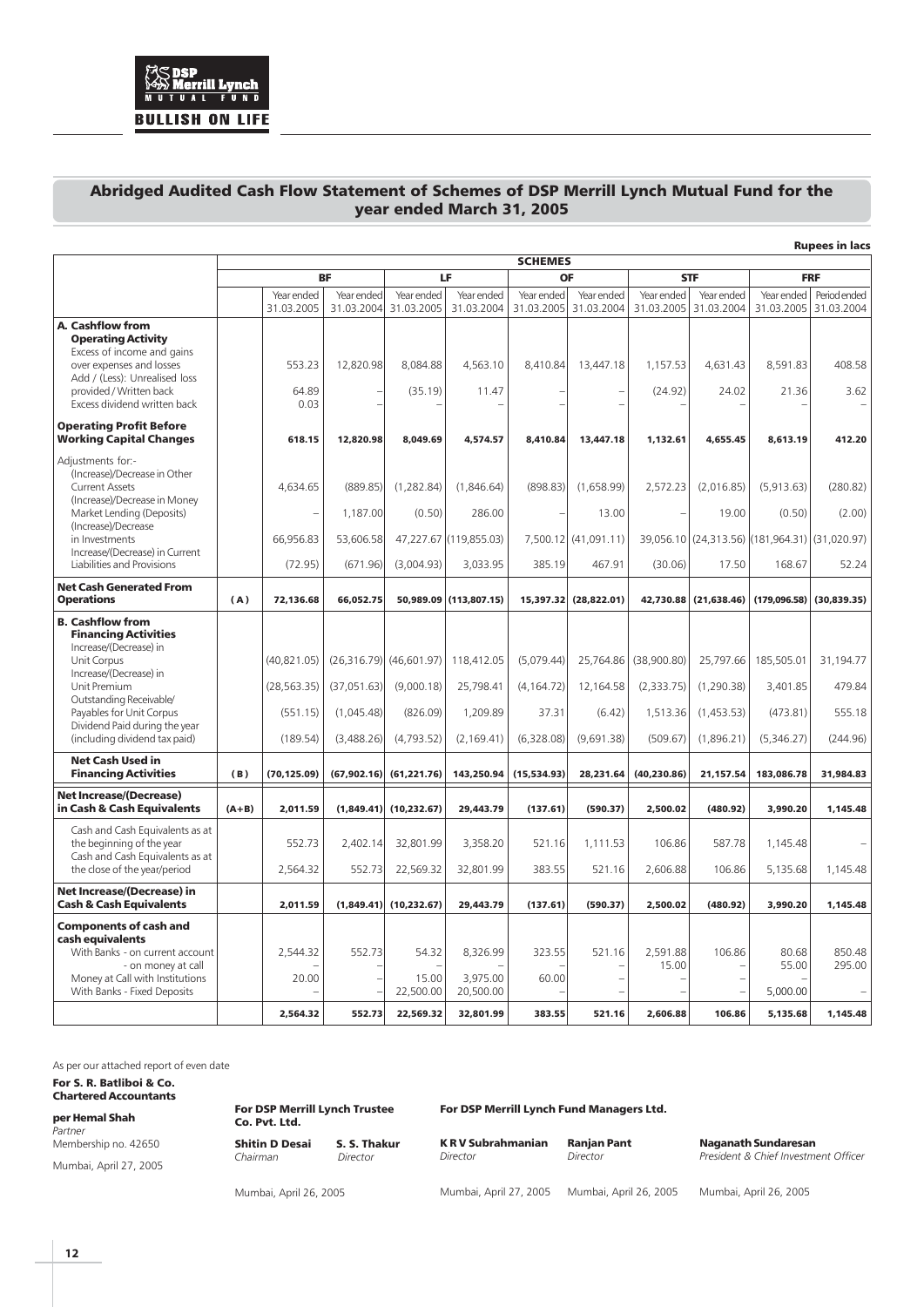## DSP MERRILL LYNCH MUTUAL FUND Schedules forming part of the Abridged Balance Sheet as at March 31, 2005 and the Revenue Account for the year / period ended March 31, 2005.

Schedule 1

#### NOTES TO ACCOUNTS

#### 1. Organisation

| <b>Scheme</b><br><b>Name</b> | <b>Date of Launch</b> | <b>IPO Period</b>               | Date of<br>Reopen | <b>Investment Objective</b>                                                                                                                                                                                                                                                                                                                                                                                                                                                                                                                                                                                             |
|------------------------------|-----------------------|---------------------------------|-------------------|-------------------------------------------------------------------------------------------------------------------------------------------------------------------------------------------------------------------------------------------------------------------------------------------------------------------------------------------------------------------------------------------------------------------------------------------------------------------------------------------------------------------------------------------------------------------------------------------------------------------------|
| BF                           | April 07,1997         | April 7, 1997 - April 15, 1997  | May 2, 1997       | Primarily generate attractive returns, consistent with prudent risk, from a portfolio of<br>high quality debt securities of issuers domiciled in India                                                                                                                                                                                                                                                                                                                                                                                                                                                                  |
| EF                           | April 07,1997         | April 7, 1997 - April 15, 1997  | May 2, 1997       | Primarily generate long term capital appreciation, from a portfolio that is substantially<br>constituted of equity securities and equity related securities of issuers domiciled in India                                                                                                                                                                                                                                                                                                                                                                                                                               |
| LF                           | Mar. 06, 1998         | March 6, 1998 - March 9, 1998   | Mar. 16, 1998     | Primarily generate a reasonable return commensurate with low risk and a high degree<br>of liquidity, from a portfolio of money market securities and high quality debt securities<br>of issuers domiciled in India                                                                                                                                                                                                                                                                                                                                                                                                      |
| BaF                          | May 03, 1999          | May 03, 1999 - May 14, 1999     | May 31, 1999      | Seek to generate long term capital appreciation and current income from a portfolio<br>constituted of equity and equity related securities as well as fixed income securities<br>(debt and money market securities)                                                                                                                                                                                                                                                                                                                                                                                                     |
| <b>GSFA</b>                  | Sept. 20, 1999        | Sept. 20, 1999 - Sept. 23, 1999 | Oct. 01, 1999     | Seek to generate income through investment in Central Government Securities of<br>various maturities                                                                                                                                                                                                                                                                                                                                                                                                                                                                                                                    |
| GSFB                         | Sept. 20, 1999        | Sept. 20, 1999 - Sept. 23, 1999 | Oct. 01, 1999     | Seek to generate income through investment in Central Government Securities of<br>various maturities                                                                                                                                                                                                                                                                                                                                                                                                                                                                                                                    |
| <b>TF</b>                    | Mar. 11, 2000         | Mar. 11, 2000 - April 18, 2000  | May 18, 2000      | primarily generate long term capital appreciation, and secondary objective is income<br>generation and the distribution of dividend from a portfolio that is substantially<br>constituted of equity securities and equity related securities concentrating on the<br>investment focus of the Scheme                                                                                                                                                                                                                                                                                                                     |
| OF                           | Mar. 11, 2000         | Mar. 11, 2000 - April 18, 2000  | May 18, 2000      | Primarily generate long term capital appreciation, and the secondary objective is income<br>generation and the distribution of dividend from a portfolio that is substantially<br>constituted of equity securities and equity related securities concentrating on the<br>investment focus of the Scheme.                                                                                                                                                                                                                                                                                                                |
| <b>STF</b>                   | Aug. 30, 2002         | Aug. 30, 2002 - Sept. 04, 2002  | Sep. 10, 2002     | Primarily generate income commensurate with prudent risk, from a portfolio<br>constituting of money market securities, floating rate debt securities and debt securities                                                                                                                                                                                                                                                                                                                                                                                                                                                |
| TEF                          | Feb. 10, 2003         | Feb. 10, 2003 - Feb. 21, 2003   | Mar. 11, 2003     | Primarily generate capital appreciation, from a portfolio that is substantially constituted<br>of equity securities and equity related securities of the 100 largest corporates by market<br>capitalisation, listed in India                                                                                                                                                                                                                                                                                                                                                                                            |
| SPF-M                        | Feb. 10, 2003         | Feb. 10, 2003 - Feb. 21, 2003   | Mar. 11, 2003     | Generate attractive returns with prudent risk from a portfolio which is substantially<br>constituted of quality debt securities. The Scheme will also seek to generate capital<br>appreciation by investing a smaller portfolio of its corpus in equity and equity related<br>securities of the 100 largest corporates, by market capitalization listed in India                                                                                                                                                                                                                                                        |
| <b>FRF</b>                   | May 12, 2003          | May 12, 2003                    | May 13, 2003      | Generate income commensurate with prudent risk from a portfolio comprised<br>substantially of floating rate debt securities and fixed rate debt securities swapped for<br>floating rate returns.                                                                                                                                                                                                                                                                                                                                                                                                                        |
| SPF-C                        | April 27,2004         | April 27,2004-May 25,2004       | June 14,2004      | Generate attractive returns with prudent risk from a portfolio which is substantially<br>constituted of quality debt securities. The Scheme will also seek to generate capital<br>appreciation by investing a smaller portfolio of its corpus in equity and equity related<br>securities of the 100 largest corporates, by market capitalization listed in India                                                                                                                                                                                                                                                        |
| SPF-A                        | April 27,2004         | April 27,2004-May 25,2004       | June 14,2004      | Generate attractive returns with prudent risk from a portfolio which is substantially<br>constituted of quality debt securities. The Scheme will also seek to generate capital<br>appreciation by investing a smaller portfolio of its corpus in equity and equity related<br>securities of the 100 largest corporates, by market capitalization listed in India                                                                                                                                                                                                                                                        |
| <b>ITF</b>                   | April 27,2004         | April 27,2004-May 25,2004       | June 14,2004      | The Primary investment objective of the scheme is to seek to generate capital<br>appreciation, from a portfolio that is substantially constituted of equity securities and<br>equity related securities of corporates, which could benefit from structural changes<br>brought about by continuing liberalization in economic policies by the Government<br>and/or from continuing investments in infrastructure, both by the public and private<br>sector. The Schme may also invest a certain portion of its corpus in debt and money<br>market securities, in order to meet liquidity requirements from time to time. |

Note: All the Schemes are open ended schemes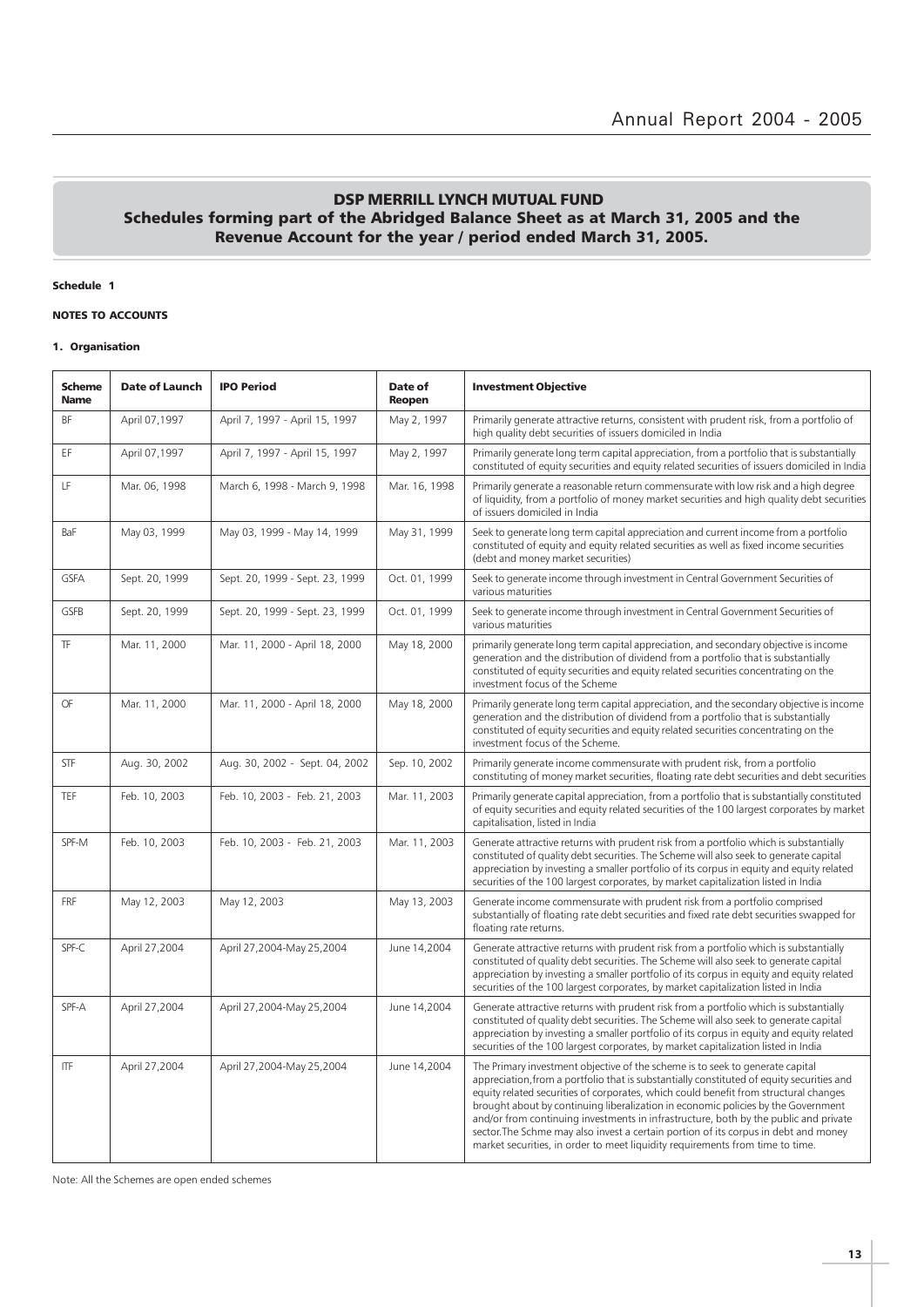#### 2. Significant Accounting Policies

#### 2.1 Basis of Accounting

The financial statements are prepared on the accrual basis of accounting, under the historical cost convention, as modified for investments, which are 'marked to market'. The financial statements have been prepared in accordance with the Securities and Exchange Board of India (Mutual Funds) Regulations, 1996 as amended from time to time.

#### 2.2 Unit Capital

Unit Capital represents the net outstanding units as at the Balance Sheet date.

Upon issue and redemption of units, the net premium or discount to the face value of units is credited or debited respectively to the Unit Premium Reserve account, after adjusting an appropriate portion of the sale / repurchase price to the Income Equalisation account.

#### 2.3 Income Equalisation account

When units are issued or redeemed, the net distributable income or loss for transacted units (excluding unrealised appreciation/depreciation in the value of investments) from the beginning of the accounting year upto the date of issue or redemption of such units is transferred to / from the Income Equalisation account.

The purpose is to ensure that the per unit amount of the continuing unitholders' share of the undistributed income / loss remains unaffected by movement in unit capital. At the year end, the balance in the Equalisation account is transferred to the Revenue account.

#### 2.4 Investments

#### a) Accounting for investment transactions

Investments are accounted on the date of the transaction at cost after considering transaction costs as applicable excluding custodian transaction charges. The front end fee receivable, if any, is reduced from the cost of such investment. Bonus entitlements are recognised as investments on the 'ex- bonus date'. Rights entitlements are recognised as investments on the 'ex-rights date'.

#### b) Valuation of investments

During the year, the Fund has valued its investments in accordance with SEBI (Mutual Funds) Regulations, 1996, as amended from time to time. All investments are marked to market and are stated in the balance sheet at their market / fair value. In valuing the Scheme's investments:

#### I. Valuation of Traded Securities

#### **Equity and Equity related Securities**

Traded Equity and Equity related Securities are valued at the last quoted closing price on the National Stock Exchange (NSE) or other Stock Exchange (SE) (in case where security is either not listed on NSE or not traded on NSE). Incase where a security is not traded on the valuation day then it is valued at last traded price on the NSE or any other SE on which it traded provided it is not more than thirty days prior to the date of valuation.

#### I.II. Debt Securities

Traded Debt Securities (other than Government Securities) are valued at the last quoted price on the NSE on the day of valuation.

#### II. Valuation of Thinly Traded Securities/ Non-traded and Unlisted Securities

#### II.I Equity & Equity related Securities

Thinly Traded, Non-traded and unlisted Equity and Equity Related securities are valued "in good faith" on the basis of net worth per share and earnings capitalization as prescribed by the SEBI.

#### II.II. Debt Securities of upto 182 Days to Maturity

Non-traded / thinly traded / unlisted debt securities of upto 182 days to maturity are valued at cost or last valuation price (in case of securities having maturity period of more than 182 days at the time of purchase) plus difference between the redemption value and the cost or last valuation price spread uniformly over the remaining maturity period of the instrument.

#### II.III. Debt Securities of over 182 Days to Maturity

Non traded / thinly traded / unlisted debt securities of over 182 days to maturity are valued in good faith by the investment manager on the basis of valuation principles laid down by the SEBI. The approach in valuation of a non-traded / thinly traded / unlisted debt security is based on the concept of using spreads over the benchmark rate to arrive at the yields for pricing the security.

#### III. Valuation of Non Traded /Thinly Traded and Unlisted Floating Rate Debt Securities (Floaters)

There are no valuation guidelines prescribed by SEBI for Valuation of Non Traded / Thinly Traded and Unlisted Floating Rate Debt Securities. These securities are valued as determined by the investment manager based on policy as approved by the Board of Trustees.

#### IV. Valuation of Government Securities

Government Securities are valued at the prices provided by the agency (currently Crisil Investment & Risk Management Services) approved by the Association of Mutual Funds of India (AMFI), on a daily basis.

#### V. Valuation of securities with Put/Call Options

#### V.I. Securities with Call option

The securities with call option are valued at the lower of the value as obtained by valuing the security to final maturity and valuing the security to call option. In case there are multiple call options, the lowest value obtained by valuing to the various call dates and valuing to the maturity date is taken as the value of the instrument.

#### V.II. Securities with Put option

The securities with put option are valued at the higher of the value as obtained by valuing the security to final maturity and valuing the security to put option. In case there are multiple put options, the highest value obtained by valuing to the various put dates and valuing to the maturity date is taken as the value of the instruments.

V.III. The securities with both Put and Call option on the same day would be deemed to mature on the Put/Call day and would be valued accordingly.

#### VI. Valuation of Money Market Instruments

Investments in call money and short-term deposits with banks are valued at cost plus accrued interest.

Money market instruments are valued at the last traded yield on the date of valuation. In case the security is not traded on the valuation day then it is valued on straight-line amortization over the maturity period of the instruments.

#### 2.5 Revenue recognition

Income on investments is recognised on accrual basis except where there is uncertainty about ultimate recovery / realisation. Such income is recognised when the uncertainty is resolved.

Interest on fixed income securities is recognised as income on a daily basis over the period of holding. In respect of discounted securities, the discount to redemption value is amortised and recognised as interest income equally over the period to redemption.

Profit or loss on sale of investments is recognised on the trade date and is determined on the basis of the weighted average cost method.

#### 2.6 Expenses

All expenses are accounted for on accrual basis.

#### 2.7 Contingent Deferred Sales Charge (CDSC)/Entry Load

The CDSC / Entry Load collected is utilised for meeting the selling and distribution expenses.

#### 2.8 Initial Public offer expenses for SPF-A & SPFC was borne by the AMC and for ITF in excess of 2% IPO load was borne by the AMC

#### 3. Settlement Guarantee Fund (SGF) & Margins for Collateralized Borrowing and Lending Obligations (CBLO)

Following Central Government dated Securities are pledged towards SGF & Margin for CBLO with the Clearing Corporation of India Limited as of March 31, 2005

| <b>Rupees in lacs</b> |  |  |
|-----------------------|--|--|
|-----------------------|--|--|

| <b>Scheme</b> | <b>Security</b>     | <b>Face Value</b> |
|---------------|---------------------|-------------------|
| ВF            | 9.39% CGL 2011      | 500               |
| SPF-M         | 6.18% CGL 2005      | 300               |
| SPF-M         | 04.49% CGL FRB 2016 | 100               |
| GSFA          | 7.55% CGL 2010      | 500               |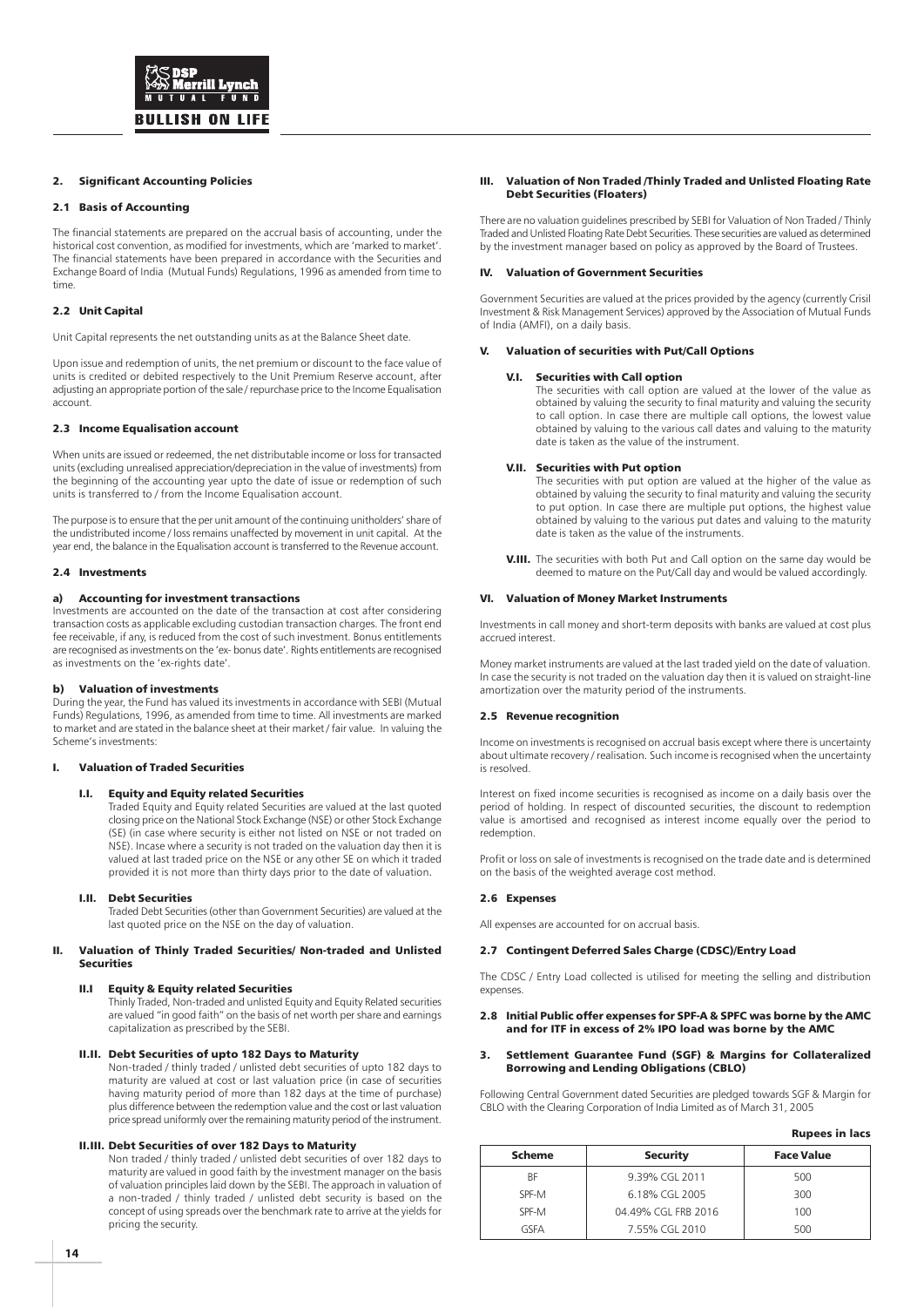## Annual Report 2004 - 2005

- 4. Investments
- a. Investments of the scheme are registered in the name of the trustee for the benefit of the Schemes Unitholders.
- b. Investments made in companies which have invested more than five percent of the net asset value of the Schemes of DSP Merrill Lynch Mutual Fund in terms of Regulation 25 (11)

| Company<br>Name @                                                             | Scheme<br>invested<br>in by the<br>company | <b>Investing</b><br><b>Scheme</b>                                                          | <b>Aggregate</b><br><b>Purchase</b><br><b>Cost during</b><br>the period<br>under 25(11)* | <b>Market/Fair</b><br>Value as at<br>March 31,<br>2005                           |
|-------------------------------------------------------------------------------|--------------------------------------------|--------------------------------------------------------------------------------------------|------------------------------------------------------------------------------------------|----------------------------------------------------------------------------------|
| Allahabad Bank                                                                | ΕF                                         | FRF<br>LF                                                                                  | 75.00<br>194.28                                                                          | 99.28                                                                            |
| Bank of Baroda                                                                | FRF, LF                                    | ITF                                                                                        | 3.26                                                                                     | ÷                                                                                |
| Bharti<br>Televentures Ltd.                                                   | STF, FRF                                   | BaF<br>BF<br>ΕF<br>ITF<br>OF<br>SPF - A<br>$SPF - C$<br>SPF - M<br><b>TEF</b><br><b>TF</b> | 3.11<br>÷<br>0.81<br>10.31<br>8.08<br>0.49<br>0.18<br>7.10<br>1.40<br>0.12               | 1.87<br>3.87<br>2.33<br>5.59<br>13.25<br>$\qquad \qquad -$<br>L.<br>2.17<br>1.49 |
| Dabur India Ltd.                                                              | <b>FRF</b>                                 | BaF<br>TEF                                                                                 | 3.14<br>0.32                                                                             | 4.39<br>$\overline{\phantom{0}}$                                                 |
| Dr Reddys<br>Laboratories Ltd.                                                | <b>FRF</b>                                 | BaF<br>ΕF<br>OF<br>SPF - M                                                                 | 4.36<br>0.52<br>2.66<br>6.49                                                             |                                                                                  |
| FDC Ltd.                                                                      | SPF-M                                      | BaF<br>EF                                                                                  | 2.28<br>1.47                                                                             | 0.43<br>0.46                                                                     |
| Finolex<br>Cables Ltd.                                                        | <b>FRF</b>                                 | LF                                                                                         | 20.00                                                                                    |                                                                                  |
| Finolex<br>Industries Ltd.                                                    | SPF-A                                      | EF                                                                                         | 1.95                                                                                     | 1.25                                                                             |
| Grasim<br>Industries Ltd.                                                     | FRF, STF                                   | BaF<br>EF<br><b>ITF</b><br>OF<br>SPF - A<br>$SPF - C$<br>SPF - M<br>TEF                    | 4.16<br>1.84<br>10.20<br>12.58<br>1.21<br>0.33<br>7.93<br>0.55                           | 4.50<br>6.00<br>9.27<br>25.75<br>0.48<br>0.08<br>2.89<br>5.16                    |
| Gujarat Ambuja<br>Cements Ltd.                                                | LF                                         | BaF<br>EF<br>OF<br>SPF - A<br>SPF - C<br>SPF - M<br>TEF                                    | 2.39<br>0.05<br>6.99<br>0.65<br>0.23<br>5.64<br>1.53                                     | 2.62<br>1.79<br>8.51<br>0.42<br>0.07<br>2.61                                     |
| <b>HCL Corporation</b><br>Ltd.                                                | TEF                                        | BaF<br>ΕF<br>TF                                                                            | 0.96<br>1.33<br>0.87                                                                     | 2.14<br>2.91<br>1.54                                                             |
| <b>HCL Technologies</b><br>Ltd. (HCL<br>Corporation is the<br>holdingcompany) | STF, BF                                    | OF<br>TEF<br>TF                                                                            | 3.98<br>4.36<br>0.28                                                                     | 6.07<br>3.31<br>0.73                                                             |

| HDFC Bank Ltd.                      | FRF                                                                                              | BaF<br>ΕF<br>FRF<br>ITF<br>LF<br>$SPF - A$<br>$SPF - C$<br>SPF - M | 0.99<br>1.58<br>296.90<br>4.56<br>54.57<br>0.40<br>0.09<br>7.38                                       | 1.04<br>1.71<br>$\equiv$<br>4.80<br>$\overline{\phantom{0}}$<br>0.37<br>0.08<br>2.81  |
|-------------------------------------|--------------------------------------------------------------------------------------------------|--------------------------------------------------------------------|-------------------------------------------------------------------------------------------------------|---------------------------------------------------------------------------------------|
| Hero Honda Ltd.                     | SPF-M,FRF,<br>LF, SPF-C                                                                          | BaF<br>EF<br>OF<br>SPF - A<br>$SPF - C$<br>SPF - M<br>TEF          | 1.98<br>0.03<br>7.88<br>0.35<br>0.14<br>3.15<br>3.98                                                  | $\qquad \qquad -$<br>÷<br>0.02<br>$\overline{\phantom{0}}$<br>0.72                    |
| Hindalco Ltd.                       | BF, FRF, LF                                                                                      | ΒF<br>ITF<br>OF<br>TEF                                             | $\overline{\phantom{a}}$<br>6.50<br>4.36<br>0.56                                                      | 5.21<br>6.64<br>16.39<br>3.11                                                         |
| Hindustan<br>Lever Ltd.             | LF, STF                                                                                          | EF                                                                 | 0.34                                                                                                  |                                                                                       |
| <b>ICICI Bank Ltd.</b>              | LF, SPF-C<br>BaF<br>ΒF<br>ΕF<br>FRF<br>ITF<br>LF<br>OF<br>SPF - A<br>$SPF - C$<br>SPF - M<br>TEF |                                                                    | 3.53<br>$\qquad \qquad -$<br>4.03<br>509.70<br>8.59<br>544.45<br>8.13<br>0.12<br>0.10<br>7.63<br>8.09 | 1.76<br>10.61<br>3.00<br>146.26<br>8.64<br>155.77<br>$\overline{\phantom{0}}$<br>4.43 |
| <b>IDBI</b>                         | OF, FRF, LF,<br>SPF-C, STF,<br><b>GSFA</b>                                                       | BaF<br>ΒF<br>FRF<br>LF<br>OF<br>SPF - M<br>STF<br>TEF              | 20.27<br>15.40<br>532.14<br>421.36<br>7.76<br>34.78<br>25.10<br>1.96                                  | 20.28<br>15.40<br>300.25<br>33.24<br>1.84<br>46.47<br>$\qquad \qquad -$<br>0.02       |
| Indian Overseas<br>Bank             | ITF                                                                                              | ITF<br>OF<br>TEF                                                   | 2.95<br>4.39<br>1.35                                                                                  | 2.68<br>$\overline{\phantom{0}}$<br>$\qquad \qquad -$                                 |
| Indian Rayon and<br>Industries Ltd. | FRF                                                                                              | ITF<br>ΕF<br>OF                                                    | 3.44<br>1.77                                                                                          | 8.69<br>1.41<br>10.04                                                                 |
| Infosys<br>Technologies Ltd.        | LF                                                                                               | BaF<br>EF<br>OF<br>SPF - A<br>SPF-C<br>SPF - M<br>TEF<br>TF        | 8.50<br>2.87<br>15.25<br>1.55<br>0.60<br>13.24<br>4.60<br>0.68                                        | 9.15<br>5.37<br>26.52<br>0.36<br>0.11<br>1.68<br>6.71<br>6.17                         |
| ITC Ltd.                            | FRF, LF, STF                                                                                     | BaF<br>EF<br>OF<br>SPF - A<br>SPF - C<br>TEF                       | 1.11<br>3.73<br>15.17<br>0.29<br>0.11<br>2.19                                                         | 1.08<br>4.74<br>15.52<br>$\overline{\phantom{a}}$<br>÷.<br>4.24                       |
| Jet Airways Ltd.                    | LF                                                                                               | BaF<br>ΕF                                                          | 0.62<br>0.30                                                                                          | -                                                                                     |

Rupees in Crores

ı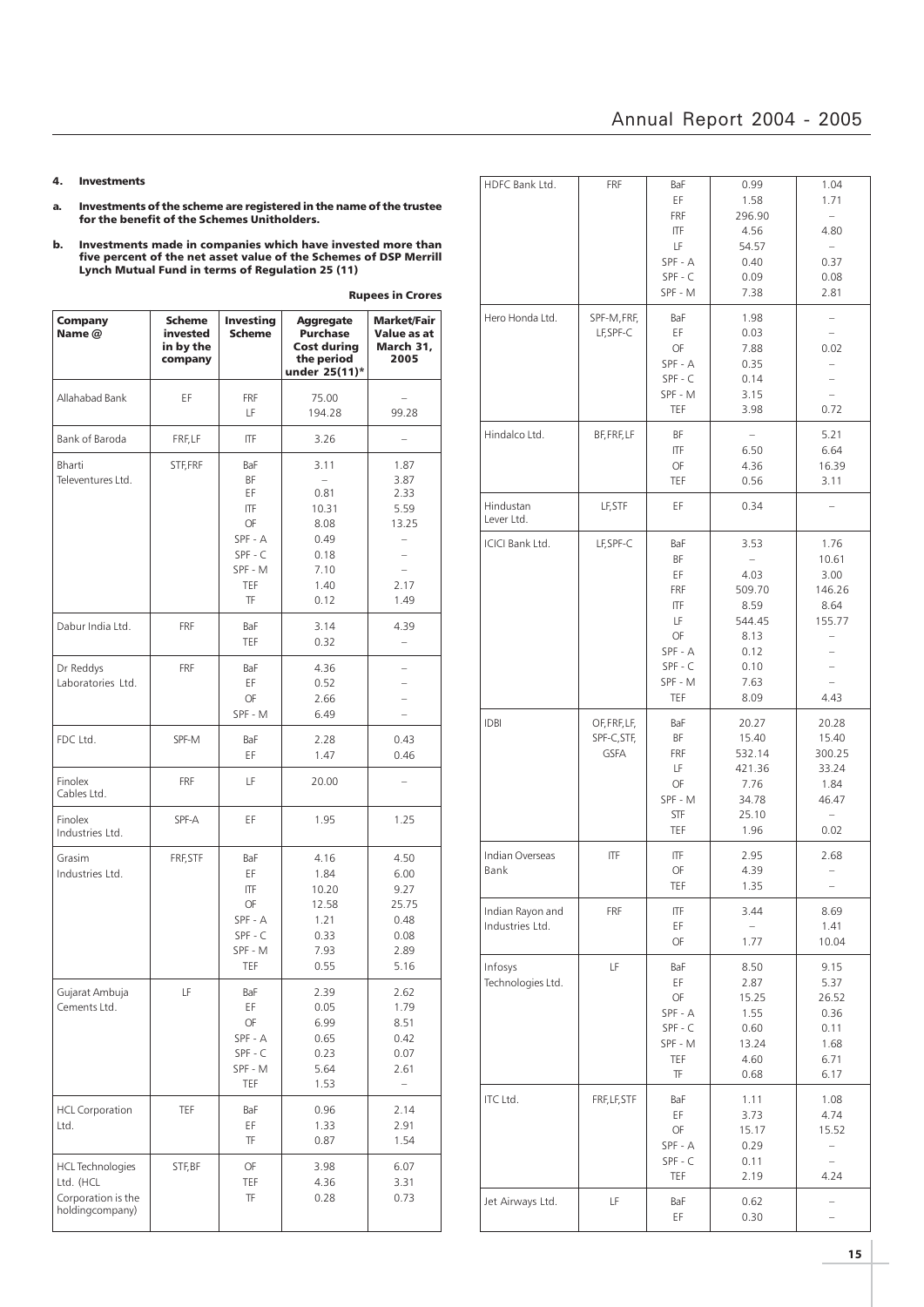# **BULLISH ON LIFE**

|                                     |                                                   |                                                                                            |                                                                                                    | <b>Rupees in Crores</b>                                                                                           |
|-------------------------------------|---------------------------------------------------|--------------------------------------------------------------------------------------------|----------------------------------------------------------------------------------------------------|-------------------------------------------------------------------------------------------------------------------|
| <b>Company</b><br>Name @            | <b>Scheme</b><br>invested<br>in by the<br>company | <b>Investing</b><br><b>Scheme</b>                                                          | <b>Aggregate</b><br>Purchase<br><b>Cost during</b><br>the period<br>under 25(11)*                  | <b>Market/Fair</b><br>Value as at<br>March 31,<br>2005                                                            |
|                                     |                                                   | ITF<br>OF<br>SPF - A<br>$SPF - C$<br>SPF - M<br><b>TEF</b>                                 | 0.58<br>1.70<br>0.08<br>0.03<br>1.05<br>0.26                                                       |                                                                                                                   |
| Kotak Mahindra<br>Bank Ltd.         | LF                                                | ΕF<br><b>FRF</b><br>LF<br><b>STF</b><br>TEF                                                | 0.06<br>173.73<br>20.00<br>1.61                                                                    | 1.59<br>80.04<br>111.86<br>$\overline{\phantom{0}}$<br>L.                                                         |
| Maruti Udyog Ltd.                   | FRF, STF                                          | BaF<br>ΕF<br>OF<br>SPF - A<br>$SPF - C$<br>SPF - M<br><b>TEF</b>                           | 1.04<br>0.08<br>21.07<br>0.46<br>0.17<br>6.13<br>1.22                                              | $\overline{\phantom{0}}$<br>5.24<br>L.                                                                            |
| Punjab National<br>Bank             | ITF                                               | BaF<br>BF<br>EF<br>FRF<br>ITF<br>LF<br>OF<br>SPF - A<br>$SPF - C$<br>SPF - M<br><b>TEF</b> | 3.35<br>10.71<br>1.35<br>75.00<br>3.13<br>175.00<br>12.88<br>0.43<br>0.27<br>4.66<br>1.01          | 2.60<br>÷.<br>1.36<br>50.00<br>2.70<br>50.00<br>5.62<br>0.33<br>0.23<br>3.84<br>1.02                              |
| State Bank of India                 | OF, EF, ITF                                       | BaF<br>BF<br>ΕF<br>FRF<br>ITF<br>LF<br>OF<br>SPF - A<br>$SPF - C$<br>SPF - M<br>STF<br>TEF | 5.03<br>35.25<br>2.70<br>24.23<br>17.29<br>78.95<br>14.60<br>1.14<br>0.35<br>8.89<br>21.76<br>3.13 | 5.74<br>11.38<br>5.72<br>24.23<br>11.35<br>5.06<br>31.66<br>0.57<br>0.10<br>1.92<br>$\qquad \qquad -$<br>5.08     |
| Tata Consultancy<br>Services Ltd.   | STF                                               | BaF<br>ΕF<br>OF<br>SPF - A<br>SPF - C<br>SPF - M<br>TEF<br>TF                              | 6.26<br>3.76<br>22.31<br>1.81<br>0.56<br>12.54<br>4.33<br>1.98                                     | 4.93<br>4.33<br>18.22<br>0.69<br>0.10<br>4.16<br>3.48<br>2.66                                                     |
| Tata Iron And Steel<br>Company Ltd. | LF                                                | BaF<br>ΒF<br>ΕF<br>FRF<br>ΙTF<br>LF<br>OF<br>SPF - A<br>SPF - C                            | 4.20<br>20.16<br>5.09<br>20.27<br>12.83<br>20.12<br>36.01<br>0.47<br>0.19                          | 2.84<br>$\overline{\phantom{a}}$<br>3.40<br>$\overline{\phantom{0}}$<br>8.02<br>$\overline{\phantom{0}}$<br>17.40 |

|                        |                               | SPF - M<br>TEF                                                   | 4.40<br>6.93                                                  | 3.79                           |
|------------------------|-------------------------------|------------------------------------------------------------------|---------------------------------------------------------------|--------------------------------|
| Tata Motors Ltd.       | SPF-M, FRF, LF,<br><b>STF</b> | BaF<br>EF<br>ITF<br>OF<br>SPF - A<br>$SPF - C$<br>SPF - M<br>TEF | 1.42<br>0.38<br>9.94<br>10.01<br>0.66<br>0.23<br>6.20<br>1.99 | 1.58<br>5.70<br>7.87<br>0.04   |
| Tata Power Ltd.        | LF                            | EF<br>ITF                                                        | 2.65<br>5.10                                                  |                                |
| UCO Bank               | LF, STF                       | LF                                                               | 140.00                                                        | 125.00                         |
| Union Bank<br>of India | SPF-M, SPF-A,<br><b>FRF</b>   | BaF<br>EF<br>TEF                                                 | 2.85<br>0.85<br>2.24                                          | 0.95<br>1.17<br>1.34           |
| UTI Bank               | SPF-M, FRF, LF                | BaF<br>FRF<br>ITF<br>LF                                          | 0.86<br>19.55<br>3.93<br>212.69                               | 3.94<br>50.21<br>8.18<br>89.99 |
| Vijaya Bank            | BaF, EF, TEF                  | EF<br>ITF<br>OF<br>$SPF - A$<br>$SPF - C$<br>SPF - M<br>TEF      | 0.07<br>4.35<br>6.05<br>0.19<br>0.07<br>1.96<br>0.50          | 2.95<br>15.83                  |
| <b>VSNL</b>            | STF, LF, FRF                  | ITF                                                              | 1.70                                                          |                                |
| Wipro Ltd.             | LF, STF                       | BaF<br>EF<br>TF                                                  | 5.84<br>0.06<br>0.68                                          | 3.97<br>2.33                   |

@ including investment in subsidiaries, \* - Includes the Inter Scheme investments

The Investment Manager is of the opinion that the investments are made by the schemes in such companies since they are perceived as fundamentally strong and possess a high potential for growth. Further, investments in bonds issued by the aforesaid companies would yield attractive returns commensurate with the risks associated with the issuer.

#### 5. Investment Management and Trusteeship fees

Investment management fees have been charged by the Schemes pursuant to an agreement with DSP Merrill Lynch Fund Managers Limited (AMC), as under:

| <b>Scheme</b>      | Average rate per annum<br>on daily average net assets |
|--------------------|-------------------------------------------------------|
| BF(Retail)         | 0.95%                                                 |
| BF (Institutional) | 0.37%                                                 |
| ΕF                 | 1.24 %                                                |
| LF                 | 0.26%                                                 |
| BaF                | $1.40 \%$ *                                           |
| <b>GSFA</b>        | 0.61%                                                 |
| <b>GSFB</b>        | 0.24%                                                 |
| TF                 | 1.03%                                                 |
| OF                 | 1.04%                                                 |
| STF                | 0.47%                                                 |
| TFF                | 1.24%                                                 |
| SPF - M            | 0.93%                                                 |
| FRF                | 0.37%                                                 |
| SPF-A              | 0.85%                                                 |
| SPF-C              | 0.95%                                                 |
| ITF                | 0.90%                                                 |

\* Including Additional Management Fees

The Fund has accrued trusteeship fees aggregating Rs.1,051,000 (previous year Rs. 1,000,000) for the year ended March 31, 2005 in accordance with the original Trust Deed dated December 16, 1996 as amended by supplementary Trust Deed dated December 23, 1999. The trusteeship fees have been allocated between the schemes in proportion to the net assets of the schemes. The Trusteeship fees are subject to a maximum of 0.02% of the average net assets per annum.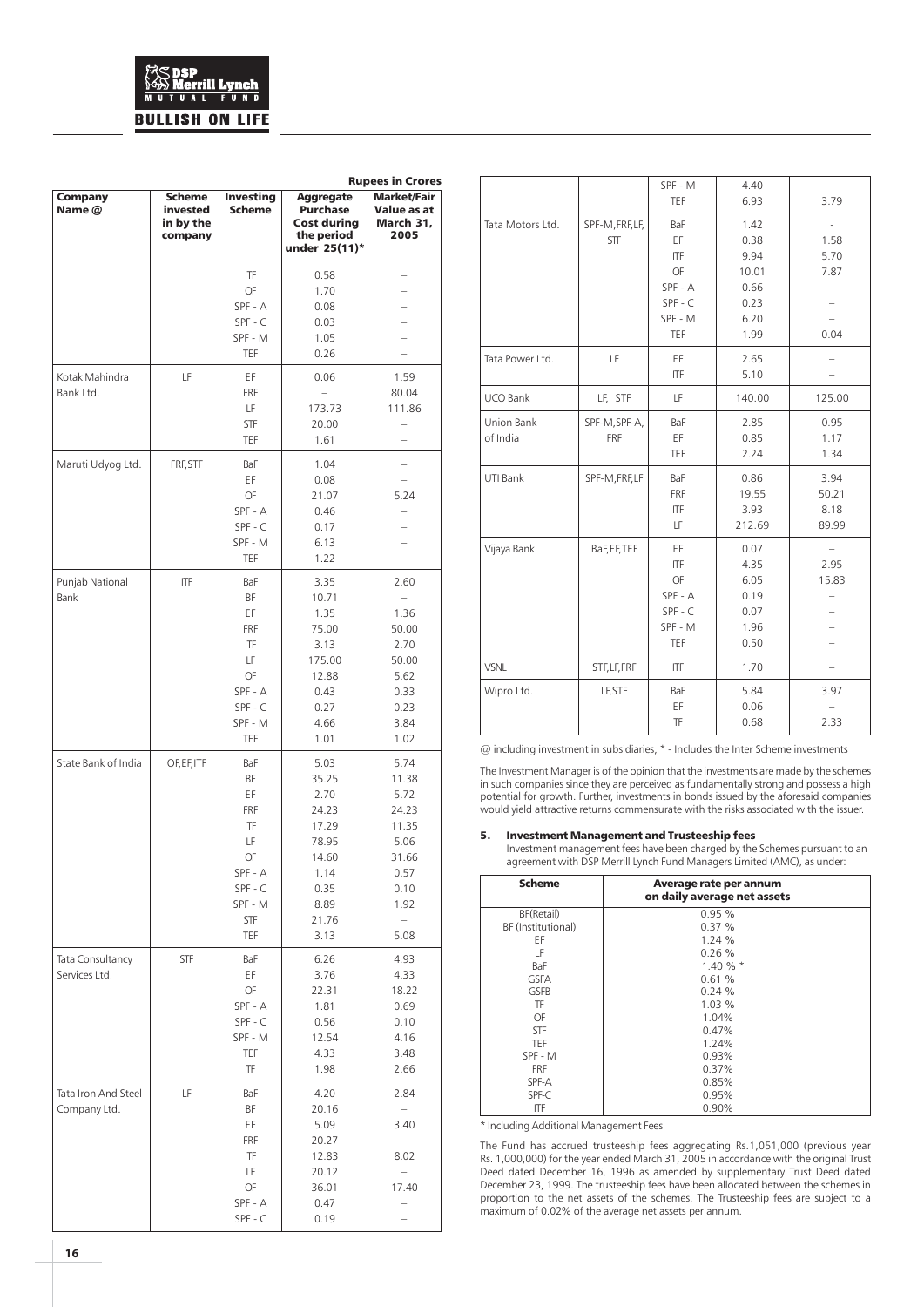#### 6. Details of Transactions with Associates in terms of Regulation 25(8):

#### Name of Associate: DSP Merrill Lynch Limited **Rupees in lacs**

| <b>THING OF FISSO CIRCLE DELIVERED EXPLOSI</b> TION CONTINUOUS |                                                                                                                                                                               |                          |                          |                                                                        |                                                                          |                          |  |  |  |
|----------------------------------------------------------------|-------------------------------------------------------------------------------------------------------------------------------------------------------------------------------|--------------------------|--------------------------|------------------------------------------------------------------------|--------------------------------------------------------------------------|--------------------------|--|--|--|
| <b>Scheme Name</b>                                             | Securities transaction in the form of<br>investments in various Public issues /<br>Private placements where the associate was<br>the sole or one of the several lead managers |                          |                          | <b>Payment of Brokerage on Secondary</b><br><b>Market transactions</b> | <b>Payment of Brokerage for</b><br><b>Distribution and Sale of Units</b> |                          |  |  |  |
|                                                                | 2004-05                                                                                                                                                                       | 2003-04                  | 2004-05                  | 2003-04                                                                | 2004-05                                                                  | 2003-04                  |  |  |  |
| BF                                                             | -                                                                                                                                                                             | 3,000,00                 | $\overline{\phantom{a}}$ | $\overline{\phantom{a}}$                                               | 56.01                                                                    | 250.67                   |  |  |  |
| EF                                                             | 384.32                                                                                                                                                                        | 51.77                    | 1.74                     | 5.54                                                                   | 22.17                                                                    | 14.66                    |  |  |  |
| ΤF                                                             | 21,500.00                                                                                                                                                                     | 20,200.00                | $\overline{\phantom{a}}$ | $\qquad \qquad$                                                        | 89.27                                                                    | 78.00                    |  |  |  |
| <b>BaF</b>                                                     | 626.68                                                                                                                                                                        | 85.95                    | 4.90                     | 5.50                                                                   | 70.65                                                                    | 43.28                    |  |  |  |
| <b>GSFA</b>                                                    | -                                                                                                                                                                             | $\overline{\phantom{a}}$ | $\sim$                   | $\sim$                                                                 | 3.40                                                                     | 20.06                    |  |  |  |
| <b>GSFB</b>                                                    | -                                                                                                                                                                             | $\overline{\phantom{a}}$ | $\overline{\phantom{a}}$ | $\overline{\phantom{a}}$                                               | 1.78                                                                     | 2.98                     |  |  |  |
| TF                                                             | 38.32                                                                                                                                                                         | 6.44                     | 0.57                     | 1.72                                                                   | 6.78                                                                     | 7.02                     |  |  |  |
| OF                                                             | 2,039.98                                                                                                                                                                      | 474.28                   | 23.01                    | 58.09                                                                  | 75.42                                                                    | 59.82                    |  |  |  |
| STF                                                            | $\overline{\phantom{a}}$                                                                                                                                                      | 7,497.79                 | $\sim$                   | $\qquad \qquad$                                                        | 22.15                                                                    | 75.29                    |  |  |  |
| <b>TEF</b>                                                     | 334.79                                                                                                                                                                        | 97.26                    | 4.25                     | 12.52                                                                  | 18.18                                                                    | 38.83                    |  |  |  |
| SPF - M                                                        | 1,257.64                                                                                                                                                                      | 5,762.19                 | 6.77                     | 6.71                                                                   | 134.12                                                                   | 78.52                    |  |  |  |
| <b>FRF</b>                                                     | 20,000.00                                                                                                                                                                     | 5,300.00                 | $\overline{\phantom{a}}$ | $\overline{\phantom{0}}$                                               | 93.88                                                                    | 13.66                    |  |  |  |
| SPF-C                                                          | 59.26                                                                                                                                                                         | $\overline{\phantom{m}}$ | 0.03                     |                                                                        | 2.94                                                                     | $\sim$                   |  |  |  |
| SPF-A                                                          | 100.66                                                                                                                                                                        | -                        | 0.07                     | -                                                                      | 8.52                                                                     | $\overline{\phantom{a}}$ |  |  |  |
| <b>ITF</b>                                                     | 325.83                                                                                                                                                                        |                          | 10.77                    |                                                                        | 69.74                                                                    | $\sim$                   |  |  |  |

Note: Brokerage on distribution and sale of units paid/payable represents the amount paid/payable for the year and does'nt necessarily reflect the amount charged to the Schemes revenue account.

|  |  | 7. The aggregate value of investments purchased and sold (including redeemed) during the vear and these amounts as a percentage of average daily net assets are as follows |  |
|--|--|----------------------------------------------------------------------------------------------------------------------------------------------------------------------------|--|
|  |  |                                                                                                                                                                            |  |

| <b>Scheme</b> | <b>Purchase (Rupees in lacs)</b> |                          | Sale (Rupees in lacs) |                          |          | Purchase as a % to average daily | Sale as % to average daily |          |  |
|---------------|----------------------------------|--------------------------|-----------------------|--------------------------|----------|----------------------------------|----------------------------|----------|--|
|               |                                  |                          |                       |                          |          | net assets                       | net assets                 |          |  |
|               | 2004-05                          | 2003-04                  | 2004-05               | 2003-04                  | 2004-05  | 2003-04                          | 2004-05                    | 2003-04  |  |
| <b>BF</b>     | 96,712.91                        | 393,409.10               | 162,253.69            | 452,299.98               | 260.52%  | 285.23 %                         | 437.07%                    | 327.93 % |  |
| EF            | 9,429.95                         | 7,230.78                 | 6,768.71              | 4,479.23                 | 115.36%  | 211.75 %                         | 82.81%                     | 131.17 % |  |
| LF            | 631,912.50                       | 486,447.14               | 675,434.97            | 345,965.75               | 359.11%  | 508.13%                          | 383.84%                    | 361.39 % |  |
| BaF           | 24,994.55                        | 18,321.18                | 15,444.41             | 15,133.32                | 149.83%  | 245.82 %                         | 92.58%                     | 203.05 % |  |
| <b>GSFA</b>   | 63,081.43                        | 133,578.90               | 71,961.12             | 132,728.99               | 853.14%  | 787.44 %                         | 973.24%                    | 782.43 % |  |
| <b>GSFB</b>   | 5,138.18                         | 1,757.65                 | 4,949.09              | 2,764.15                 | 406.31%  | 74.74 %                          | 391.36%                    | 117.53 % |  |
| TF            | 2,144.55                         | 2,916.54                 | 2,885.89              | 3,312.75                 | 81.64%   | 146.80%                          | 109.86%                    | 166.74 % |  |
| OF            | 51,070.54                        | 96,865.49                | 66,875.74             | 69,201.12                | 82.06%   | 303.58 %                         | 108.16%                    | 216.88%  |  |
| STF           | 43,782.62                        | 223,979.02               | 77,840.02             | 198,220.79               | 135.50%  | 285.01 %                         | 240.90%                    | 252.23 % |  |
| <b>TEF</b>    | 10,270.97                        | 34,461.64                | 16,687.68             | 29,311.64                | 96.38%   | 402.07 %                         | 156.60%                    | 341.99 % |  |
| SPF - M       | 76,694                           | 112,251.47               | 103,278.28            | 58,002.57                | 142.39%  | 549.31 %                         | 191.75%                    | 283.84 % |  |
| <b>FRF</b>    | 685,477.46                       | 52,584.68                | 492,432.78            | 21547.45                 | 388.53%  | 528.15 %                         | 279.11%                    | 216.42 % |  |
| SPF-C         | 8,143.53                         | $\sim$                   | 6,105.70              | $\overline{\phantom{a}}$ | 223.14 % |                                  | 167.30 %                   |          |  |
| SPF-A         | 7,562.16                         | $\overline{\phantom{a}}$ | 4,619.98              | $\hspace{0.05cm}$        | 199.08 % |                                  | 121.62 %                   |          |  |
| ITF           | 43,016.46                        | $\overline{\phantom{m}}$ | 23,417.51             | $\overline{\phantom{a}}$ | 233.97 % |                                  | 127.37 %                   |          |  |

#### 8. Distributable Surplus:

| <b>Scheme Name</b> | Net Income as per<br><b>Revenue Account</b> |                          |                   | Add: Balance of undistributed income<br>as at the beginning of the year | <b>Less: Distributed to unitholders</b><br>& distributiontax |          |           | <b>Balance Distributable</b><br>income |  |  |
|--------------------|---------------------------------------------|--------------------------|-------------------|-------------------------------------------------------------------------|--------------------------------------------------------------|----------|-----------|----------------------------------------|--|--|
|                    | 2004-05                                     | 2003-04                  | 2004-05           | 2003-04                                                                 | 2004-05                                                      | 2003-04  | 2004-05   | 2003-04                                |  |  |
| <b>BF</b>          | (11.47)                                     | 9.349.87                 | 51,282.04         | 45,609.86                                                               | (0.04)                                                       | 3.677.70 | 51.270.61 | 51,282.04                              |  |  |
| EF                 | .894.57                                     | .937.51                  | 137.50            | 693.69                                                                  | (0.93)                                                       | 2.493.70 | 2.033.00  | 137.50                                 |  |  |
| ΙF                 | 7,590.23                                    | 6,079.93                 | 6,069.87          | 2,162.96                                                                | 4,792.11                                                     | 2,173.02 | 8,867.99  | 6,069.87                               |  |  |
| BaF                | 2,471.68                                    | 2,691.84                 | 1,733.83          | (464.00)                                                                | 2,678.51                                                     | 494.01   | 1,527.00  | 1,733.83                               |  |  |
| <b>GSFA</b>        | 38.76                                       | 1,301.54                 | 4,222.49          | 3,629.13                                                                |                                                              | 708.20   | 4,261.25  | 4,222.47                               |  |  |
| <b>GSFB</b>        | 52.41                                       | 135.32                   | 799.35            | 671.20                                                                  | 15.22                                                        | 7.16     | 836.54    | 799.35                                 |  |  |
| TF                 | 550.31                                      | 474.47                   | (2, 163.59)       | (2,638.06)                                                              | -                                                            |          | NIL.      | <b>NIL</b>                             |  |  |
| OF                 | 7,659.01                                    | 19,345.97                | 8,493.61          | (1160.98)                                                               | 6,328.08                                                     | 9,691.38 | 9,824.54  | 8,493.61                               |  |  |
| STF                | 636.24                                      | 3,025.37                 | 1,869.13          | 762.46                                                                  | 503.62                                                       | 1,918.69 | 2001.75   | ,869.13                                |  |  |
| TEF                | ,935.98                                     | 6,135.64                 | 1,492.30          | (101.34)                                                                | ,574.62                                                      | 4,542.00 | 853.66    | 1,492.30                               |  |  |
| SPF - M            | 2.068.33                                    | 4.823.79                 | 3,428.06          | (6.44)                                                                  | 793.34                                                       | .389.29  | 4703.05   | 3,428.06                               |  |  |
| FRF                | 9,220.16                                    | 904.39                   | 659.44            | -                                                                       | 5,518.09                                                     | 244.96   | 4,361.51  | 659.44                                 |  |  |
| ITF                | 2,717.45                                    |                          |                   |                                                                         | -                                                            |          | 2,717.45  |                                        |  |  |
| SPF-A              | 250.04                                      | $\overline{\phantom{a}}$ | $\hspace{0.05cm}$ | -                                                                       | 130.35                                                       | -        | 119.69    |                                        |  |  |
| SPF-C              | 128.04                                      | $\overline{\phantom{a}}$ | $\sim$            |                                                                         | 57.22                                                        |          | 70.82     |                                        |  |  |

#### 9. Segment Information

The Schemes operate only in one segment viz. to primarily generate returns, based on schemes investment objective.

#### 10. Related Party Disclosure pursuant to Accounting Standard 18 issued by The Institute of Chartered Accountants of India is applicable for following schemes and disclosures are made as under:

ODSP Merrill Lynch Bond Fund • DSP Merrill Lynch Liquidity Fund • DSP Merrill Lynch Opportunities Fund • DSP Merrill Lynch Short Term Fund • DSP Merrill Lynch Floating Rate Fund • DSP Merrill Lynch Floating Rate Fund

Rupees in lacs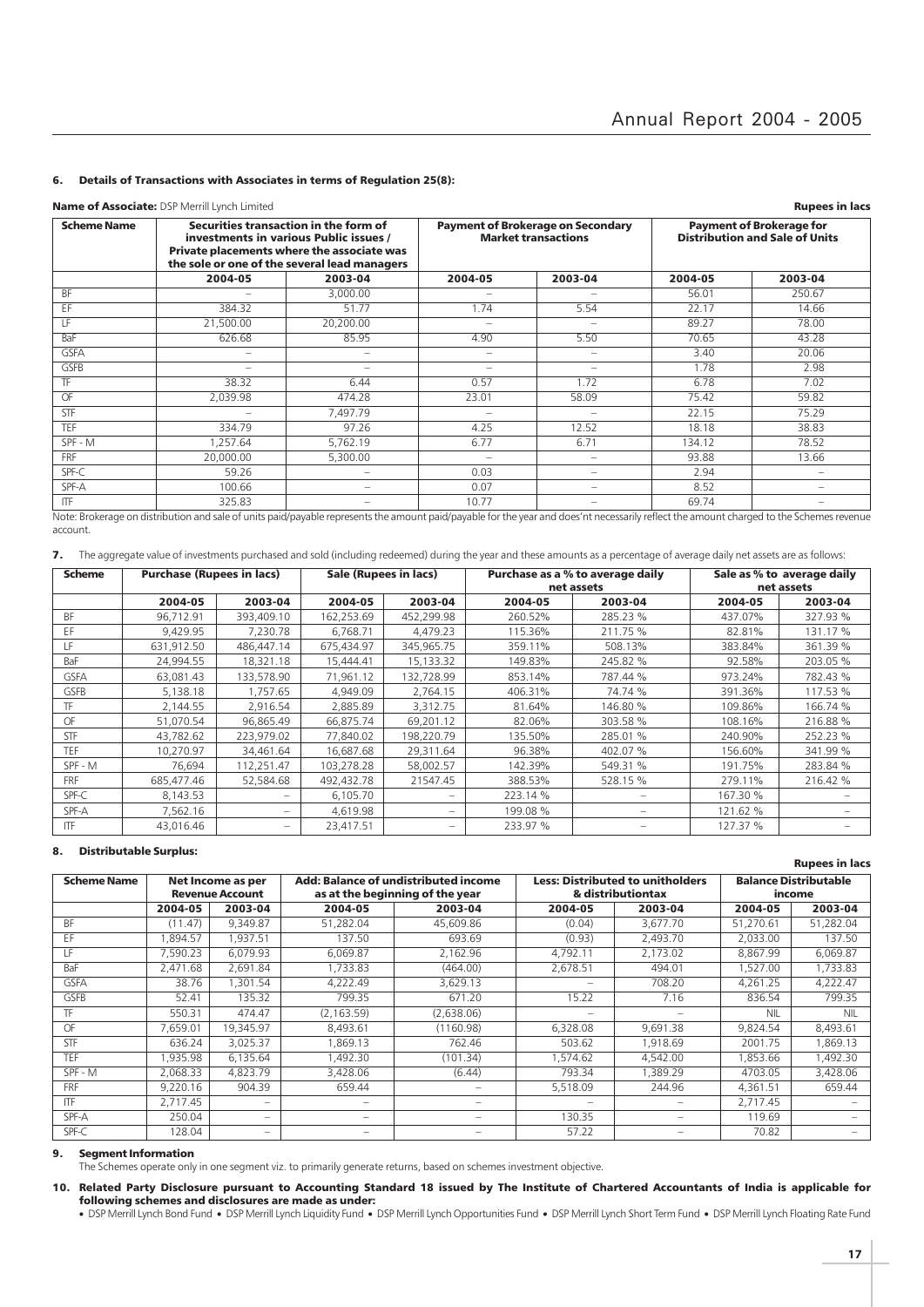

#### The following are the related parties by control:

a. DSP Merrill Lynch Fund Managers Ltd (AMC)

#### b. DSP Merrill Lynch Trustee Company Private Limited (Trustee Company)

#### c. Key Management Personnel :

- 
- Mr. Dhawal Dalal Fund Manager (BF, STF, FRF) Mr. Sujoy Kr. Das Fund Manager (LF) Mr. Anup Maheshwari Fund Manager (OF) Mr. Pankaj Sharma Risk Manager
- 
- Mr. Naganath Sundaresan President & Chief Investment Officer<br>• Mr. Sujoy Kr. Das Fund Manager (LF)<br>• Mr. Pankaj Sharma Risk Manager

#### d. Associates

DSP Merrill Lynch Ltd. (DSPML)

#### e. Schemes of DSP Merrill Lynch Mutual Fund managed by DSP Merrill Lynch Fund Managers Limited

#### BOND FUND

Rupees in lacs

| <b>Nature of Transaction</b>                             |           |            |                        | <b>Associates: DSPML</b>     |                              |
|----------------------------------------------------------|-----------|------------|------------------------|------------------------------|------------------------------|
|                                                          | Year      | <b>AMC</b> | <b>Trustee Company</b> |                              | <b>Total</b>                 |
| Management Fees                                          | 2004-2005 | 310.58     |                        |                              | 310.58                       |
|                                                          | 2003-2004 | 1,298.01   |                        |                              | 1,298.01                     |
| Brokerage on Unit Distribution (refer note)              | 2004-2005 |            |                        | 56.01                        | 56.01                        |
|                                                          | 2003-2004 |            |                        | 250.67                       | 250.67                       |
| Trustee Fee                                              | 2004-2005 |            | 1.03                   |                              | 1.03                         |
|                                                          | 2003-2004 |            | 4.99                   |                              | 4.99                         |
| Call and Repo lending (Interest received)                | 2004-2005 | _          |                        |                              |                              |
|                                                          |           |            |                        | (interest received 1,595.00) | (interest received 1,595.00) |
|                                                          | 2003-2004 |            |                        |                              |                              |
|                                                          |           |            |                        | (interest received 0.39)     | (interest received 0.39)     |
| Value of Units Purchased (at transaction NAVs)           | 2004-2005 |            |                        |                              |                              |
|                                                          | 2003-2004 | 725.00     |                        |                              | 725.00                       |
| Value of Units Redeemed (at transaction NAVs)            | 2004-2005 | 693.65     |                        |                              | 693.65                       |
|                                                          | 2003-2004 | _          |                        |                              |                              |
| Year-end Outstanding Units (valued at last declared NAV) | 2004-2005 | -          |                        |                              |                              |
|                                                          | 2003-2004 | 702.44     |                        |                              | 702.44                       |
| Year-end Other Payables                                  | 2004-2005 | 9.66       |                        |                              | 9.66                         |
|                                                          | 2003-2004 | 64.32      |                        |                              | 64.32                        |

#### LIQUIDITY FUND

| <b>Nature of Transaction</b>                             | Year      | <b>AMC</b>               | <b>Trustee Company</b> | <b>Associates: DSPML</b> | <b>Total</b>             |
|----------------------------------------------------------|-----------|--------------------------|------------------------|--------------------------|--------------------------|
| Management Fees                                          | 2004-2005 | 457.62                   |                        |                          | 457.62                   |
|                                                          | 2003-2004 | 410.35                   |                        |                          | 410.35                   |
| Brokerage on Unit Distribution (refer note)              | 2004-2005 |                          |                        | 89.27                    | 89.27                    |
|                                                          | 2003-2004 |                          |                        | 78.00                    | 78.00                    |
| Trustee Fee                                              | 2004-2005 |                          | 3.52                   |                          | 3.52                     |
|                                                          | 2003-2004 | $\overline{\phantom{a}}$ | 1.32                   |                          |                          |
| Call and Repo lending(Interest received)                 | 2004-2005 |                          |                        | 4,545.37                 | 4,545.37                 |
|                                                          |           |                          |                        | (interest received 0.51) | (interest received 0.51) |
|                                                          | 2003-2004 |                          |                        | 2,465.00                 | 2,465.00                 |
|                                                          |           |                          |                        | (interest received 0.60) | (interest received 0.60) |
| Value of Units Purchased (at transaction NAVs)           | 2004-2005 | 2,201.99                 |                        | 2.887.24                 | 5.089.23                 |
|                                                          | 2003-2004 | 3,173.92                 |                        | 8,723.24                 | 11,897.16                |
| Value of Units Redeemed (at transaction NAVs)            | 2004-2005 | 2,655.74                 |                        | 5,403.71                 | 8.059.45                 |
|                                                          | 2003-2004 | 4,063.16                 |                        | 9.042.35                 | 13,105.51                |
| Year-end Outstanding Units (valued at last declared NAV) | 2004-2005 | 228.85                   |                        |                          | 228.85                   |
|                                                          | 2003-2004 | 681.55                   |                        | 2,500.52                 | 3,182.08                 |
| Dividend declared by the Scheme                          | 2004-2005 | 26.99                    |                        | 74.74                    | 101.73                   |
|                                                          | 2003-2004 | 20.42                    |                        |                          | 20.42                    |
| Year-end Other Payables                                  | 2004-2005 | 4.88                     | 0.11                   | 4.00                     | 8.99                     |
|                                                          | 2003-2004 | 70.20                    | 0.69                   | 12.28                    | 83.17                    |

#### OPPORTUNITIES FUND

| <b>Nature of Transaction</b>                                                          | Year                   | <b>AMC</b>       | <b>Trustee</b><br>Company | <b>Associates:</b><br><b>DSPML</b>                               | <b>Alok</b><br>Vajpeyi            | <b>Naganath S</b> | Anup<br><b>Maheshwari</b> | Pankai<br><b>Sharma</b> | <b>Total</b>                                                     |
|---------------------------------------------------------------------------------------|------------------------|------------------|---------------------------|------------------------------------------------------------------|-----------------------------------|-------------------|---------------------------|-------------------------|------------------------------------------------------------------|
| Management Fees                                                                       | 2004-2005<br>2003-2004 | 643.30<br>339.71 |                           |                                                                  |                                   |                   |                           |                         | 643.30<br>339.71                                                 |
| Brokerage on Unit<br>Distribution (refer note)<br>{secondary market<br>Equity Trades} | 2004-2005<br>2003-2004 |                  |                           | 75.42<br>{Equity Trades 23.01}<br>59.82<br>{Equity Trades 58.09} |                                   |                   |                           |                         | 75.42<br>{Equity Trades 23.01}<br>59.82<br>{Equity Trades 58.09} |
| Trustee Fee                                                                           | 2004-2005<br>2003-2004 | –                | 1.15<br>0.62              |                                                                  |                                   |                   |                           |                         | 1.15<br>0.62                                                     |
| Value of Units Purchased<br>(at transaction NAVs)                                     | 2004-2005<br>2003-2004 | -<br>–           |                           |                                                                  | 20.00<br>1.24                     | 12.00<br>3.00     |                           | 2.00<br>15.00           | 34.00<br>19.24                                                   |
| Value of Units Redeemed<br>(at transaction NAVs)                                      | 2004-2005<br>2003-2004 | -<br>_           |                           |                                                                  | 27.00<br>$\overline{\phantom{a}}$ | 25.70             |                           |                         | 52.70                                                            |
| Year-end Outstanding Units<br>(valued at last declared NAV)                           | 2004-2005<br>2003-2004 | -<br>-           |                           |                                                                  | __<br>5.40                        | 14.38<br>22.66    | 0.43<br>0.33              | 25.62<br>17.37          | 40.43<br>45.76                                                   |
| Dividend declared by the<br>Scheme                                                    | 2004-2005<br>2003-2004 | -<br>-           |                           |                                                                  | $\overline{\phantom{a}}$          | 2.03<br>3.10      |                           |                         | 2.03<br>3.10                                                     |
| Year-end Other Payables                                                               | 2004-2005<br>2003-2004 | 52.71<br>46.95   | 0.05<br>0.40              | 5.96<br>4.69                                                     |                                   |                   |                           |                         | 58.72<br>52.04                                                   |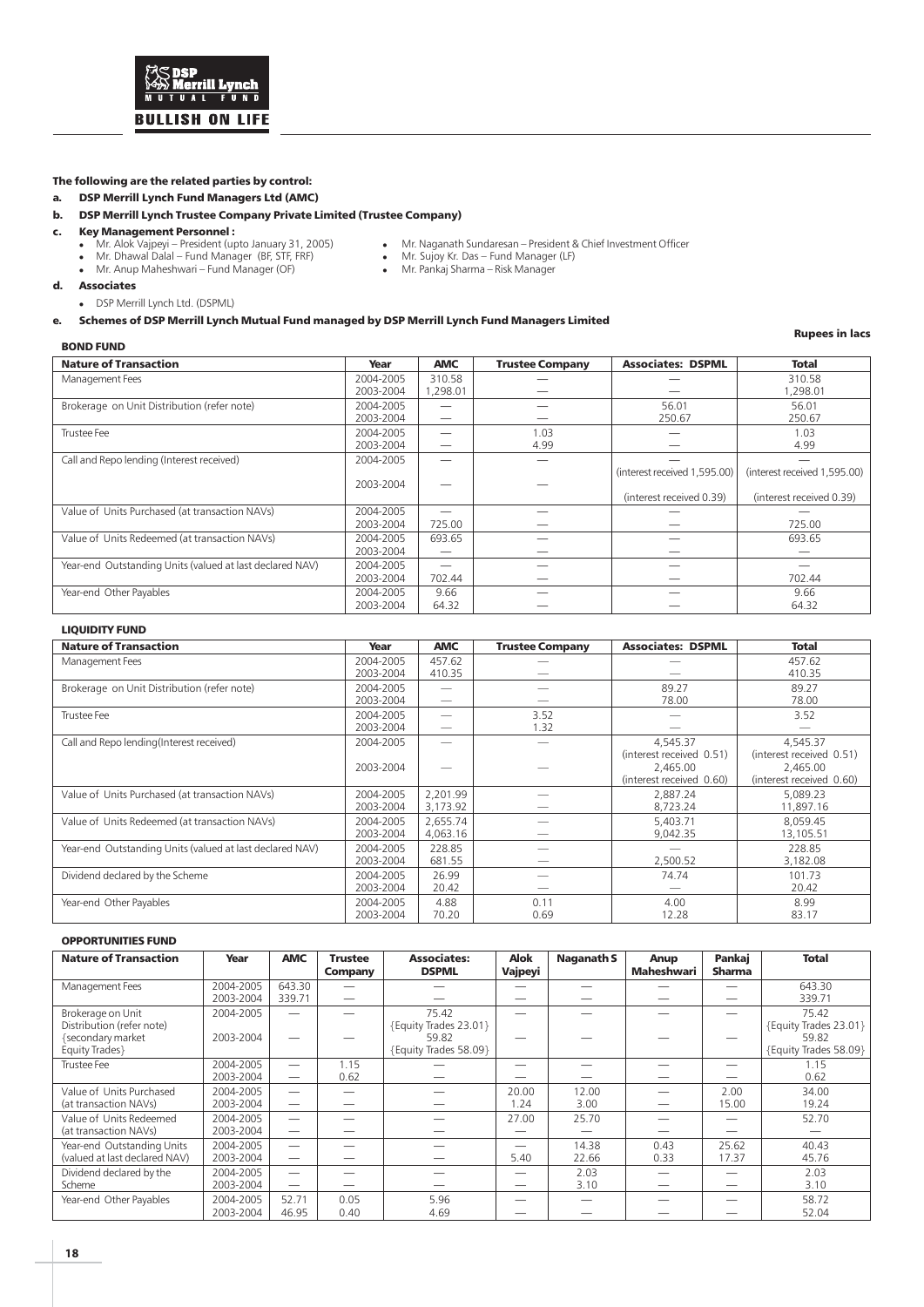| <b>SHORT TERM FUND</b> |  |
|------------------------|--|
|                        |  |

#### Rupees in lacs

|           | <b>AMC</b> | <b>Trustee Company</b> | <b>Associates: DSPML</b> | Naganath S                           | <b>Total</b>            |
|-----------|------------|------------------------|--------------------------|--------------------------------------|-------------------------|
| 2004-2005 | 151.94     |                        |                          |                                      | 151.94                  |
| 2003-2004 | 470.48     |                        |                          |                                      | 470.48                  |
| 2004-2005 |            |                        | 22.15                    |                                      | 22.15                   |
| 2003-2004 | -          |                        | 75.29                    | -                                    | 75.29                   |
| 2004-2005 | -          | 0.73                   |                          |                                      | 0.73                    |
| 2003-2004 |            | 1.77                   |                          |                                      | 1.77                    |
| 2004-2005 |            |                        | - (interest received -)  |                                      | - (interest received -) |
|           |            |                        |                          |                                      |                         |
| 2003-2004 |            |                        |                          |                                      | ,850.00 (interest       |
|           |            |                        |                          |                                      | received 0.45)          |
| 2004-2005 | 0.54       |                        |                          |                                      | 0.54                    |
| 2003-2004 | 255.47     |                        | 1.024.71                 |                                      | 1,280.17                |
| 2004-2005 | 165.38     |                        |                          |                                      | 165.38                  |
| 2003-2004 | 256.94     |                        | 3,732.14                 | 6.12                                 | 3,995.20                |
| 2004-2005 | -          |                        |                          |                                      |                         |
| 2003-2004 | 163.69     |                        |                          |                                      | 163.69                  |
| 2004-2005 |            |                        |                          |                                      |                         |
| 2003-2004 | 5.47       |                        | 24.71                    |                                      | 30.18                   |
| 2004-2005 | 2.72       | 0.01                   | 0.71                     |                                      | 3.44                    |
| 2003-2004 | 26.20      | 1.17                   | 3.40                     |                                      | 30.77                   |
|           |            |                        |                          | 1,850.00 (interest<br>received 0.45) |                         |

#### FLOATING RATE FUND

| <b>Nature of Transaction</b>                             | Year      | <b>AMC</b> | <b>Trustee Company</b> | <b>Associates: DSPML</b> | <b>Total</b>           |
|----------------------------------------------------------|-----------|------------|------------------------|--------------------------|------------------------|
| Management Fees                                          | 2004-2005 | 648.39     |                        |                          | 648.39                 |
|                                                          | 2003-2004 | 51.69      |                        |                          | 51.69                  |
| Brokerage on Unit Distribution (refer note)              | 2004-2005 |            |                        | 93.88                    | 93.88                  |
|                                                          | 2003-2004 |            |                        | 13.66                    | 13.66                  |
| Trustee Fee                                              | 2004-2005 |            | 1.95                   |                          | 1.95                   |
|                                                          | 2003-2004 |            | 0.03                   |                          | 0.03                   |
| Call and Repo lending (Interest received)                | 2004-2005 | -          |                        | 4.913.78 (interest)      | 4,913.78 (interest     |
|                                                          |           |            |                        | received 0.55)           | received 0.55)         |
|                                                          | 2003-2004 |            |                        | -(interest received -)   | -(interest received -) |
| Value of Units Purchased (at transaction NAVs)           | 2004-2005 | 974.53     |                        | 5.542.51                 | 6,517.04               |
|                                                          | 2003-2004 | 205.73     |                        | 2.038.47                 | 2,244.20               |
| Value of Units Redeemed (at transaction NAVs)            | 2004-2005 | 188.51     |                        | 7.647.46                 | 7.835.97               |
|                                                          | 2003-2004 | 100.06     |                        |                          | 100.06                 |
| Year-end Outstanding Units (valued at last declared NAV) | 2004-2005 | 886.08     |                        |                          | 886.08                 |
|                                                          | 2003-2004 | 105.79     |                        | 2,037.23                 | 2.143.02               |
| Dividend declared by the Scheme                          | 2004-2005 | 41.57      |                        | 42.51                    | 84.08                  |
|                                                          | 2003-2004 | 5.73       |                        | 38.47                    | 44.20                  |
| Year-end Other Payables                                  | 2004-2005 | 81.30      | 0.20                   | 9.33                     | 90.83                  |
|                                                          | 2003-2004 | 18.22      | 0.03                   | 4.66                     | 22.91                  |

Note: Payment of Brokerage on unit distribution is made by the AMC and the year end balance is reflected in the books of the AMC.

#### INTERSCHEME TRANSACTIONS

| <b>Scheme</b> | <b>Transaction</b> | <b>Scheme acting</b> | 2004-2005 | 2003-2004 |
|---------------|--------------------|----------------------|-----------|-----------|
|               |                    | as counter party     |           |           |
| <b>BF</b>     | Sell               | STF                  | 4,915.07  | 31,917.80 |
| BF            | Sell               | <b>FRF</b>           | 451.80    | 7,500.00  |
| <b>BF</b>     | Sell               | LF                   | 4,511.70  | 11,016.66 |
| BF            | Sell               | BaF                  | 502.17    | 316.53    |
| BF            | Sell               | SPF - M              |           | 416.37    |
| <b>BF</b>     | Purchase           | <b>FRF</b>           | 1.540.32  | 2,516.22  |
| BF            | Purchase           | LF                   | 4,485.58  |           |
| BF            | Purchase           | <b>STF</b>           | 2,105.70  | 14,473.58 |
| LF            | Sell               | <b>STF</b>           | 2,507.00  | 8,943.09  |
| LF            | Sell               | SPF - M              | 8,906.28  | 1,506.90  |
| LF            | Sell               | BaF                  | 2,501.86  |           |
| LF            | Sell               | <b>FRF</b>           | 82,502.85 |           |
| LF            | Sell               | SPF - A              | 992.10    | -         |
| LF            | Sell               | $SPF - C$            | 992.12    |           |
| LF            | Purchase           | <b>FRF</b>           | 15,462.04 | 4,000.00  |
| LF            | Purchase           | SPF - M              | 4,454.45  |           |
| LF            | Purchase           | STF                  | 2,017.86  | 15,982.88 |
| STF           | Sell               | <b>FRF</b>           | 23,686.63 | 15,225.40 |
| STF           | Sell               | SPF-M                |           | 3,033.85  |
| STF           | Purchase           | SPF - M              | 203.58    |           |
| STF           | Purchase           | <b>FRF</b>           |           | 1,009.65  |
| FRF           | Sell               | BaF                  | 2,526.88  |           |
| <b>FRF</b>    | Sell               | SPF - M              |           | 502.45    |
| <b>FRF</b>    | Purchase           | $SPF - C$            | 1,004.70  |           |
| <b>FRF</b>    | Purchase           | SPF - M              | 7,985.37  |           |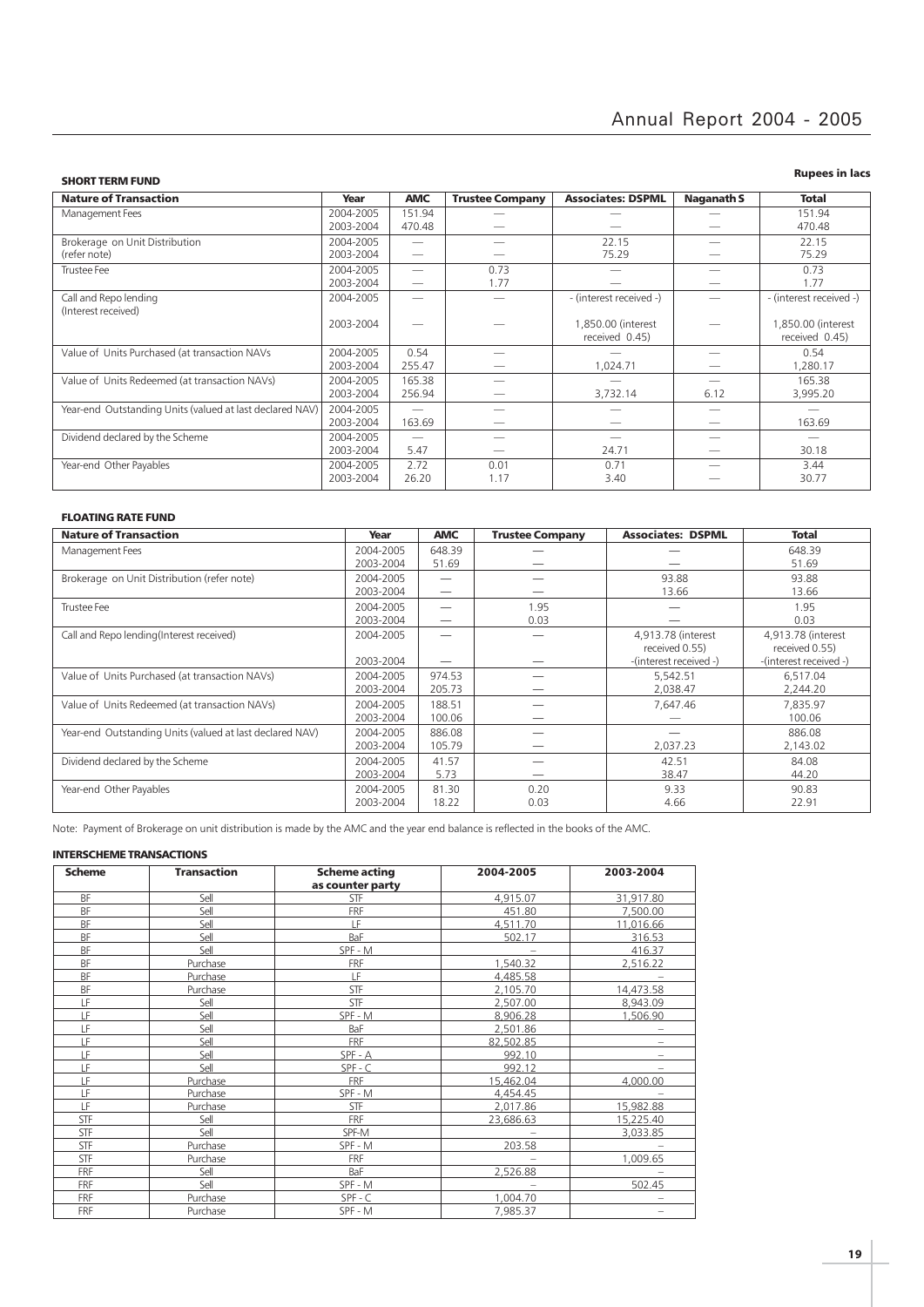

#### 11. Unit Capital movement during the Financial Year 2004-2005

#### Rupees in lacs Scheme Opening units **Units sold / switch in Redemption / switch out** Closing units Units Amount Units Amount Units Amount Units Amount BF 494,562,609.980 4,945.63 62,697,346.242 626.97 470,907,827.815 4,709.08 86,352,128.407 863.52<br>EF 37,068,090.491 370.68 45,345,428.409 453.45 36,731,860.790 367.32 45,681,658.110 456.81 EF 37,068,090.491 370.68 45,345,428.409 453.45 36,731,860.790 367.32 45,681,658.110 456.81 LF 1,371,278,881.677 13,712.79 10,366,183,968.071 103,661.84 10,832,203,723.191 108,322.04 905,259,126.557 9,052.59 BaF 74,176,016.542 741.76 158,186,949.142 1,581.87 90,429,676.323 904.30 141,933,289.361 1,419.33 GSFA | 72,853,445.630 | 728.53 | 3,085,298.111 | 30.85 | 45,453,122.787 | 454.53 | 30,485,620.954 | 304.85 GSFB | 12,449,566.413 | 124.50 | 9,605,031.739 | 96.05 | 9,833,955.181 | 98.34 | 12,220,642.971 | 122.21 TF 29,525,164.803 295.25 14,232,627.904 142.33 20,044,255.903 200.44 23,713,536.804 237.14 OF 364,675,950.443 3,646.76 386,505,472.578 3,865.05 437,299,842.871 4,373.00 313,881,580.150 3,138.81 STF 490,475,675.973 4,904.76 426,186,562.950 4,261.87 815,194,469.831 8,151.94 101,467,769.092 1,014.69 TEF 86,252,571.322 862.53 48,415,705.193 484.16 81,585,870.110 815.86 53,082,406.405 530.83 SPF - M | 571,380,296.283 | 5,713.80 | 364,219,329.566 | 3,642.19 | 663,222,679.094 | 6,632.23 | 272,376,946.755 | 2,723.76 FRF 311,947,635.561 3,119.48 9,089,119,712.409 90,891.20 7,234,069,682.962 72,340.70 2,166,997,665.008 21,669.98 SPF - A 42,890,237.170 428.90 36,428,762.232 364.29 46,001,954.862 460.02 33,317,044.540 333.17 SPF - C | 58,761,261.839 | 587.61 | 9,982,235.709 | 99.82 | 47,045,139.734 | 470.45 | 21,698,357.814 | 216.98 ITF 171,085,294.912 1,710.85 181,118,070.316 1,811.18 151,016,066.843 1,510.16 201,187,298.385 2,011.87

#### 12. Prior Year Comparatives

Prior Year figures have been reclassified, wherever necessary, to conform to current years' presentation.

13. Large holdings in any of the Schemes (over 25% of the NAV of the Scheme): NIL

14. Contingent Liability: Nil

15. Unit-holders can obtain from the mutual fund a copy of the Annual Report of the scheme in which he /she has invested

#### 16. Perspective Historical per Unit Statistics.

| ΒF                                                                         |         |                          |                          |                      |                          | <b>Rupees</b>   |
|----------------------------------------------------------------------------|---------|--------------------------|--------------------------|----------------------|--------------------------|-----------------|
|                                                                            |         | March 31, 2005           |                          | March 31, 2004       |                          | March 31, 2003  |
| a. Net asset value, At the end of the period:                              |         |                          |                          |                      |                          |                 |
| Retail Growth Plan                                                         |         | 22.9778                  | 22.8567                  |                      | 21.0507                  |                 |
| Retail Dividend Plan                                                       |         | 10.8986                  | 10.8407                  |                      | 11.6447                  |                 |
| Retail Monthly                                                             |         | 10.2522                  | $\equiv$                 |                      | $\overline{\phantom{0}}$ |                 |
| Institution Growth Plan                                                    |         | $\overline{\phantom{0}}$ | 11.0671                  |                      | 10.1092                  |                 |
| Institution Dividend Plan                                                  |         | $\overline{\phantom{0}}$ | 10.0605                  |                      | 10.1092                  |                 |
| b. Gross Income                                                            |         |                          |                          |                      |                          |                 |
| Income other than profit on sale of investment.<br>(i)                     |         | 2.8556                   | 1.9463                   |                      | 1.5868                   |                 |
| Income from profit on inter scheme sales/transfer of investment.<br>(ii)   |         | 0.0043                   | 0.0812                   |                      | 0.0611                   |                 |
| Income from profit/(loss) on sale of investment to third party<br>(iii)    |         | (1.4582)                 | 1.0076                   |                      | 0.7513                   |                 |
| (iv) Transfer to revenue account, Income from past year' reserve.          |         | $\overline{\phantom{0}}$ | $\overline{\phantom{0}}$ |                      | ÷.                       |                 |
| c. Aggregate of expenses, write off, Amortisation and charges              |         |                          |                          |                      |                          |                 |
| (excluding change in unrealised depreciation in investments)               |         | 0.6859                   | 0.4428                   |                      | 0.3289                   |                 |
| d. Net Income (excluding change in unrealised depreciation in investments) |         | 0.7158                   | 2.5923                   |                      | 2.0703                   |                 |
| e. Unrealised appreciation/(depreciation) in value of investments          |         | (0.0610)                 | 0.2675                   |                      | 0.2862                   |                 |
| f. Repurchase and Resale Price                                             | Growth  | <b>Dividend</b>          | Growth                   | <b>Dividend</b>      | Growth                   | <b>Dividend</b> |
| <b>Repurchase Price</b>                                                    |         |                          |                          |                      |                          |                 |
|                                                                            |         | <b>Retail</b>            | <b>Retail</b>            |                      | <b>Retail</b>            |                 |
| -Highest Price                                                             | 22.8656 | D-10.8448                | 22.7196                  | 11.7429              | 21.1670                  | 11.7025         |
|                                                                            |         | MD-10.1907               |                          |                      |                          |                 |
| -Lowest Price                                                              | 21.8712 | D-10.3736                | 20.9486                  | 10.7716              | 18.5100                  | 10.6100         |
|                                                                            |         | MD-9.7590                |                          |                      |                          |                 |
|                                                                            |         | <b>Institutional</b>     |                          | <b>Institutional</b> | <b>Institutional</b>     |                 |
| -Highest Price                                                             | 11.1424 | 10.1290                  | 11.0671                  | 10.4983              | 10.1092                  | 10.1092         |
| -Lowest Price                                                              | 10.6832 | 9.7111                   | 10.1261                  | 10.0572              | 10.0124                  | 10.0124         |
| <b>Resale Price</b>                                                        |         |                          |                          |                      |                          |                 |
|                                                                            |         | <b>Retail</b>            | <b>Retail</b>            |                      | <b>Retail</b>            |                 |
| -Highest Price                                                             | 23.0036 | D-10.9103                | 22.8567                  | 11.8138              | 21.2948                  | 11.7731         |
|                                                                            |         | MD-10.2522               |                          |                      |                          |                 |
| -Lowest Price                                                              | 22.0032 | D-10.4362                | 21.0750                  | 10.8366              | 18.6200                  | 10.6700         |
|                                                                            |         | MD-9.8179                |                          |                      |                          |                 |
|                                                                            |         | <b>Instituitional</b>    |                          | <b>Institutional</b> | <b>Institutional</b>     |                 |
| -Highest Price                                                             | 11.1424 | 10.1290                  | 11.0671                  | 10.4983              | 10.1092                  | 10.1092         |
| -Lowest Price                                                              | 10.6832 | 9.7111                   | 10.1261                  | 10.0572              | 10.0124                  | 10.0124         |
| g. Ratio of expenses to average daily net assets by percentage             | Retail: | Institutional            | Retail:                  | Institutional        | Retail:                  | Institutional   |
|                                                                            | 1.81%   | 1.00%                    | 1.69%                    | 0.98%                | 1.68%                    | 0.91%           |
| h. Ratio of gross income to average daily Net assets by                    |         |                          |                          |                      |                          |                 |
| percentage (excluding transfer to revenue account from past years' reserve |         | 3.12%                    | 11.84%                   |                      | 13.74%                   |                 |
| but including unrealised appreciation / depreciation on investments).      |         |                          |                          |                      |                          |                 |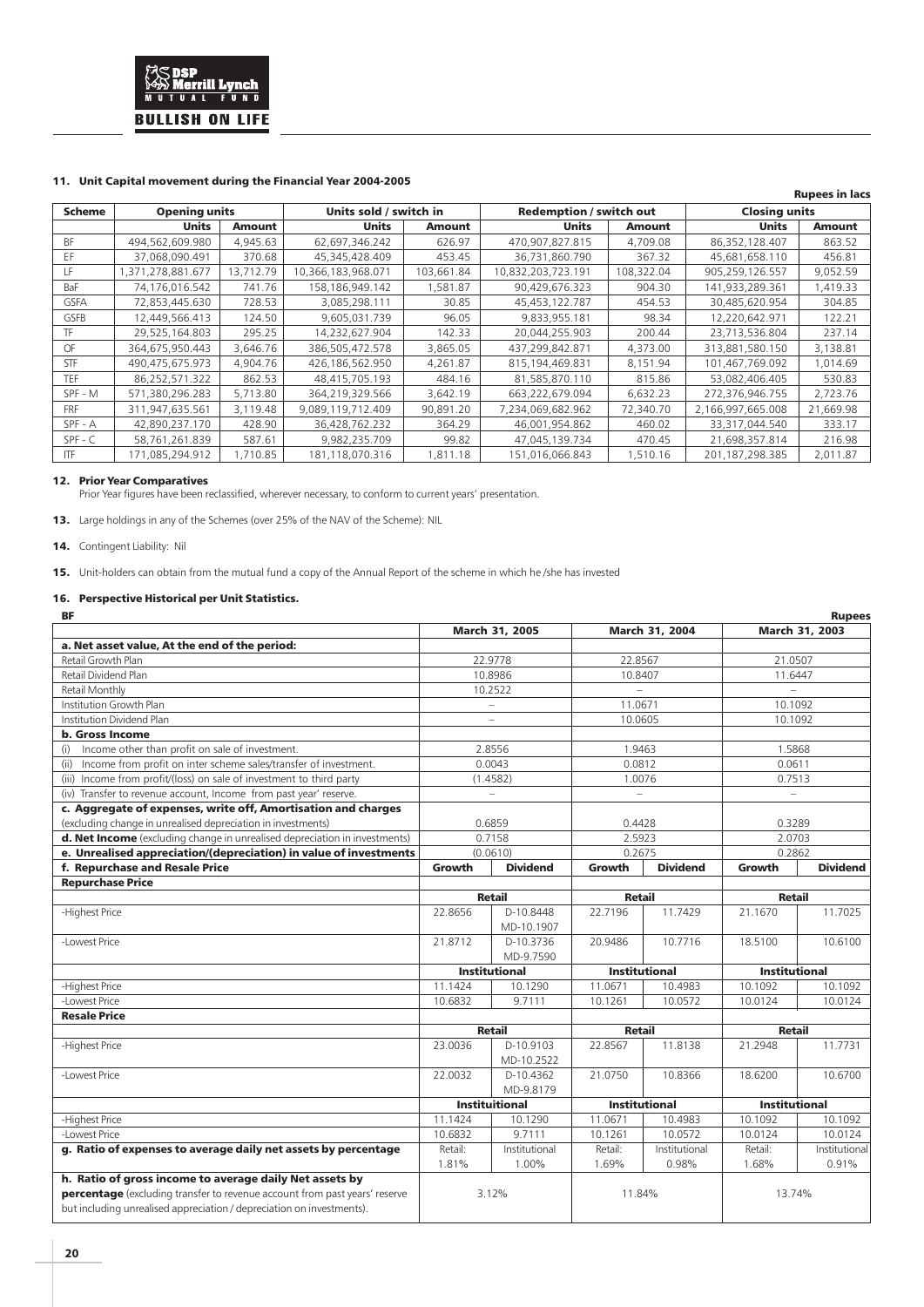|  | ı |
|--|---|
|  |   |

|                                                                                                                                                                                                                              |                          |                   |                   |                                  |                                  | <b>SCHEMES</b>    |                   |                   |                   |
|------------------------------------------------------------------------------------------------------------------------------------------------------------------------------------------------------------------------------|--------------------------|-------------------|-------------------|----------------------------------|----------------------------------|-------------------|-------------------|-------------------|-------------------|
|                                                                                                                                                                                                                              |                          | EF                |                   |                                  | LF                               |                   |                   | <b>BaF</b>        |                   |
|                                                                                                                                                                                                                              | March 31,<br>2005        | March 31,<br>2004 | March 31,<br>2003 | March 31,<br>2005                | March 31,<br>2004                | March 31,<br>2003 | March 31,<br>2005 | March 31.<br>2004 | March 31,<br>2003 |
| a. Net asset value, At the<br>end of the period:                                                                                                                                                                             |                          |                   |                   |                                  |                                  |                   |                   |                   |                   |
| Growth Plan (G)                                                                                                                                                                                                              |                          |                   |                   | 16.2093                          | 15.4657                          | 14.7182           | 22.19             | 18.10             | 10.06             |
| Dividend Plan (D)                                                                                                                                                                                                            | 28.90                    | 20.80             | 12.98             |                                  |                                  |                   | 15.54             | 14.79             | 9.01              |
| Daily Dividend Plan (DD)                                                                                                                                                                                                     |                          |                   |                   | 10.0100                          | 10.0100                          | $\sim$            |                   |                   |                   |
| Weekly Dividend Plan (WD)                                                                                                                                                                                                    |                          |                   |                   | 12.4108                          | 12.4071                          | 12.4063           |                   |                   |                   |
| Quarterly Dividend Plan (QD)                                                                                                                                                                                                 |                          |                   |                   |                                  |                                  |                   |                   |                   |                   |
| Monthly Dividend Plan (MD)                                                                                                                                                                                                   |                          |                   |                   |                                  |                                  |                   |                   |                   |                   |
| b. Gross Income                                                                                                                                                                                                              |                          |                   |                   |                                  |                                  |                   |                   |                   |                   |
| (i) Income other than profit<br>on sale of investment.                                                                                                                                                                       | 0.41                     | 0.22              | 0.40              | 0.9898                           | 0.3894                           | 1.1227            | 0.40              | 0.39              | 0.51              |
| (ii) Income from profit/(loss) on<br>inter scheme sales/<br>transfer of investment.                                                                                                                                          | $\overline{\phantom{a}}$ | L.                | L.                | 0.0031                           | (0.0023)                         | (0.0226)          | ۷                 | ÷.                |                   |
| (iii)Income from profit/(loss)<br>on sale of investment<br>to third party                                                                                                                                                    | 2.89                     | 2.89              | (0.78)            | (0.0043)                         | (0.0170)                         | 0.0240            | 1.26              | 2.71              | 0.43              |
| (iv) Transfer to revenue<br>account, Income from<br>past year' reserve.                                                                                                                                                      | 0.04                     | ÷                 | 0.29              | 0.0039                           | 0.0005                           | 0.0014            | 0.01              | 0.05              | 0.04              |
| c. Aggregate of expenses,<br>write off, Amortisation<br>and charges (excluding<br>change in unrealised<br>depreciation in investments)                                                                                       | 0.42                     | 0.23              | 0.38              | 0.0995                           | 0.0365                           | 0.1071            | 0.23              | 0.21              | 0.19              |
| d. Net Income (excluding<br>change in unrealised<br>depreciation in investments)                                                                                                                                             | 2.92                     | 2.88              | (0.47)            | 0.8930                           | 0.3341                           | 1.0184            | 1.44              | 2.94              | 0.79              |
| e. Unrealised appreciation/<br>(depreciation) in value<br>of investments                                                                                                                                                     | 4.97                     | 2.91              | (2.02)            | 0.0063                           | (0.0026)                         | (0.0127)<br>1.98  |                   | 2.10              | (0.26)            |
| f. Repurchase and<br><b>Resale Price</b>                                                                                                                                                                                     |                          |                   |                   | G<br>D                           | G<br>D                           | G<br>D            | G<br>D            | G<br>D            | G<br>D            |
| <b>Repurchase Price</b>                                                                                                                                                                                                      |                          |                   |                   |                                  |                                  |                   |                   |                   |                   |
| -Highest Price                                                                                                                                                                                                               | 30.68                    | 28.28             | 14.21             | WD-12.4308<br>16.2093 DD-10.0261 | WD-12.4135<br>15.4657 DD-10.0131 | 14.7182 12.3867   | 22.72<br>17.29    | 18.61<br>15.21    | 10.42<br>9.32     |
| -Lowest Price                                                                                                                                                                                                                | 17.09                    | 13.03             | 11.65             | WD-12.4000<br>15.4676 DD-10.0100 | WD-12.4000<br>14.7228 DD-10.0004 | 13.7746 12.3992   | 16.35<br>13.36    | 9.97<br>8.93      | 8.85<br>7.92      |
| <b>Resale Price</b>                                                                                                                                                                                                          |                          |                   |                   |                                  |                                  |                   |                   |                   |                   |
| -Highest Price                                                                                                                                                                                                               | 31.37                    | 28.85             | 14.49             | WD-12.4308<br>16.2093 DD-10.0261 | WD-12.4135<br>15.4657 DD-10.0131 | 14.7182 12.4177   | 23.01<br>17.51    | 18.85<br>15.40    | 9.44<br>10.55     |
| -Lowest Price                                                                                                                                                                                                                | 17.43                    | 13.29             | 11.88             | WD-12.4000<br>15.4676 DD-10.0100 | WD-12.4000<br>14.7228 DD-10.0004 | 13.8091 12.3992   | 16.56<br>13.53    | 10.10<br>9.04     | 8.96<br>8.02      |
| g. Ratio of expenses to<br>average daily net assets<br>by percentage                                                                                                                                                         | 2.37%                    | 2.40%             | 2.35%             | 0.51%                            | 0.52%                            | 0.68%             | 1.97%             | 2.06%             | 1.94%             |
| h. Ratio of gross income<br>to average daily Net<br>assets by percentage<br>(excluding transfer to revenue<br>account from past years'<br>reserve but including<br>unrealised appreciation/<br>depreciation on investments). | 46.20%                   | 65.29%            | (15.12%)          | 5.12%                            | 5.26%                            | 7.02%             | 30.98%            | 51.81%            | 6.83%             |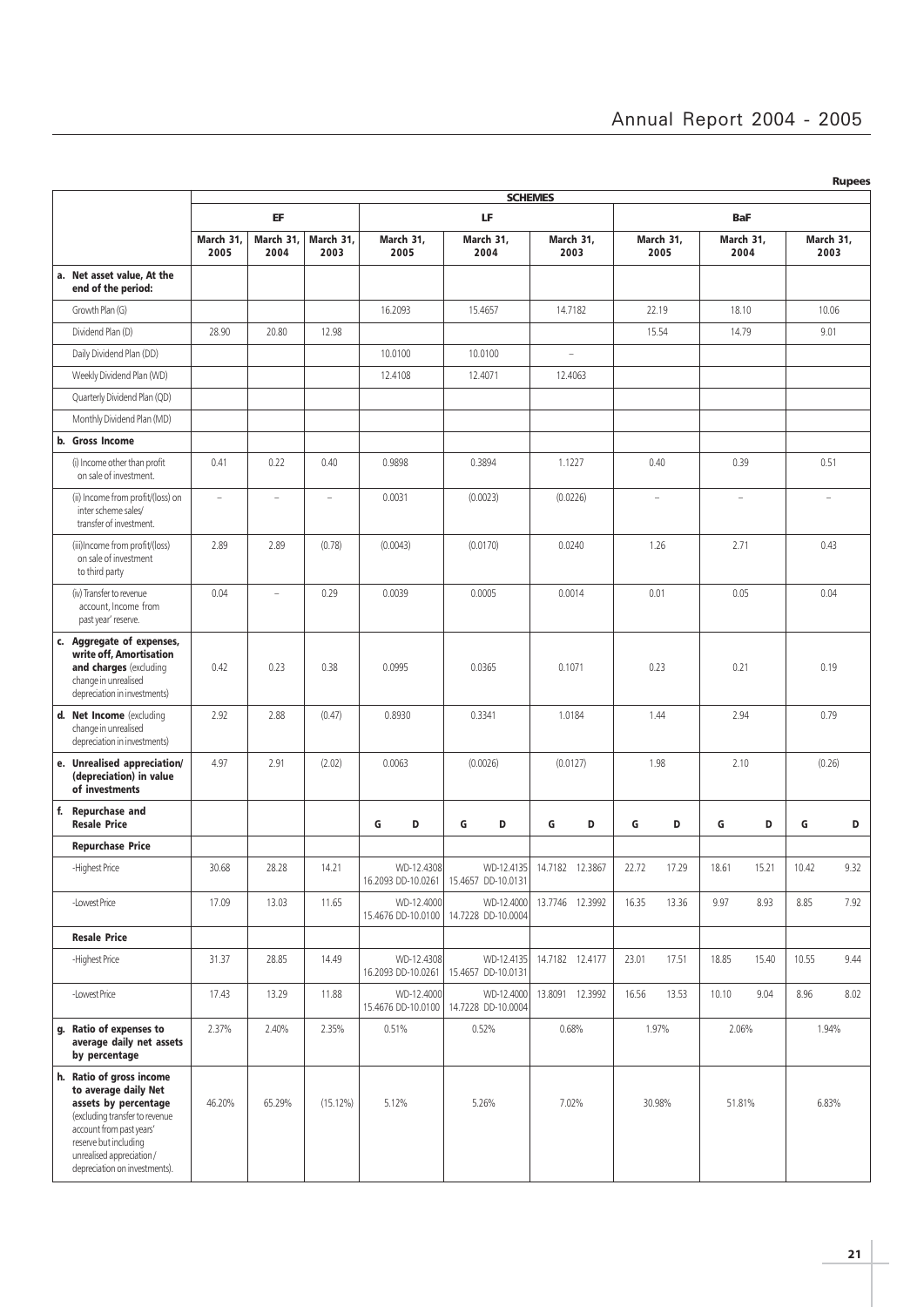## **AS DSP<br>AD Merrill Lynch<br>MUTUAL FUND BULLISH ON LIFE**

|                                                                                                                                                                                                                              |                                 |                                                    |                          |                                                 |                                                 |                                                 |                          |                   | <b>Rupees</b>            |
|------------------------------------------------------------------------------------------------------------------------------------------------------------------------------------------------------------------------------|---------------------------------|----------------------------------------------------|--------------------------|-------------------------------------------------|-------------------------------------------------|-------------------------------------------------|--------------------------|-------------------|--------------------------|
|                                                                                                                                                                                                                              |                                 |                                                    |                          |                                                 | <b>SCHEMES</b>                                  |                                                 |                          |                   |                          |
|                                                                                                                                                                                                                              |                                 | <b>GSFA</b>                                        |                          |                                                 | <b>GSFB</b>                                     |                                                 |                          | <b>TF</b>         |                          |
|                                                                                                                                                                                                                              | March 31,<br>2005               | March 31,<br>2004                                  | March 31,<br>2003        | March 31,<br>2005                               | March 31,<br>2004                               | March 31,<br>2003                               | March 31,<br>2005        | March 31,<br>2004 | March 31,<br>2003        |
| a. Net asset value, At the<br>end of the period:                                                                                                                                                                             |                                 |                                                    |                          |                                                 |                                                 |                                                 |                          |                   |                          |
| Growth Plan (G)                                                                                                                                                                                                              | 21.2689                         | 21.2930                                            | 19.2149                  | 15.2128                                         | 14.7153                                         | 13.8229                                         | 10.88                    | 7.39              | 4.15                     |
| Dividend Plan (D)                                                                                                                                                                                                            | 11.3130                         | 11.3264                                            | 12.5411                  | 10.8379                                         | 10.7540                                         | 10.8082                                         | 10.88                    | 7.39              | 4.15                     |
| Daily Dividend Plan (DD)                                                                                                                                                                                                     |                                 |                                                    |                          |                                                 |                                                 |                                                 |                          |                   |                          |
| Weekly Dividend Plan (WD)                                                                                                                                                                                                    |                                 |                                                    |                          |                                                 |                                                 |                                                 |                          |                   |                          |
| Quarterly Dividend Plan (QD)                                                                                                                                                                                                 |                                 |                                                    |                          |                                                 |                                                 |                                                 |                          |                   |                          |
| Monthly Dividend Plan (MD)                                                                                                                                                                                                   | 10.0596                         | 10.1389                                            | $\overline{\phantom{a}}$ |                                                 |                                                 |                                                 |                          |                   |                          |
| b. Gross Income                                                                                                                                                                                                              |                                 |                                                    |                          |                                                 |                                                 |                                                 |                          |                   |                          |
| (i) Income other than profit<br>on sale of investment.                                                                                                                                                                       | 1.3362                          | 1.4372                                             | 1.1109                   | 0.6506                                          | 1.7525                                          | 1.3026                                          | 0.17                     | 0.10              | 0.06                     |
| (ii) Income from profit on<br>inter scheme sales/<br>transfer of investment.                                                                                                                                                 |                                 |                                                    |                          | L.                                              |                                                 | 0.1871                                          | $\overline{\phantom{a}}$ |                   |                          |
| (iii)Income from profit/(loss)<br>on sale of investment<br>to third party                                                                                                                                                    | (1.1729)                        | 1.1981                                             | 1.3080                   | (0.3090)                                        | (0.7753)                                        | (0.2706)                                        | 2.92                     | 1.32              | 0.36                     |
| (iv) Transfer to revenue<br>account, Income from<br>past year' reserve.                                                                                                                                                      | $\bar{ }$                       | $\overline{\phantom{a}}$                           | $\overline{\phantom{a}}$ | 0.0408                                          | 0.4487                                          | $\overline{\phantom{a}}$                        | $\overline{\phantom{m}}$ | 0.44              | $\overline{\phantom{a}}$ |
| c. Aggregate of expenses,<br>write off, Amortisation<br>and charges (excluding<br>change in unrealised<br>depreciation in investments)                                                                                       | 0.2947                          | 0.2794                                             | 0.1797                   | 0.0699                                          | 0.1615                                          | 0.1664                                          | 0.28                     | 0.16              | 0.09                     |
| d. Net Income (excluding<br>change in unrealised<br>depreciation in investments)                                                                                                                                             | (0.1314)                        | 2.3559                                             | 2.2392                   | 0.3125                                          | 1.2644                                          | 1.0527                                          | 2.81                     | 1.70              | 0.33                     |
| e. Unrealised appreciation/<br>(depreciation) in value<br>of investments                                                                                                                                                     | (0.0172)                        | 0.1528                                             | 0.3068                   | (0.0579)                                        | (0.0969)                                        | (0.3089)                                        | 4.16                     | 2.01              | (0.34)                   |
| f. Repurchase and<br><b>Resale Price</b>                                                                                                                                                                                     | G<br>D                          | G<br>D                                             | G<br>D                   | G<br>D                                          | G<br>D                                          | G<br>D                                          |                          |                   |                          |
| <b>Repurchase Price</b>                                                                                                                                                                                                      |                                 |                                                    |                          |                                                 |                                                 |                                                 |                          |                   |                          |
| -Highest Price                                                                                                                                                                                                               | D-11.3791                       | D-12.7311<br>21.3922 MD-10.1861 21.4060 MD-10.1231 | 19.2871<br>12.5130       | 15.2128 11.0661 14.7153 10.9776 13.8401 10.8215 |                                                 |                                                 | 11.08                    | 8.52              | 5.41                     |
| -Lowest Price                                                                                                                                                                                                                | D-10.7890<br>20.2834 MD-9.5938  | D-11.2387<br>19.3596 MD-9.9172                     | 15.5463 10.5264          |                                                 |                                                 | 14.7214 10.7585 13.8558 10.5253 12.8924 10.3310 | 6.66                     | 3.85              | 4.03                     |
| <b>Resale Price</b>                                                                                                                                                                                                          |                                 |                                                    |                          |                                                 |                                                 |                                                 |                          |                   |                          |
| -Highest Price                                                                                                                                                                                                               | D-11.4478<br>21.5213 MD-10.2476 | D-12.8079<br>21.5352 MD-10.1842                    | 19.4035 12.5885          |                                                 | 15.2128 11.0661 14.7153 10.9776 13.8401 10.8215 |                                                 | 11.33                    | 8.69              | 5.52                     |
| -Lowest Price                                                                                                                                                                                                                | D-10.8541<br>20.4058 MD-9.6517  | D-11.3065<br>19.4765 MD-9.9771                     | 15.6401 10.5899          |                                                 | 14.7214 10.7585 13.8558 10.5253 12.8924 10.3310 |                                                 | 6.79                     | 3.93              | 4.11                     |
| g. Ratio of expenses to<br>average daily net assets<br>by percentage                                                                                                                                                         | 1.22%                           | 1.20%                                              | 1.23%                    | 0.68%                                           | 0.86%                                           | 1.24%                                           | 2.49%                    | 2.39%             | 1.87%                    |
| h. Ratio of gross income<br>to average daily Net<br>assets by percentage<br>(excluding transfer to revenue<br>account from past years'<br>reserve but including<br>unrealised appreciation/<br>depreciation on investments). | 0.60%                           | 11.97%                                             | 18.68%                   | 2.74%                                           | 4.66%                                           | 6.77%                                           | 65.43%                   | 50.91%            | 1.72%                    |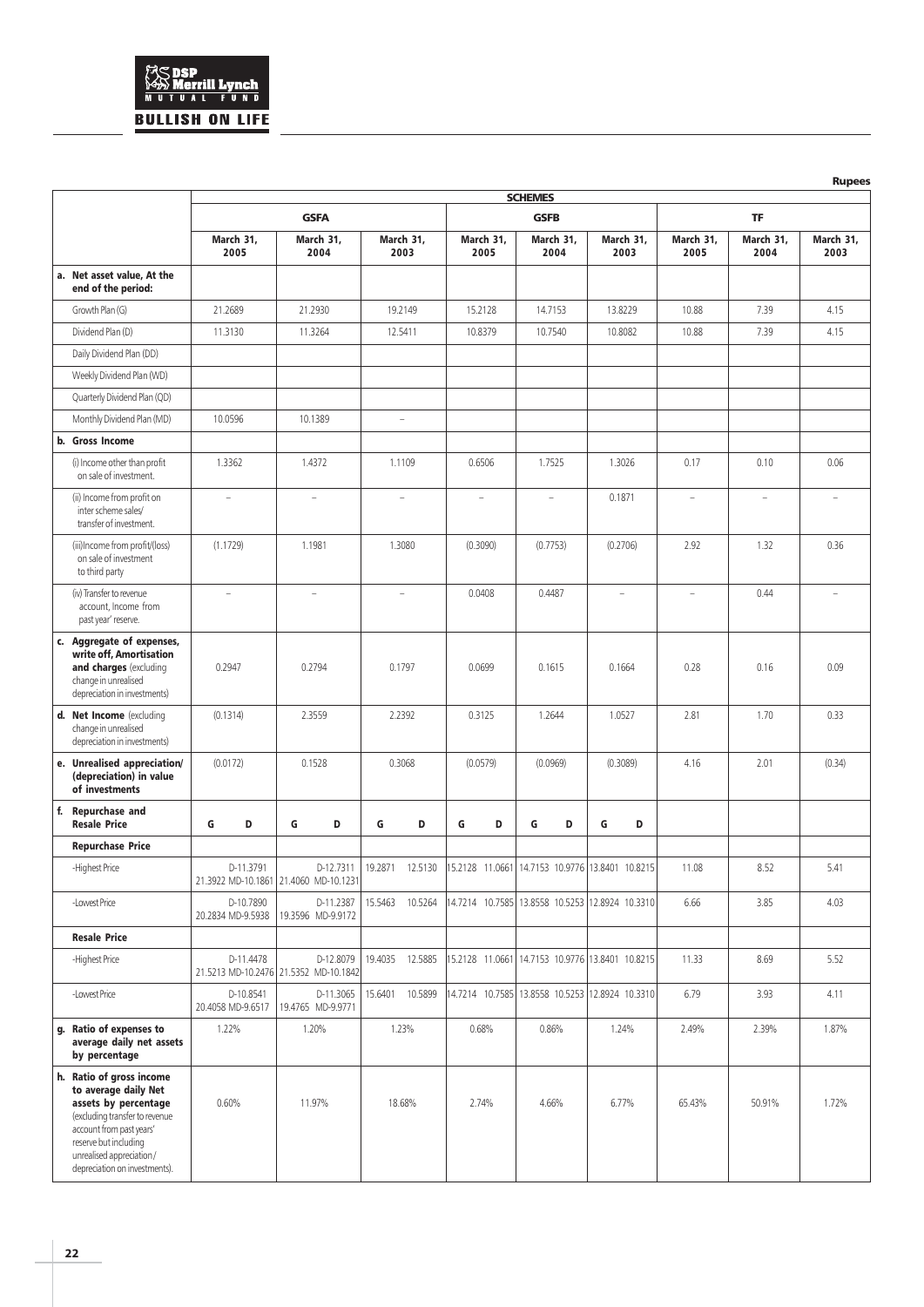| <b>Rupees</b><br><b>SCHEMES</b> |                          |                                               |                                               |                                                                  |                             |                                       |                      |                                   |                                  |                                                  |                            |  |
|---------------------------------|--------------------------|-----------------------------------------------|-----------------------------------------------|------------------------------------------------------------------|-----------------------------|---------------------------------------|----------------------|-----------------------------------|----------------------------------|--------------------------------------------------|----------------------------|--|
|                                 | <b>OF</b>                |                                               |                                               |                                                                  | <b>TEF</b>                  |                                       | <b>SPF-M</b>         |                                   |                                  |                                                  |                            |  |
| March 31,<br>2005               | March 31,<br>2004        | March 31,<br>2003                             | March 31,<br>2005                             | <b>STF</b><br>March 31,<br>March 31,<br>2004<br>2003             |                             | March 31,<br>2005                     | March 31,<br>2004    | March 31,<br>2003                 | March 31,<br>2005                | March 31,<br>2004                                | March 31,<br>2003          |  |
|                                 |                          |                                               |                                               |                                                                  |                             |                                       |                      |                                   |                                  |                                                  |                            |  |
| 26.29                           | 19.93                    | 8.17                                          | 11.5625                                       | 11.0971                                                          | 10.4100                     | 26.68                                 | 21.96                | 9.55                              | 12.5556                          | 11.7466                                          | 9.9977                     |  |
| 17.69                           | 15.33                    | 8.17                                          | 10.3078                                       | 10.1757                                                          | 10.4100                     | 14.72                                 | 14.09                | 9.55                              |                                  |                                                  |                            |  |
|                                 |                          |                                               |                                               |                                                                  |                             |                                       |                      |                                   |                                  |                                                  |                            |  |
|                                 |                          |                                               | 10.1627                                       | 10.1381                                                          | $\overline{\phantom{0}}$    |                                       |                      |                                   |                                  |                                                  |                            |  |
|                                 |                          |                                               |                                               |                                                                  |                             |                                       |                      |                                   | 10.6672                          | 10.4269                                          | 9.9977                     |  |
|                                 |                          |                                               | 10.1902                                       | 10.0197                                                          | $\overline{\phantom{a}}$    |                                       |                      |                                   | 10.6352                          | 10.4106                                          | 9.9977                     |  |
| 0.48                            | 0.20                     | 0.15                                          | 1.5325                                        | 0.9746                                                           | 0.7953                      | 0.45<br>0.26                          |                      | 0.03                              | 0.9963<br>0.2074                 |                                                  | 0.0798                     |  |
| $\overline{\phantom{a}}$        | $\overline{\phantom{0}}$ | (0.1277)<br>$\hspace{1.0cm} - \hspace{1.0cm}$ |                                               | (0.0283)                                                         | (0.1413)                    | $\overline{\phantom{a}}$<br>$\bar{ }$ |                      | $\hspace{1.0cm} - \hspace{1.0cm}$ | 0.0082                           | $\overline{\phantom{a}}$                         | $\overline{\phantom{a}}$   |  |
|                                 |                          |                                               |                                               |                                                                  |                             |                                       |                      |                                   |                                  |                                                  |                            |  |
| 2.62                            | 3.68                     | 0.30                                          | (0.0593)                                      | 0.1177                                                           | 0.1802                      | 3.51                                  | 5.24                 | (0.01)                            | 0.2760<br>0.2178                 |                                                  | (0.0357)                   |  |
| $\overline{\phantom{a}}$        | $\overline{\phantom{a}}$ | $\overline{\phantom{a}}$                      | 0.0246                                        | 0.0014                                                           | $\overline{\phantom{a}}$    | $\overline{\phantom{a}}$              | 0.07                 | $\overline{\phantom{a}}$          | 0.0026                           | 0.0017                                           | $\overline{\phantom{a}}$   |  |
| 0.42                            | 0.20                     | 0.14                                          | 0.2293                                        | 0.1148                                                           | 0.0793                      | 0.48                                  | 0.23                 | 0.21                              | 0.3745<br>0.0717                 |                                                  | 0.0173                     |  |
| 2.68                            | 3.68                     | 0.31                                          | 1.1408                                        | 0.9506                                                           |                             | 3.48                                  | 5.34<br>(0.19)       |                                   | 0.9086<br>0.3552                 |                                                  | (0.0126)                   |  |
| 5.27                            | 2.47<br>0.15             |                                               | (0.0535)                                      | (0.0139)                                                         | (0.0352)                    | 3.03<br>1.78                          |                      | (0.25)                            | 0.2469                           | 0.0287                                           | (0.033)                    |  |
| D<br>G                          | G<br>D                   | G<br>D                                        | G<br>D                                        | G<br>D                                                           | D<br>G                      | G<br>D                                | G<br>D               | D<br>G                            | G<br>G<br>D<br>D                 |                                                  | G<br>D                     |  |
|                                 |                          |                                               |                                               |                                                                  |                             |                                       |                      |                                   |                                  |                                                  |                            |  |
| 28.02 21.56                     | 21.45<br>19.59           | 8.64<br>8.64                                  | D-10.5049<br>WD-10.1709                       | D-10.4733<br>WD-10.1381<br>11.5625 MD-10.2441 11.0971 MD-10.0197 | 10.41<br>10.41              | 28.4<br>15.98                         | 23.81<br>18.42       | 9.70<br>9.70                      | QD-10.873<br>12.5733 MD-10.722   | 11.7385 MD-10.6357                               | QD-10.6736 10.0078 10.0078 |  |
| 16.88 12.98                     | $8.22$ 14.51             | 7.14 7.14                                     | D-10.1800<br>WD-10.1150                       | D-10.1521<br>WD-10.0019<br>11.1018 MD-10.0239 10.4133 MD-10.0011 | 10.0122 10.0122 18.07 11.59 |                                       | 9.60<br>9.60         | 9.49 9.49                         | QD-10.2015                       | QD-9.8820<br>11.4927 MD-10.1006 9.8820 MD-9.8820 | 9.9498 9.9498              |  |
|                                 |                          |                                               |                                               |                                                                  |                             |                                       |                      |                                   |                                  |                                                  |                            |  |
| 28.65 22.05                     | 21.88 19.98              | 8.81 8.81                                     | D-10.5049<br>WD-10.1709<br>11.5625 MD-10.2441 | D-10.4733<br>WD-10.1381<br>11.0971 MD-10.0197                    | 10.4100 10.4100             | 29.04 16.34                           | 24.29 18.79          | 9.89<br>9.89                      | QD-10.9386<br>12.6492 MD-10.7867 | 11.8094 MD-10.6999                               | QD-10.7380 10.0078 10.0078 |  |
| 17.22 13.24                     | 8.38 14.80               | 7.28 7.28                                     | D-10.1800<br>WD-10.1150                       | D-10.1521<br>WD-10.0019<br>11.1018 MD-10.0239 10.4133 MD-10.0011 | 10.0122 10.0122             | 18.43 11.82                           | 9.79<br>9.79         | 9.68<br>9.68                      | QD-10.2631                       | 11.5621 MD-10.1616 9.9416 MD-9.9416              | QD-9.9416 9.9498 9.9498    |  |
| 2.07%                           | 2.15%                    | 2.38%                                         | 0.72%                                         | 0.72%                                                            | 0.64%                       | 2.37%                                 | 2.34%                | 1.61%                             | 1.89%                            | 2.00%                                            | 1.10%                      |  |
| 42.44%                          | 72.46%                   | 10.53%                                        | 4.06%                                         | 6.55%                                                            | 3.77%                       | 34.80%                                | 70.83%<br>$(2.42\%)$ |                                   | 7.72%                            | 12.69%                                           | 0.07%                      |  |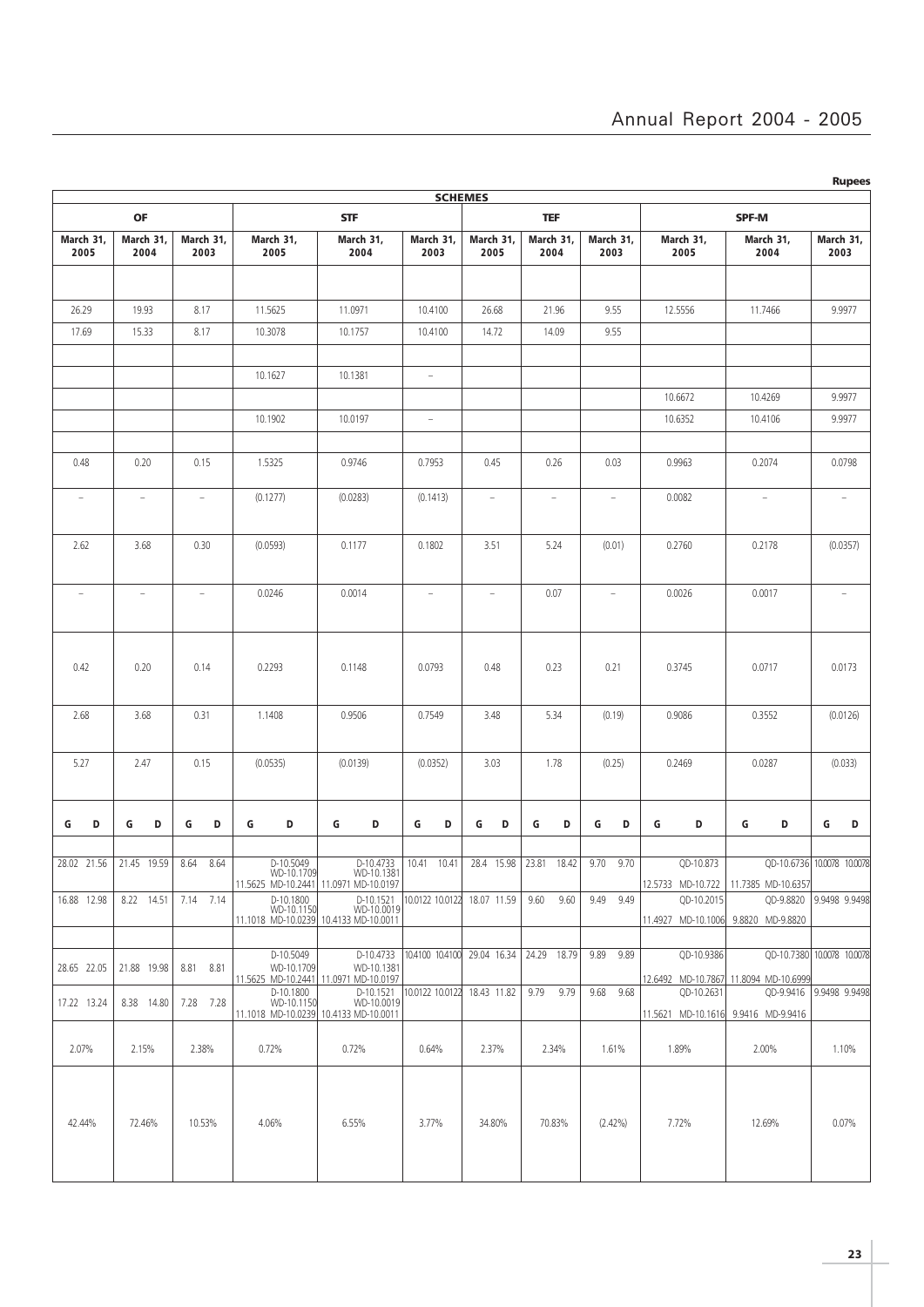## .<br>rrill Lynch  $\frac{1}{2}$ **BULLISH ON LIFE**

|                                                                                                                                                                                                                              |                              |                         |                |                                                      |           |                               |                          |                                                                |                         | <b>Rupees</b> |
|------------------------------------------------------------------------------------------------------------------------------------------------------------------------------------------------------------------------------|------------------------------|-------------------------|----------------|------------------------------------------------------|-----------|-------------------------------|--------------------------|----------------------------------------------------------------|-------------------------|---------------|
|                                                                                                                                                                                                                              | <b>FRF</b>                   |                         |                | <b>SCHEMES</b><br><b>SPF-A</b><br><b>SPF-C</b>       |           |                               |                          |                                                                |                         |               |
|                                                                                                                                                                                                                              | March 31,                    |                         | March 31,      |                                                      | March 31, |                               | March 31,                |                                                                | <b>ITF</b><br>March 31, |               |
| a. Net asset value, At the                                                                                                                                                                                                   | 2005                         |                         |                | 2004                                                 |           | 2005                          |                          | 2005                                                           |                         | 2005          |
| end of the period:<br>Growth Plan (G)                                                                                                                                                                                        | 10.9783                      |                         |                |                                                      |           |                               |                          |                                                                |                         |               |
|                                                                                                                                                                                                                              |                              |                         | 10.4406        |                                                      | 10.9256   |                               | 10.4979                  |                                                                | 13.79                   |               |
| Dividend Plan (D)                                                                                                                                                                                                            | 10.0389                      |                         | 10.0048        |                                                      |           |                               |                          |                                                                | 13.79                   |               |
| Daily Dividend Plan (DD)                                                                                                                                                                                                     | 10.0229                      |                         |                |                                                      |           |                               |                          |                                                                |                         |               |
| Weekly Dividend Plan (WD)                                                                                                                                                                                                    | 10.0354                      |                         | 10.0163        |                                                      |           |                               |                          |                                                                |                         |               |
| Quarterly Dividend Plan (QD)                                                                                                                                                                                                 |                              |                         |                |                                                      | 10.2335   |                               | 10.1060                  |                                                                |                         |               |
| Monthly Dividend Plan (MD)                                                                                                                                                                                                   |                              |                         | $\overline{a}$ |                                                      | 10.2263   |                               | 10.1037                  |                                                                |                         |               |
| b. Gross Income                                                                                                                                                                                                              |                              |                         |                |                                                      |           |                               |                          |                                                                |                         |               |
| (i) Income other than profit<br>on sale of investment.                                                                                                                                                                       | 0.4497                       |                         | 0.1642         |                                                      | 0.3909    |                               | 0.6142                   |                                                                | 0.16                    |               |
| (ii) Income from profit on<br>inter scheme sales/<br>transfer of investment.                                                                                                                                                 | 0.0035                       |                         | (0.0035)       |                                                      |           |                               | 0.0152                   |                                                                |                         |               |
| (iii)Income from profit/(loss)<br>on sale of investment<br>to third party                                                                                                                                                    |                              |                         | (0.0085)       |                                                      | 0.6286    |                               | 0.4538                   |                                                                | 1.01                    |               |
| (iv) Transfer to revenue<br>account. Income from<br>past year' reserve.                                                                                                                                                      | ÷.                           |                         | ۳              |                                                      |           |                               | $\overline{\phantom{a}}$ |                                                                | L,                      |               |
| c. Aggregate of expenses,<br>write off, Amortisation<br>and charges (excluding<br>change in unrealised<br>depreciation in investments)                                                                                       | 0.0557                       |                         | 0.0200         |                                                      | 0.1858    |                               | 0.2973                   |                                                                | 0.17                    |               |
| d. Net Income (excluding<br>change in unrealised<br>depreciation in investments)                                                                                                                                             | 0.3975                       |                         | 0.1322         |                                                      | 0.8337    |                               | 0.7859                   |                                                                | 1.00                    |               |
| e. Unrealised appreciation/<br>(depreciation) in value<br>of investments                                                                                                                                                     | 0.0229                       |                         | (0.0012)       |                                                      | 0.1875    |                               | 0.0733                   |                                                                | 1.80                    |               |
| f. Repurchase and<br><b>Resale Price</b>                                                                                                                                                                                     | G                            | D                       | G              | D                                                    | G         | D                             | G                        | D                                                              | G                       | D             |
| <b>Repurchase Price</b>                                                                                                                                                                                                      |                              |                         |                |                                                      |           |                               |                          |                                                                |                         |               |
| -Highest Price                                                                                                                                                                                                               |                              | D-10.1703<br>WD-10.0401 |                | D-10.0150<br>10.9783 DD-10.0255   10.4406 WD-10.1264 |           | MD-10.4169                    |                          | MD-10.1416<br>10.9798 QD-10.6035  10.4681 QD-10.2434           | 14.63                   | 14.63         |
| -Lowest Price                                                                                                                                                                                                                |                              | D-10.0060<br>WD-10.0100 |                | D-10.0047<br>10.4419 DD-10.0000   10.0209 WD-10.0018 |           | MD-9.9035<br>9.9035 QD-9.9035 | 9.9487                   | MD-9.9487<br>QD-9.9487                                         | 9.87                    | 9.87          |
| <b>Resale Price</b>                                                                                                                                                                                                          |                              |                         |                |                                                      |           |                               |                          |                                                                |                         |               |
| -Highest Price                                                                                                                                                                                                               | 10.9783 DD-10.0255   10.4406 | D-10.1703<br>WD-10.0401 |                | D-10.0150                                            |           | MD-10.4798                    |                          | MD-10.2028<br>WD-10.1264 11.0461 QD-10.6675 10.5313 QD-10.3052 | 14.96                   | 14.96         |
| -Lowest Price                                                                                                                                                                                                                |                              | D-10.0060<br>WD-10.0100 |                | D-10.0047<br>10.4419 DD-10.0000 10.0209 WD-10.0018   |           | MD-9.9633<br>9.9633 QD-9.9633 |                          | MD-10.0088<br>10.0088 QD-10.0088                               | 10.07                   | 10.07         |
| g. Ratio of expenses to<br>average daily net assets<br>by percentage                                                                                                                                                         | 0.68%                        |                         | 0.71%          |                                                      | 2.05%     |                               | 2.22%                    |                                                                | 2.30%                   |               |
| h. Ratio of gross income<br>to average daily Net<br>assets by percentage<br>(excluding transfer to revenue<br>account from past years'<br>reserve but including<br>unrealised appreciation/<br>depreciation on investments). | 5.85%                        |                         |                | 5.11%                                                |           | 10.59%                        |                          | 6.88%                                                          | 32.47%                  |               |

#### Notes :

- 1. EF, TF, OF, TEF, ITF: The highest and lowest resale price of the units of the Scheme has been determined after adding to the highest and lowest declared NAV, the maximum sales load applicable. Repurchase price for systematic investment plan investors may differ to the extent of applicable CDSC depending on duration for which units are held prior to redemption.
- 2. BF, BaF, GSFA, GSFB, STF, SPF-M, SPF-A, SPF-C: The highest and lowest repurchase price of the units of the Scheme has been determined after reducing from the highest and lowest declared NAV, the maximum CDSC applicable.
- 3. The per unit calculations are based on the number of units outstanding at the end of the financial year.
- 4. P/E ratio is not applicable since the units are not listed on any stock exchange.
- 5. G : Growth, D : Dividend